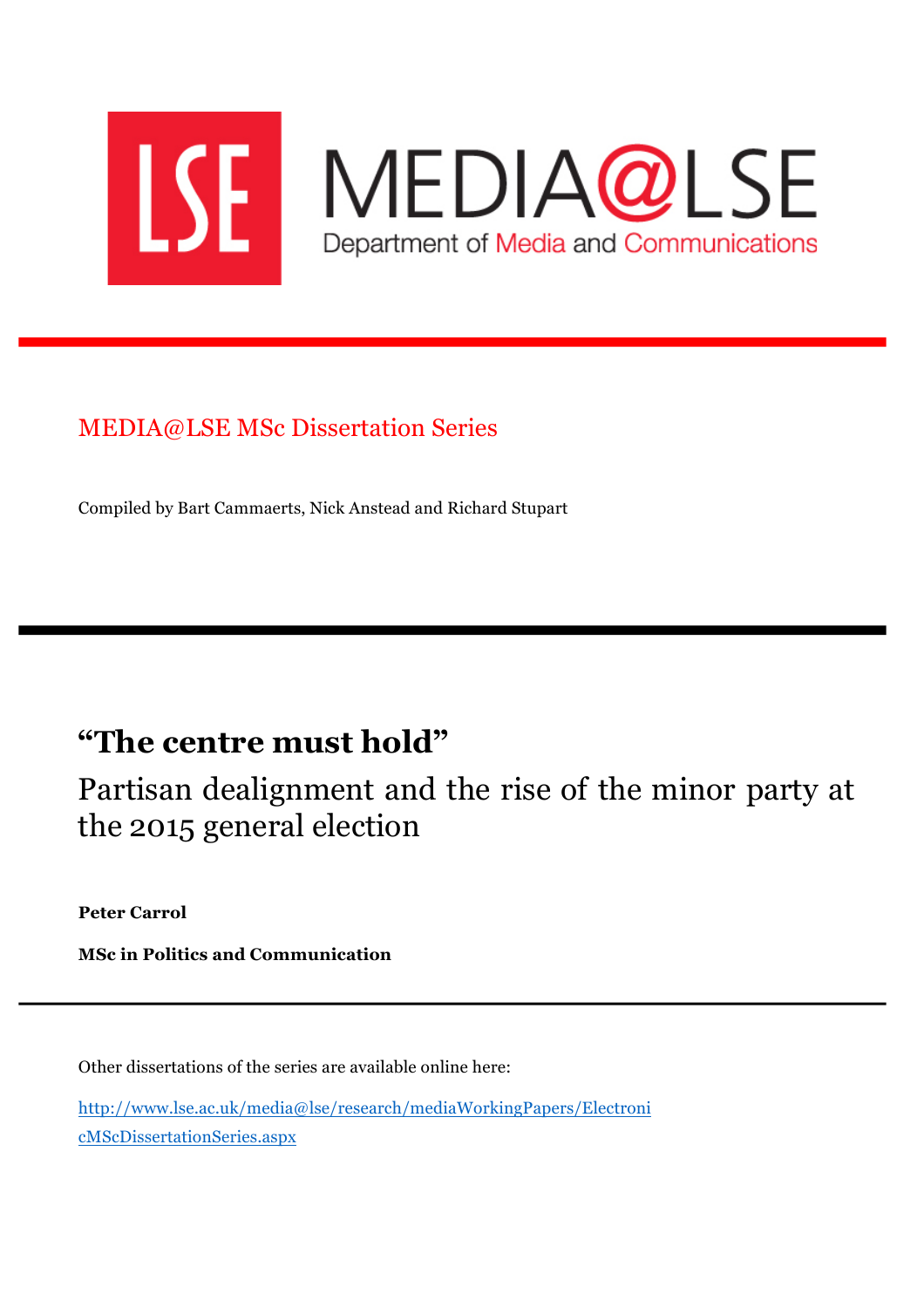**Dissertation submitted to the Department of Media and Communications, London School of Economics and Political Science, August 2016, in partial fulfilment of the requirements for the MSc in Politics and Communication. Supervised by Professor Nick Couldry.** 

**The author can be contacted at: petercarrol@hotmail.com**

Published by Media@LSE, London School of Economics and Political Science ("LSE"), Houghton Street, London WC2A 2AE. The LSE is a School of the University of London. It is a Charity and is incorporated in England as a company limited by guarantee under the Companies Act (Reg number 70527).

Copyright, Peter Carrol © 2017. The authors have asserted their moral rights.

All rights reserved. No part of this publication may be reproduced, stored in a retrieval system or transmitted in any form or by any means without the prior permission in writing of the publisher nor be issued to the public or circulated in any form of binding or cover other than that in which it is published. In the interests of providing a free flow of debate, views expressed in this dissertation are not necessarily those of the compilers or the LSE.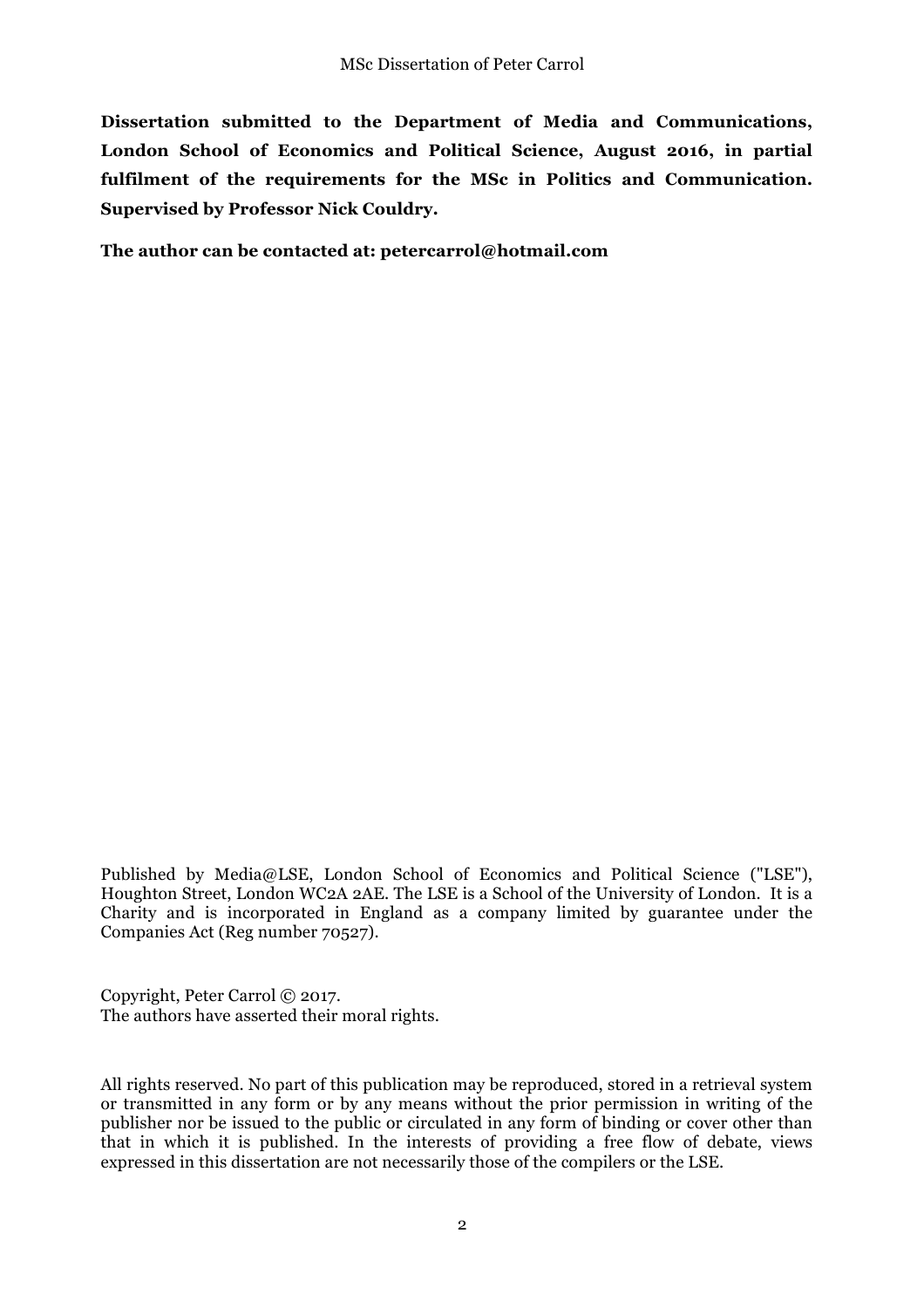# **"The centre must hold"**

# Partisan dealignment and the rise of the minor party at the 2015 general election

## **Peter Carrol**

## **ABSTRACT**

For much of Britain's post-war history, Labour or the Conservatives have formed a majority government, even when winning less than half of the popular vote. But the two parties combined vote share has steadily declined since its peak of 96.8% in 1951 to 67.3% at the 2015 general election, when 'minor' parties  $-$  UKIP, the SNP, and the Green party  $-$  collectively took 21.1%, in what was the most fragmented election in British history. This dissertation aims to answer the research question: *why are citizens voting for the minor parties?*

Using in-depth, qualitative methods this study obtains the perspectives from a purposive theoretical sample of N=24 citizens who changed their vote from Labour, the Conservatives or the Liberal Democrats, to UKIP (*n*=8), the SNP (*n*=8), and the Green party (*n*=8), between 2010 and 2015.

Guided by the relevant literature, the data was thematically analysed, revealing four major themes— voters making cognitive evaluations of major and minor parties, defined by postmaterialist values; the failure of major parties voter-maximisation strategies to satisfy sections of the electorate; the politicisation of global, national and regional identity; and, multi-party identity in an era of seismic socio-economic changes.

This research concludes that reforming the electoral system to reflect Britain's multi-party reality and the diversity within the electorate is vital. It also discusses further research into media reform to support democratic ends.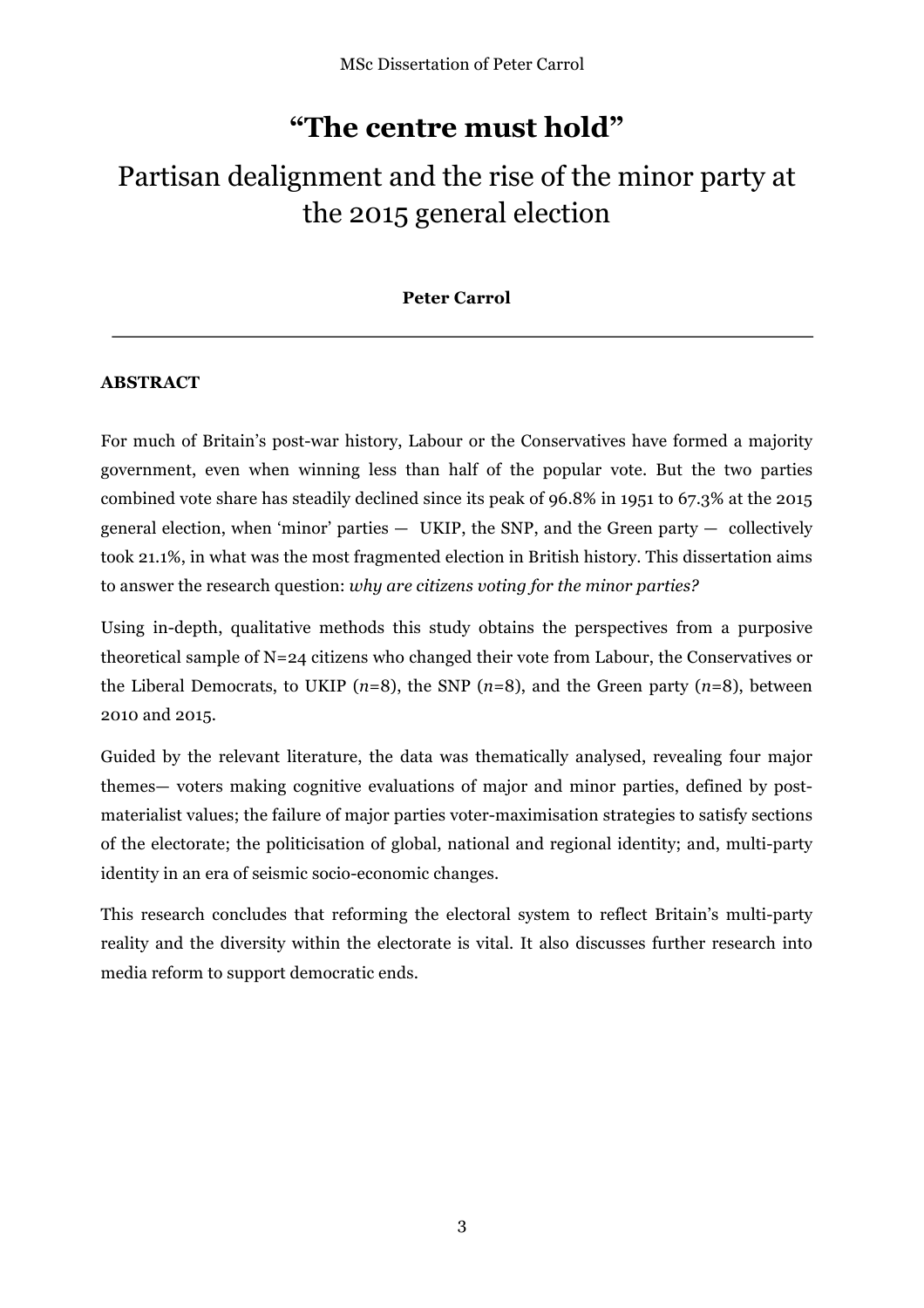#### **INTRODUCTION**

"The political center has lost its power to persuade and its essential means of connection to the people it seeks to represent. Instead, we are seeing a convergence of the far left and far right… Underlying it all is a shared hostility to globalization.

The center must regain its political traction, rediscover its capacity to analyze the problems we all face and find solutions that rise above the populist anger… The center must hold."

(Tony Blair, U.K. prime minister 1997-2007, 24 June 2016)

In Britain's majoritarian electoral system, single-member plurality is meant to severely limit the representation of minor parties to give one party an overall majority, even when it wins less than half of the popular vote. For much of Britain's post-war history, this is exactly how the system functioned, with voters choosing one of two alternative governments, led by either the Conservative party or the Labour party.

At first glance, the 2015 general election result appeared to be business as usual; despite winning only 36.9% of the vote share, the Conservatives returned to power with a slim majority of just 12 seats, following five years of governing in coalition with the Liberal Democrats. But while the familiar edifice of party politics was maintained, a closer examination revealed that the system's foundations were beginning to crumble.

Although Labour and the Conservatives increased their share of the vote (by 2.2%), overall the governing parties lost 12.9% of their support, the largest swing against a British government since 1918 (Green and Prosser, 2016). This was largely due to the collapse of Britain's hitherto third party, the Liberal Democrats, who lost 49 of their 57 seats, and the surge in support for the 'minor' parties.

The Scottish National party (SNP) won a dramatic landslide victory in Scotland, winning 56 of Scotland's 59 seats and a 4.7% share of the vote to become the third largest party in parliament. The United Kingdom Independence Party (UKIP) made remarkable gains, winning a 12.6% share of the vote to come third; but due to the majoritarian system, the party came equal 10<sup>th</sup> in terms of seats and gained only one MP in the House of Commons, alongside the Greens, who won a 3.8% share of the vote.

What made 2010-2015 remarkable is the speed and scale of minor party growth. The 2015 election was the most fragmented in British history (Green and Prosser, 2016); collectively, these three minor parties increased their share of the vote from 5.8% to 21.1%. This rise points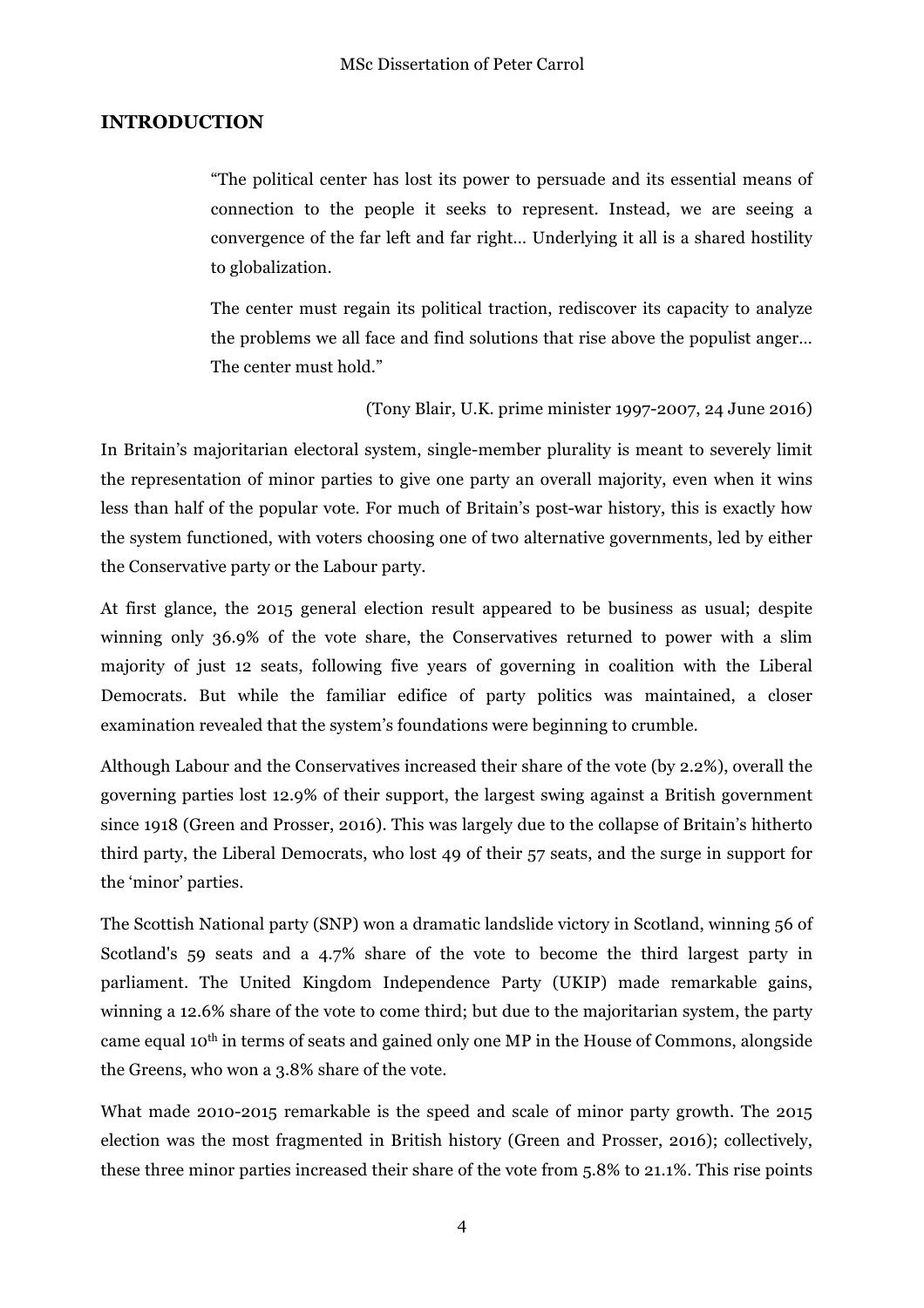to the continuing likelihood of hung parliaments (Curtice, 2015b, Clarke, 2016), and points towards a greater role for minor parties in future coalition governments.

The consequences of the fragmentation of political support for the major parties have already had a significant impact. In the aftermath of the general election, the Liberal Democrats began to reimagine its purpose as part of a progressive center-left alliance as the party was crushed after supporting the Conservatives in coalition (Cowburn, 2016). In September 2015, Labour party members turned their backs decisively on the New Labour era by rejecting a group of centrist leadership candidates in favour of Jeremy Corbyn, a back-bench rebel and veteran socialist, who secured a landslide victory despite having support of only a handful of his parliamentary colleagues. Since Corbyn's election, Labour has been riven by infighting, with commentators arguing it has failed to provide an effective opposition (FT, 2016).

Most significantly, the Conservative's manifesto pledge to hold a vote on Britain's European Union (EU) membership was widely viewed as part of the party's strategy to retain voters tempted to support UKIP at the 2015 general election (Cowley, 2016b). At the June 2016 referendum, a coalition of major parties, businesses, and international institutions campaigning for Britain to remain in the EU failed to halt a populist uprising as Britain voted to leave by a small majority (Behr, 2016).

But these dramatic changes at the top of party politics are only part of the story. Across Britain, millions of voters are rejecting the major parties that many of them have voted for throughout their lives. This project aims to explore the backgrounds, stories and personal journeys that have led these voters to arrive at their decision. What do voters expect from a political system that is designed to exclude their party from power? Are voters committed to the minor parties in the long-term, and does this threaten the viability of the majoritarian democratic system? And can the political centre 'hold' together what is becoming an increasingly divided nation?

This study begins by canvassing the relevant literature on voter behaviour, focusing on how 'bottom-up' sociological transformation and 'top-down' change within the political party structure have interacted as the two-party system in Britain has fragmented. Using these theoretical insights, this study builds towards a conceptual framework and research question that asks: *why are citizens voting for the minor parties?* 

Moving on to methodological considerations to answer this research question, this study reports the qualitative methods and thematic data analysis used to produce a series of insights into voter behaviour. It then offers its results and interpretation together, identifying four interrelated themes which have influenced the behaviour of voters: greater cognitive evaluations; how voter-maximisation strategies by the major parties have marginalised a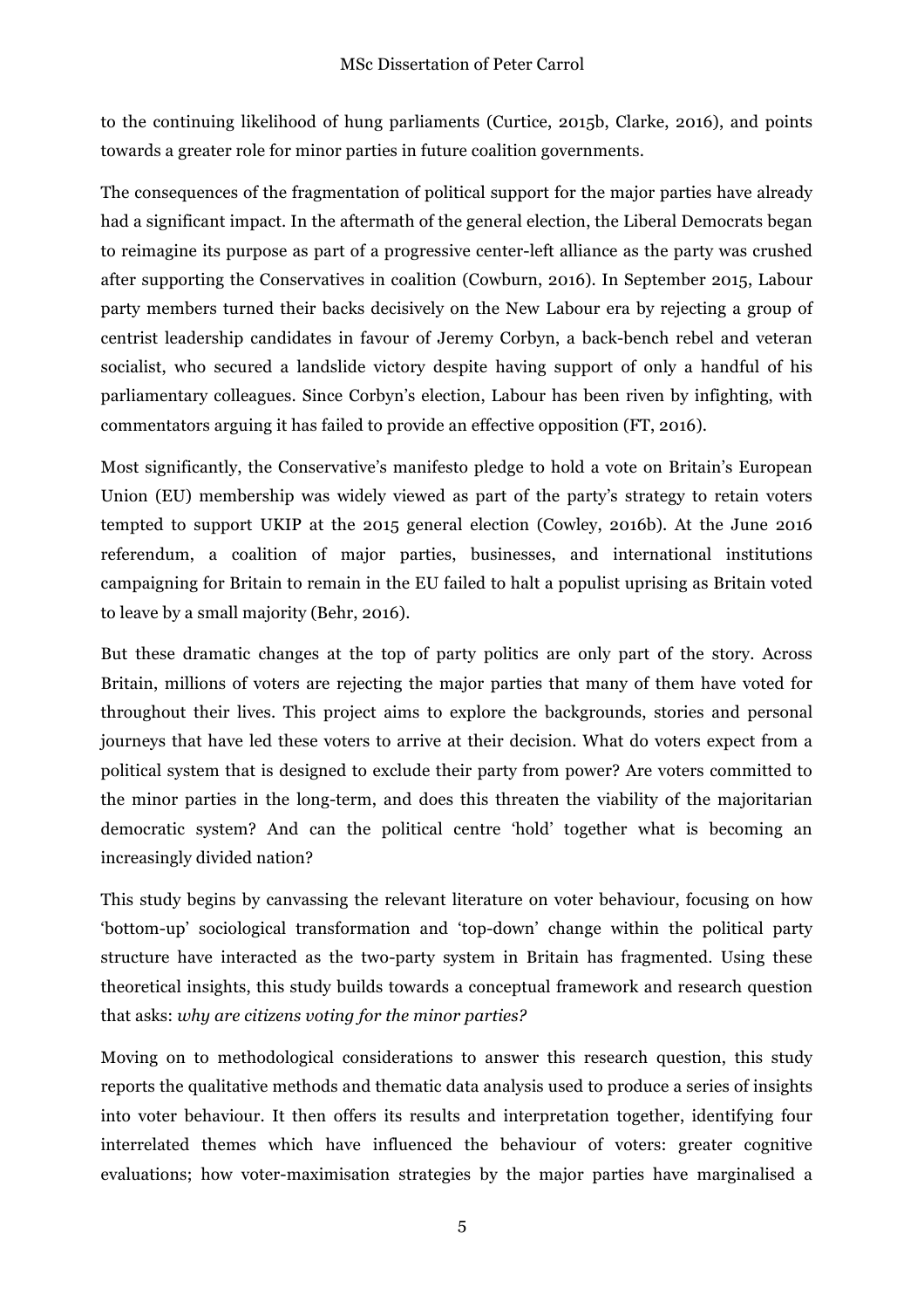growing section of the electorate; new political allegiances mobilised by global, national and regional identities; and, multi-party identification in an era of significant socio-economic change.

Finally, this study concludes with suggestions about reforming Britain's democratic system to reflect Britain's political and social reality. It also offers thoughts on how the media can serve Britain's democratic ends, as well as some considerations for future research.

#### **LITERATURE REVIEW**

The following literature review critically assesses four prominent theoretical explanations of voter behaviour in the British political context. Reflecting on the stark decline in support for the major parties with reference to the class-partisanship model (Butler, 1974), it discusses how Britain's transition to a post-industrial society has meant old political conflicts based on social interests have been replaced by political allegiances that are increasingly defined by post-material values (Inglehart, 1990, 1997). These social changes have simultaneously led to an increase in voter's cognitive resources (Whiteley, 2012, Dalton, 2014), enabling voters to select parties that best fit their values and priorities. Finally, the party political context is discussed, and how Labour and the Conservatives ideological convergence in pursuit of the largest constituency (Evans and Tilley, 2012) has left them vulnerable to the minor parties, specifically UKIP, the SNP, and the Green party, who have significantly increased their support despite institutional barriers in Britain's political system (Norris, 1997a) and media (Hallin, 2004).

#### **End of a duopoly**

For much of the post-war period, electoral politics in Britain was effectively a duopoly; in 1951, 96.8% of the votes were cast for either one of the major parties that dominate local and national politics, the Conservative party or the Labour party (Norris, 1997b, Copus et al., 2009). The system's stability reflected the era of partisanship: "the tendency of voters to repeatedly vote for the same party" (Bartle and Bellucci, 2009: 5), where "the electoral strength of most parties… changed very little from election to election, from decade to decade, or within the lifespan of a generation" (Rose and Urwin, 1970: 295).

Scholars traced partisanship to historical processes in the national and industrial revolutions during the seventeenth century, which became the basis for enduring political cleavages (Rokkan and Lipset, 1967). These cleavages meant that high-income groups tended to vote for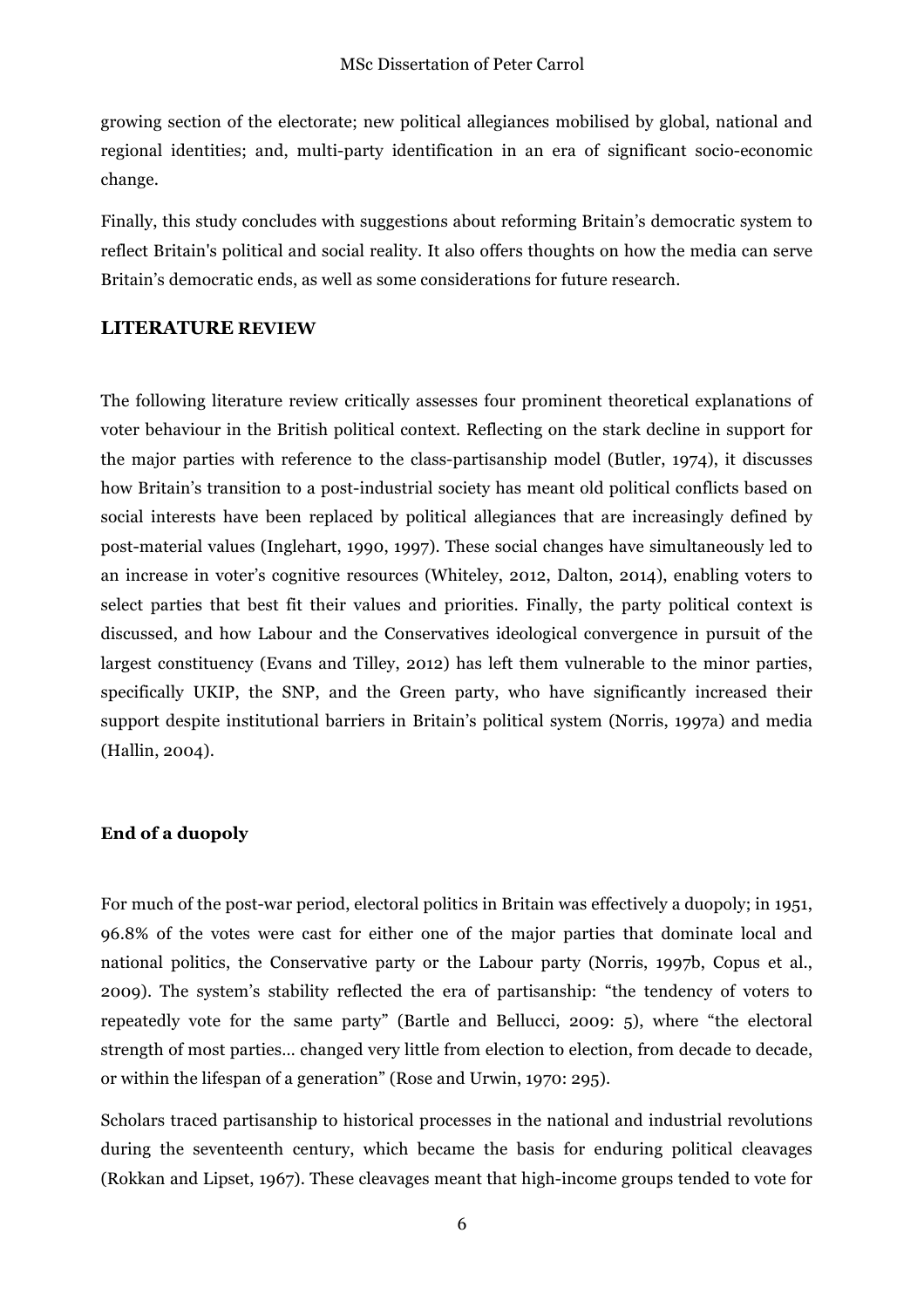parties on the right-wing of the political spectrum, while low-income groups tended to vote for parties on the left (Lipset, 1981). Conservative party success in Britain's majority workingclass population in the early twentieth-century was explained by the "noblesse oblige norms among the aristocracy" (Lipset, 1983: 4), with the ruling classes acting as a protective stratum for the industrial workforce through working reforms and welfare-state legislation, until it was challenged by the Labour party which grew out of the trade union movement.

Following its post-war peak in 1951, Labour and Conservative support declined to a record low of 65.1% share of the vote in 2010, and in 2015 the parties combined total was 67.3% (parliament.uk, 2016). The weakening of support for the major parties is known as 'partisan dealignment', where citizens are no longer attached to political parties (Crewe et al., 1977, Norris, 1997b), and is contrasted with the growing support for minor parties, such as the Green party, UKIP, and the SNP (Green and Prosser, 2016). Figure one illustrates the steady upward trajectory of these parties since 2001, with a dramatic rise from 5.8% to 21.1% between the 2010-2015 general elections (Commission, 2015). Definitions of what constitutes a minor party are contested (Smith, 1997, Copus et al., 2009); this study uses both Sartori (1976), who describes minor parties in terms of their blackmail or coalition potential, and Copus et al. (2009), who classify minor parties as having a relatively small electoral base which competes regularly at general and local elections.

Figure 1: Vote share of major and minor parties at general elections: 1951-2015 (Parliament.uk, 2016)



7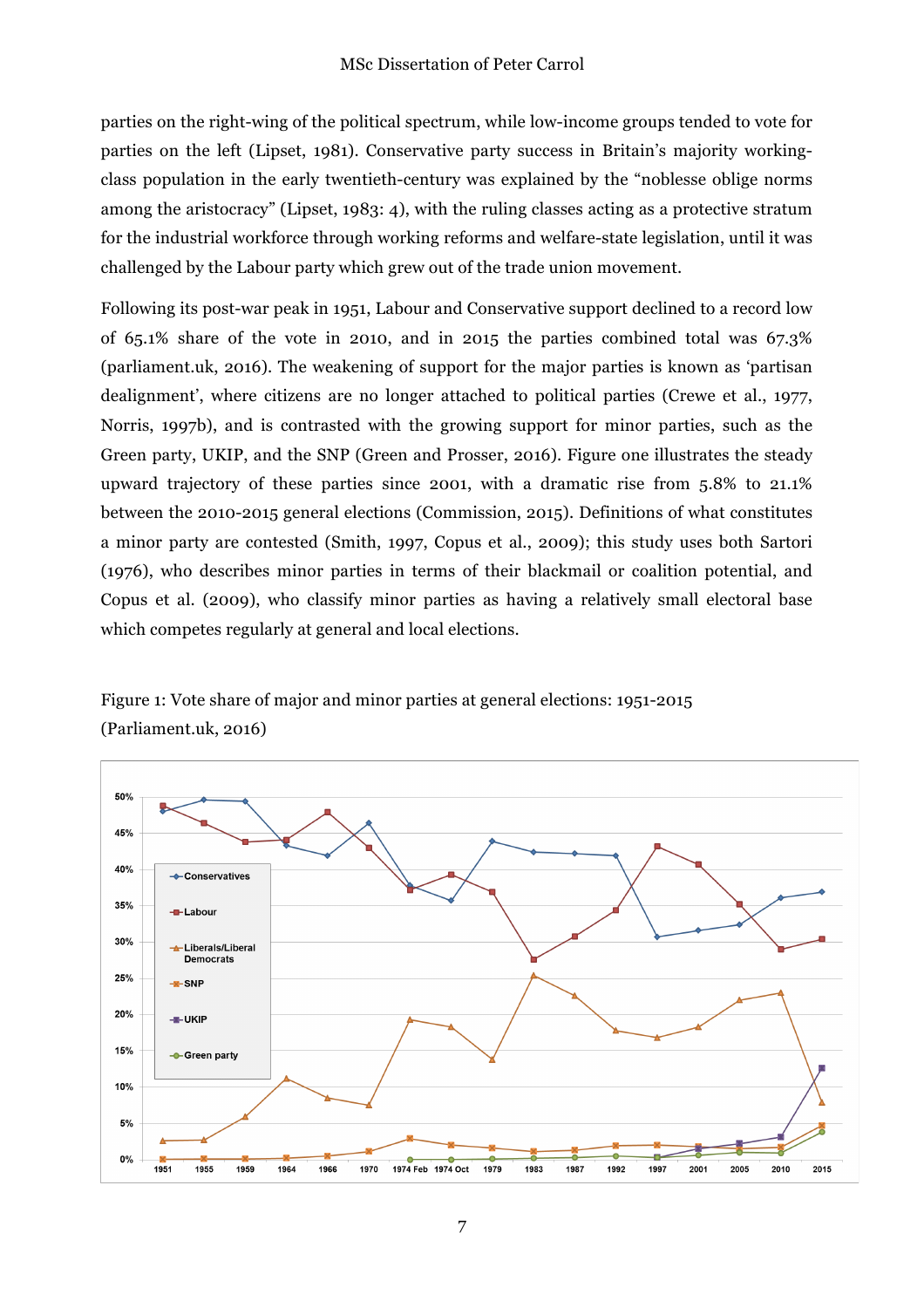Partisan dealignment has been mirrored by falling turnout in parliamentary elections in Britain (Franklin, 2004, Mair, 2006, Clarke, 2016); in 1950, 82.5% of Britons voted in the general election, by 2015, that proportion had fallen to 66.1% (Clarke, 2016), with scholars linking voter abstention to dissatisfaction with both the political system and major parties (Bélanger, 2004, Whiteley, 2012). While decline has not been uniform, the long-term trajectory is clear; increasing numbers of voters have stopped voting for the main parties or have withdrawn from voting altogether.

#### **The era of class-partisanship**

Scholars have linked partisan dealignment to a decline in 'party identification' with major parties (Dalton and Wattenberg, 2000, Dalton, 2004). Party identification was developed by Campbell et al. (1960: 121) from a longitudinal study of American voter behaviour, and is defined as "an effective attachment to an important group project in the environment". It built on Lipset's theory of how historical political cleavages provided the basis for the party system, but emphasised the psychological aspects of group membership. A key finding of Campbell et al.'s study was that party identification is formed during childhood, and shaped by family members and the individual's social environment (also see Berelson, 1954, Lazarsfeld, 1968).

Party identification was introduced into the British context by Butler and Stokes (Butler, 1974). Using an adapted model from Campbell et al. (1960), they found similarities with the American system, stating that "most electors think of themselves as supporters of a given party in a lasting sense, developing what might be called a 'partisan self-image"' (Butler, 1974: 39). Reflective of Campbell et al., Butler and Stokes also found that family and social class influenced voter behaviour, to create a bond with a party which was likely to remain stable throughout their lives.

Building on Lipset (also see Pulzer, 1968), Butler and Stokes found most middle-class voters supported the Conservatives, and most working-class voters supported Labour. Although they noted exceptions (McKenzie, 1968, Parkin, 1968), Butler and Stokes provided strong evidence for a class-basis of political support, citing British Election Study data from 1963 which showed 72% of voters who viewed themselves as working-class were Labour identifiers, while 79% of respondents who thought of themselves as middle-class were Conservative identifiers (1974: 77).

Butler and Stokes acknowledged that voters could vote against their usual party due to shortterm influences, but most tended to display either a 'homing' tendency where they returned to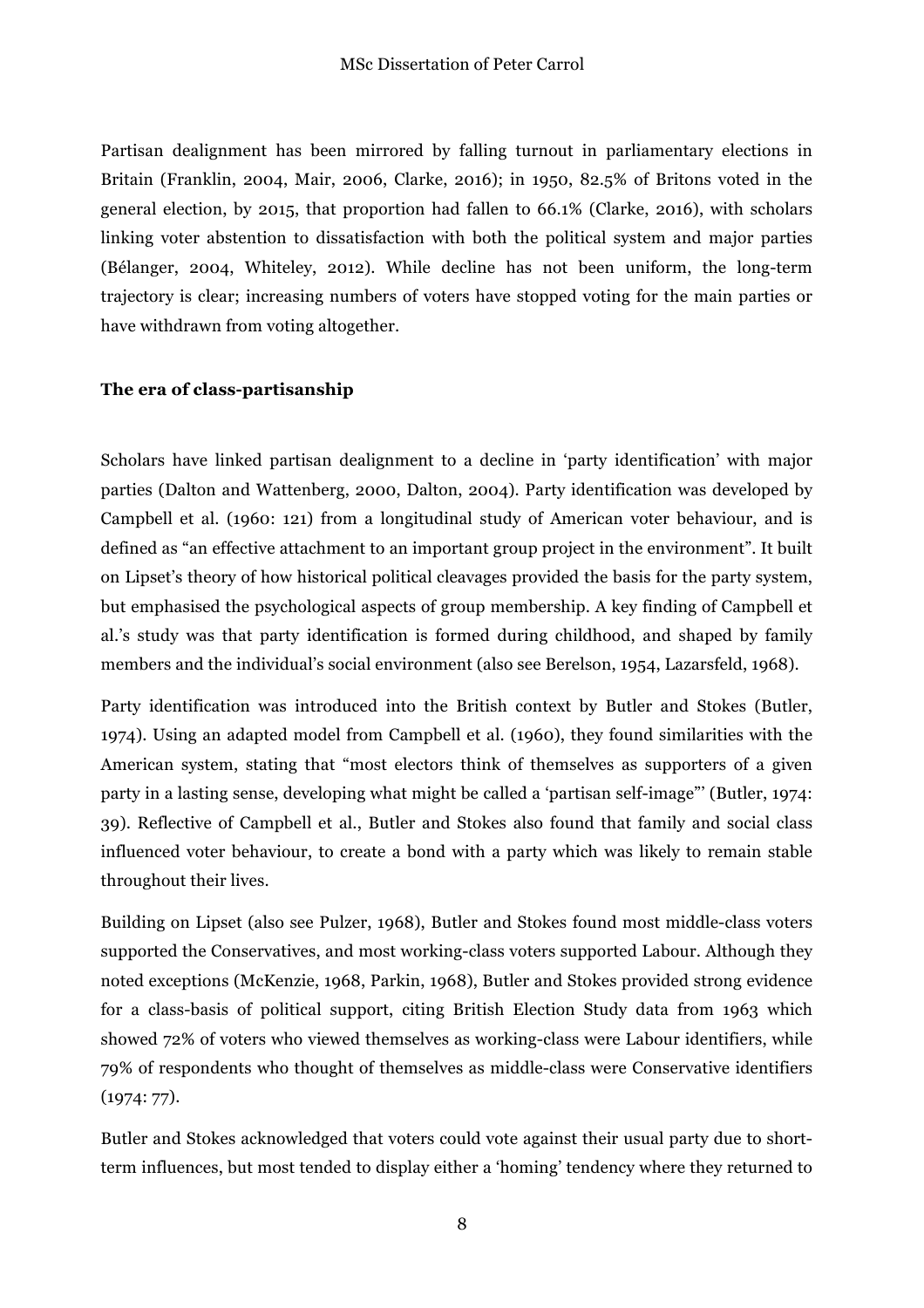their original party (also see Harrop, 1987), or formed a lasting attachment to their new party. They found the most likely cause of a break in partisanship was a shift in the political climate, usually when voters entered the electorate, for example during a deep recession or a fundamental change in the ideology of government of the era (Butler, 1974).

#### **New identities and values**

Scholars have subsequently criticised Butler and Stokes' model of class-partisanship for its failure to anticipate the extent of the decline in party identification since it was first measured in 1964 (Crewe, 1974, Dalton and Wattenberg, 2000, Whiteley, 2013). As partisan dealignment became evident during the 1970s, scholars focused on the extent to which it was a reaction to 'bottom up' changes to Britain's social and economic structure (Franklin, 1985, Rose, 1986).

Britain's' economic transformation from the 1970s led to a steep decline of traditional industrial jobs, with heavy industries replaced by the middle-class dominated service sector as Britain became a post-industrial society (Bell, 1974, Ford and Goodwin, 2014a). In 1964, almost half of the working age population were in working-class occupations; by 2010, the proportion had fallen to 30% (Ford and Goodwin, 2014b). During 1950s-1970s, a steady supply of skilled manual jobs meant that incomes increased for most of society (Atkinson and Piketty, 2007); this contrasts sharply with the decades after 1980, characterised by higher structural unemployment, stagnant incomes, and rising social and economic inequality (Streeck and Schäfer, 2013, Piketty, 2014). Trade union membership fell from a 13.3 million peak in 1979 to 6.4 million in 2014 (Gov.uk, 2015) and council housing occupancy dropped from 42% to 8% over the same period (Woodward, 2010, Gov.uk, 2016). The shift from public to private forms of ownership in the 1980s was the cornerstone of 'Thatcherism', a neoliberal economic model which promoted a smaller-state, free-markets, and possessive individualism (Saunders, 1990, Gamble, 1994, Johnson and Tanner, 1998, Macpherson, 2011). Britain's economic gravity moved away from port cities and industrial hubs towards its urban centres, symbolised by the emergence of "polycentric mega-cities" (Hall, 2006: 125).

Scholars have argued that as Britain's socio-economic structures have changed, classpartisanship has declined (Franklin, 1992, van der Eijk et al., 1992, Dogan, 2000) while "class overlap" increased (Dalton, 2008a: 156). This account has been criticised both for its sociological determinism and failure to account for parties positioning themselves to appeal to different sections of society (Evans, 2000).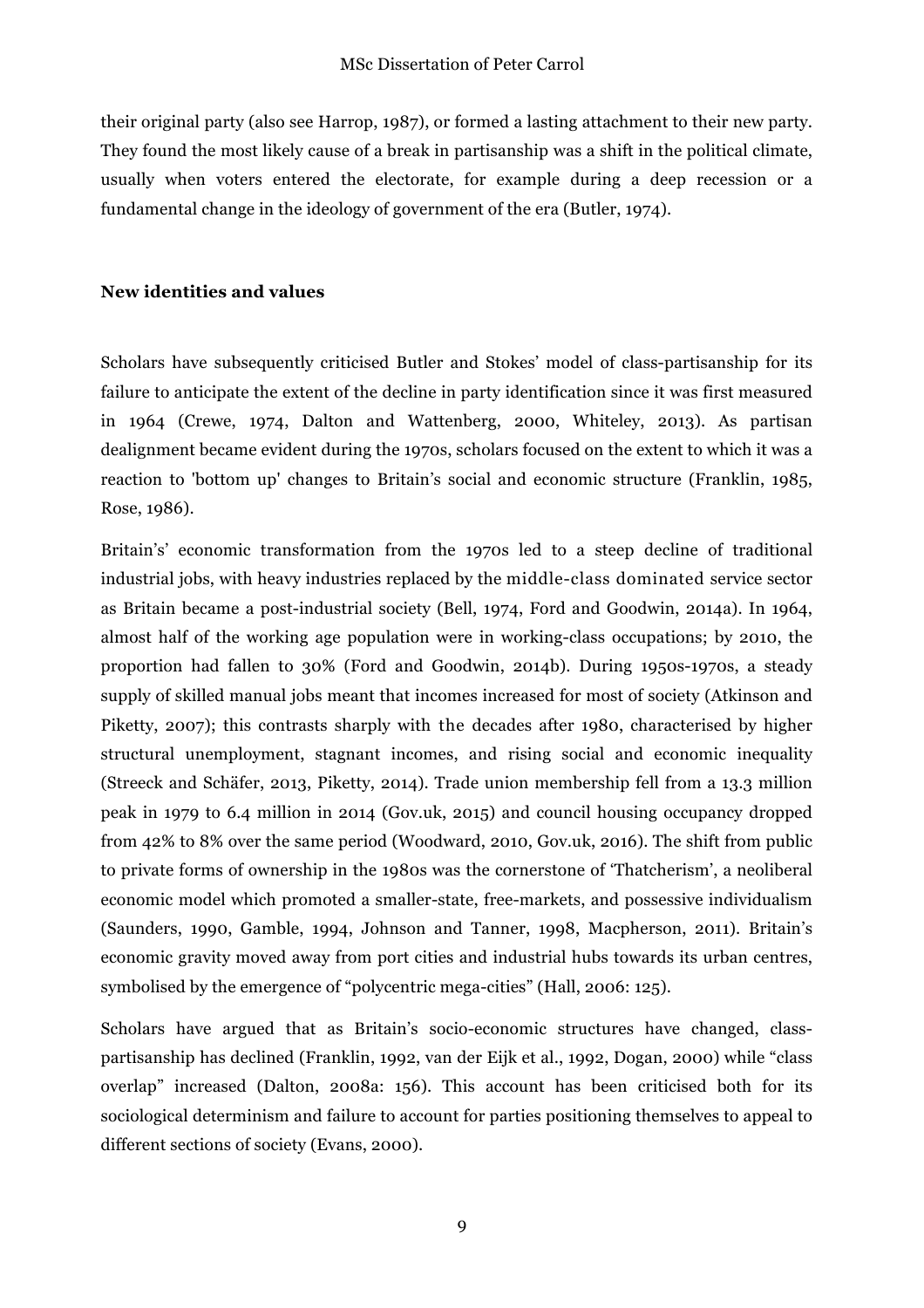In his influential work, Giddens (1991) proposed that the social changes in modern societies have brought the era of 'individualisation'. The argument flows that the process of individualisation weakens long-standing bonds of common interests, political allegiances, and national and class identities, as citizens enjoy expanded personal freedoms and more individualised forms of political participation (also see Dalton, 2008b). Dunleavy (2005: 31) asserted that new political positions have emerged from the ashes of Britain's social structures, cutting through social class cleavages to create 'six or seven ideologically… distinct positions in party politics'.

Inglehart (1977, 1990, 1997) argued that the social and economic changes have also led to a broader value shift, with the rise of a diverse and educated middle-class fuelling progressive, 'post-material' values, as younger generations who have entered adulthood in the globalised era emphasise their quality of life, self-expression, social justice and democratic participation, rather than 'materialist' concerns such as economic growth and national security. This is linked to the 'new politics' of social differentiation, such as environmental issues and gender, which have increasingly replaced the class-based interests and economic conflicts (Eder, 1993).

In this context, political solidarities are formed internationally, as globalisation— the "processes by which the peoples of the world are incorporated into a single world society" (Albrow et al., 1990: 9), enables the creation of a global consciousness (Robertson, 1992). Beck (1992, 2008) argued that global environmental concerns have emerged from this tradition, as citizens form long-distance political allegiances that transcend national identity.

#### '**Left behind'**

Importantly, processes of value change have not affected all parts of the population in the same way, with working-class voters who lack qualifications and skills finding themselves marginalised by the post-industrial economy and political mainstream (Ford, 2014, Ford and Goodwin, 2014b). These groups have been described as the "losers of modernisation" (Betz, 1994: 25) and the 'left behind' (Ford, 2014). Scholars have argued that the 'left behind' have formed a 'silent counter-revolution' (Ignazi, 1992: 3) against the rise of progressive, postmaterialist values, symbolised by increasingly hostile attitudes towards immigration (Ivarsflaten, 2005) and resurgence of national identity (Ignatieff, 1993).

There is evidence of this trend in Britain; following increases in levels of immigration from the late 1990s, the proportion of the population favouring some reduction in migration increased from 63% to 78% between 1995 and 2008 (Park et al., 2012) with the sentiment more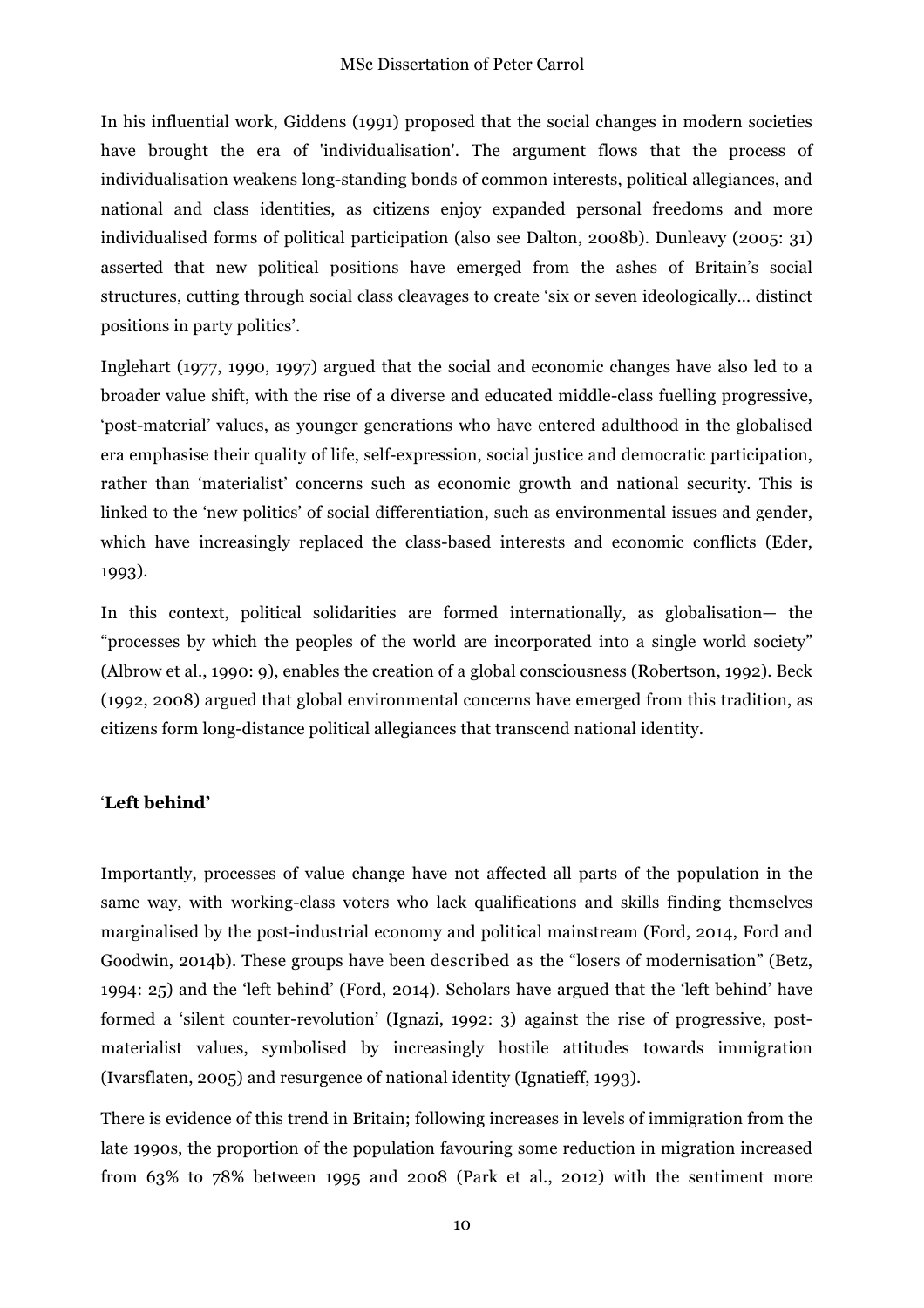common amongst groups who feel economically insecure (McLaren and Johnson, 2007, Fox et al., 2012, Ford et al., 2012b). And rather than experiencing a weakening of national identity theorised by 'individualisation', studies show that between 1996 and 2011 there was an increase in the proportion of people who describe themselves as English and Scottish rather than British (Ormston, 2012, Curtice, 2013a).

Social identity theory can offer a theoretical framework to understand individuals desire to affirm their national and regional identities in this way. Defined as 'part of an individual's selfconcept which derives from his knowledge of his membership of a social group' (Tajfel, 1974: 69), prejudice can stem from a desire to achieve or maintain a distinct or positive social identity (Sears, 1993). Beck's (2001) research on identity offers further insight, arguing that the speed of change in the globalised era could lead to some groups reconnecting with their national and ethnic identities, while Ignatieff (1993) concluded that globalisation has brought a resurgence of ethnic nationalism, leading citizens who feel they lack welfare and safety to seek the security of national belonging (Ignatieff, 1993).

## **Cognitive mobilisation**

At the individual level, scholars have argued that citizens have generally become more capable of engaging with political issues due to the spread of education and improved access to political information through the media (Dalton and Wattenberg, 2000, Whiteley, 2012, Dalton, 2014).

In this context, citizens are increasingly likely to base their analytical criteria when they vote on subjective assessments of parties performance or ideology (Clarke, 2004, Clarke, 2009); these can be separated into two types of issue voting: 'valence' and 'position' issues (Stokes, 1992).

According to Stokes (1992) valence issues are voters most significant evaluative criteria, and relate to areas where there is widespread agreement amongst the electorate on what is best for the country, such as economic stability, education, and healthcare. Voter behaviour is therefore influenced by perceptions of which party can deliver these priorities the most competently and effectively. For example, studies have attributed Labour's electoral failure in 2010 and 2015 to negative appraisals by voters of their handling of the economy (Evans and Chzhen, 2013, Clarke, 2016), while the coalition government suffered declines in popularity in 2012 due to perceptions of their inability to achieve a sustained economic recovery (Whiteley, 2013, Clarke, 2016).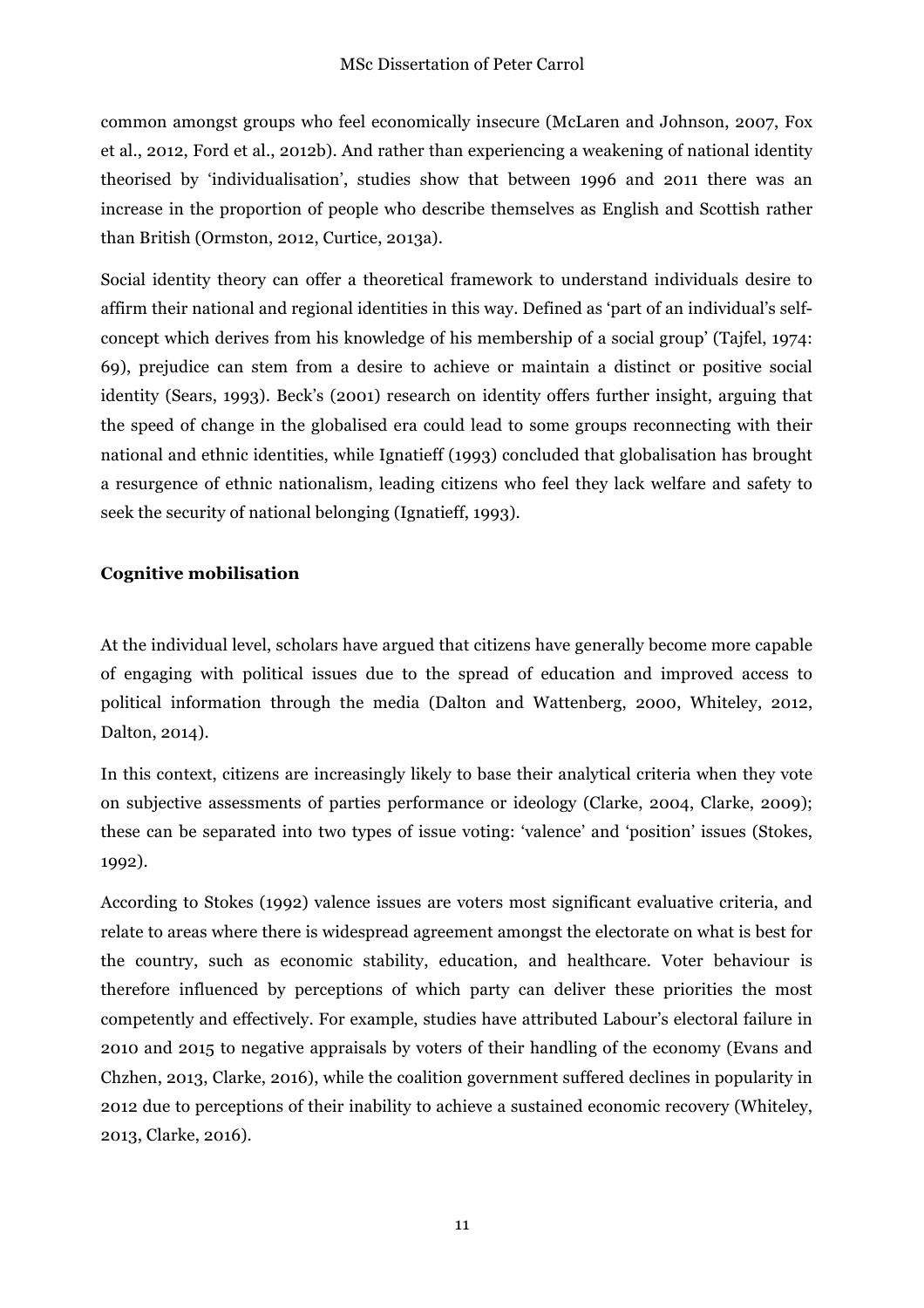Position issues are areas where the electorate may have differing opinions, such as levels of taxation, environmentalism or levels of immigration (Butler, 1974, Alt et al., 1976). On this reading, the defection of voters from the Conservative party to UKIP on the position of immigration can be explained by perceptions of Conservative failure to address the issue effectively (Ford et al., 2012a).

Furthermore, scholars have argued that the importance of leadership evaluations has increased, with political leaders increasingly personifying the policy platforms of their respective parties (Dalton and Wattenberg, 2000, Poguntke and Webb, 2005, McAllister, 2007). For example, the leadership ratings of former Labour leaders Tony Blair, Gordon Brown, and Ed Miliband, was cited as a factor in the decline in the party's overall support between 2005-2015 (Evans and Chzhen, 2013, Bale, 2015). But recent studies argue that the influence of leadership on voter behaviour has remained relatively constant (Karvonen, 2010), and is often a secondary factor for voters in the British system (Curtice and Lisi, 2015).

## **The dominant middle class and the status quo**

An alternative thesis to sociological change contends that the 'top-down' effect of ideological convergence from the political parties is causing the fragmentation of social cleavages of political support (Evans and Tilley, 2012). As the working-class has shrunk as a proportion of the electorate, major parties have repositioned to direct their policies towards the concerns of the middle classes (Hay, 1997, Mair et al., 2004, Quinn, 2008) and marginalised specialinterest constituencies (also see Downs, 1957, Przeworski, 1985, Merrill, 1999). This strategy relates to the concept of the 'catch-all' party; appealing to the widest audience with a centrist platform (Kirchheimer, 1966), with the political debate revolving around valence issues of competency and management, rather than ideology.

Scholars have argued that this model can be seen in the modern incarnations of Labour and the Conservatives (Evans et al., 1999, Webb, 2004, Smith, 2009). In the case of Labour, achieving electoral success after successive general election defeats meant moving to the 'centre ground' of British politics (Blair, 2010, Gould, 2011). From 1994, Tony Blair led New Labour's embrace of the 'liberal consensus' on immigration and support of market neoliberalism, targeting aspirational and ideologically moderate voters (Heath, 2001). While this strategy initially proved highly successful, the party eventually shed five million voters during its 13 years in power (Johnston and Pattie, 2011).

Following a similar formula, David Cameron's 'compassionate Conservativism' project from when he became Conservative leader in 2005 sought to recast the Conservative party as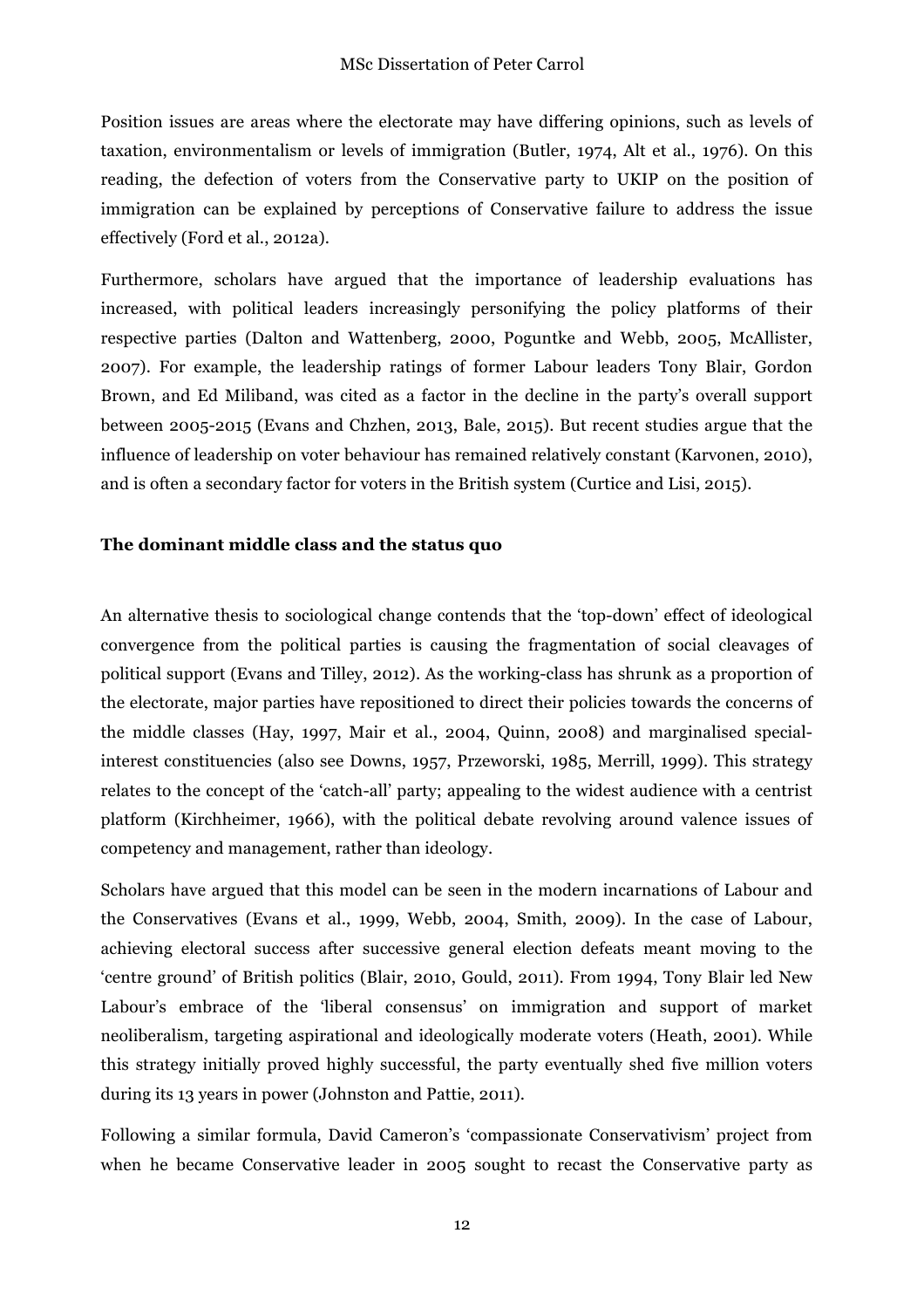economically centrist and at ease with rising social diversity in Britain (Bale, 2008). Although less electorally successful and a less substantive repositioning than Labour (Bale, 2009, Green, 2010, Byrne et al.), the strategy of both parties was clear— jettisoning 'marginal' constituencies in favour of the same group of available middle-class voters. One of the main problems with this interpretation is that it does not explain why partisanship remained strong during the 1960s and early 1970s, when there was also a high degree of ideological convergence between the two main parties (Heath, 2015).

Scholars have argued that the major party ideological convergence is also partly a product of the majoritarian system, which favours responsible, single-party government, with parties aiming to govern for the country as a whole rather than specific groups of the electorate (Lijphart, 1984, Norris, 1997a). In relation to the media, majoritarian government tends to be associated with the 'Liberal Model', with the media's normative role to act as a neutral servant of the public, free from state interference (Hallin, 2004). Scholars have argued that the British media has deviated from this role, with the mass audience, privately owned, adversarial, and strongly partisan press creating and sustaining the two-party system (Hallin, 2004). Similarly, scholars have debated how the neoliberal economic model leads to information being framed within the parameters of elite interests to exclude alternative ideas, to preserve the political and economic status-quo (Sassen, 1998, Couldry, 2010). An example of this relationship can be seen in New Labour's courting of the news media prior to the 1997 general election; after winning a majority with the endorsement of much of the press, the party announced that the neoliberal method of market competition would be the primary tool for regulating media ownership (Freedman, 2008).

Over the past century, the BBC, Britain's publicly owned state broadcaster, has arguably been a countervailing force, and avoided capture by the dominant political tendency to serve democracy (Humphreys, 1996). More recently, the growth of new and independent media in the 21st century has brought greater plurality, facilitating the rise of political movements and economic ideas that exist outside of the political and media mainstream (Jenkins et al., 2003, Castells, 2015). Britain's Liberal Model differs with the media systems which exist in European multi-party democracies, where the 'Democratic Corporatist Model' articulates between social groups to facilitate a series of political compromises, protecting the interests of the state and promoting the development of civil society (Hallin, 2004, also see Curran, 1991).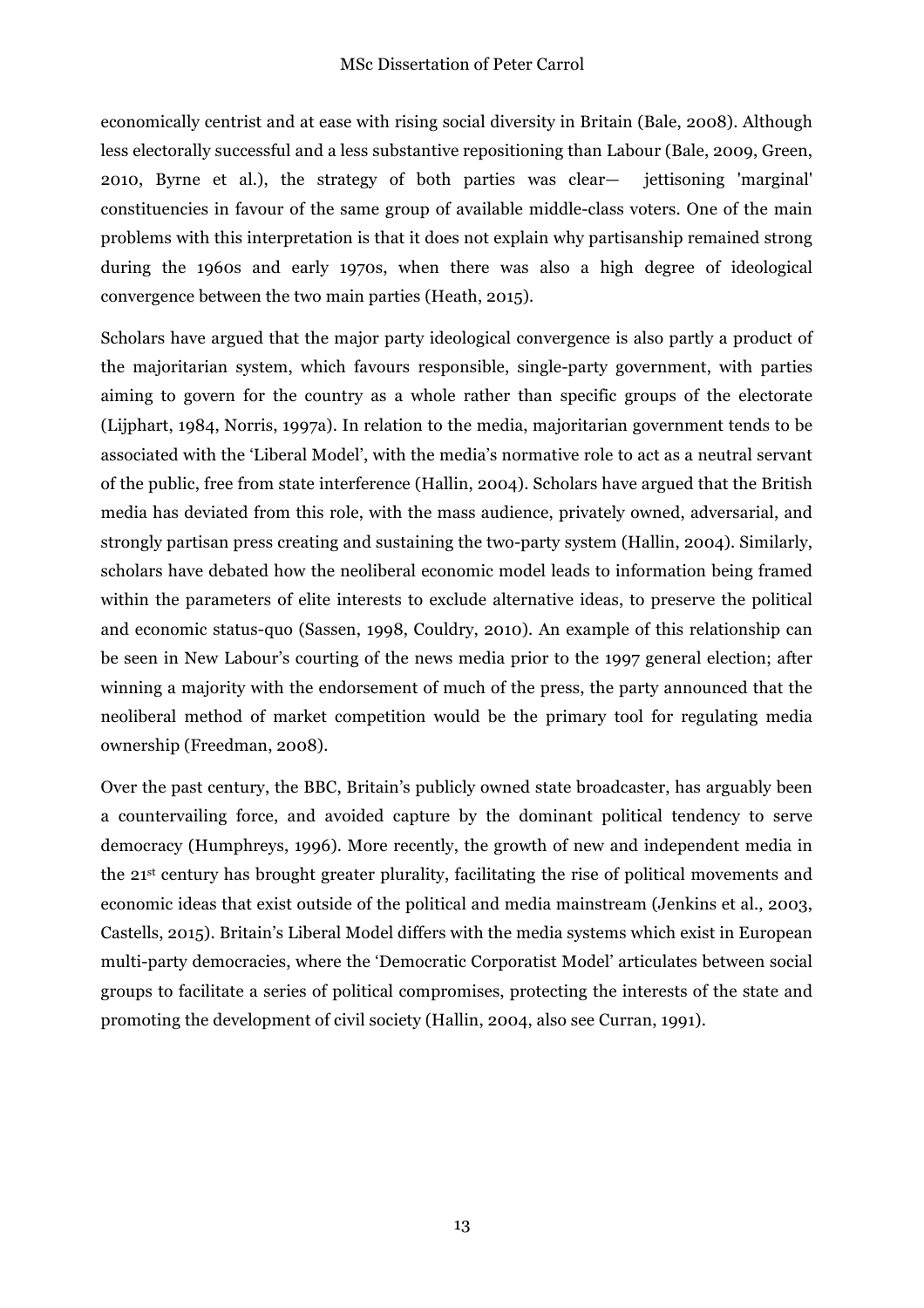## **CONCEPTUAL FRAMEWORK**

Having discussed the relevant literature to understand partisan dealignment and the rising support for the minor parties, this section defines the conceptual framework that guides this study.

Drawing from Evans and Tilley (2012), this research posits that ideological convergence of the major parties has marginalised a growing section of the electorate, as political choices are largely defined by post-material values and cultural differentiation (Eder, 1993, Inglehart, 1997), with voters demonstrating an increasing ability to use their cognitive resources to vote according to their priorities (Dalton, 2014).

The increased salience of national and regional identity (Ignatieff, 1993), and global affiliations (Beck, 2008) in the globalised era have intensified political allegiances with minor political parties that have not positioned themselves to appeal to a wide cross-section of the British electorate.

Despite institutional barriers such as the highly-centralised, majoritarian democratic system (Norris, 1997a) and mainstream media (Hallin, 2004), the factors discussed have placed increasing strain on the stable class-partisanship of the two-party era (Butler, 1974).

Broadly, the literature review has identified two potential sources for partisan dealignment; 'bottom-up' changes; where social and economic changes have introduced post-materialist values, cognitive mobilisation and new political affiliations in the globalised, post-industrial economy; and 'top-down', where the 'catch-all' strategy to pursue the largest middle-class constituency has left sections of the electorate marginalised within Britain's nominal twoparty system.

Framing my research around these theoretical insights will enable an analysis of the political transformation that has occurred within the temporal range of this study. As figure two makes clear, there is a cascading effect between the concepts which leads to minor-party support.

As the following chapters demonstrate, this work positions itself alongside Evans and Tilley (2012), who argue that the ideological convergence has led to a declining relevance of socioeconomic differentiation, while Dalton (2014) offers important insights into voters' cognitively mobilisation largely defined by post-materialist political values (Inglehart, 1997), creating pressure on the stable two-party system and moving Britain into an era of multi-party politics.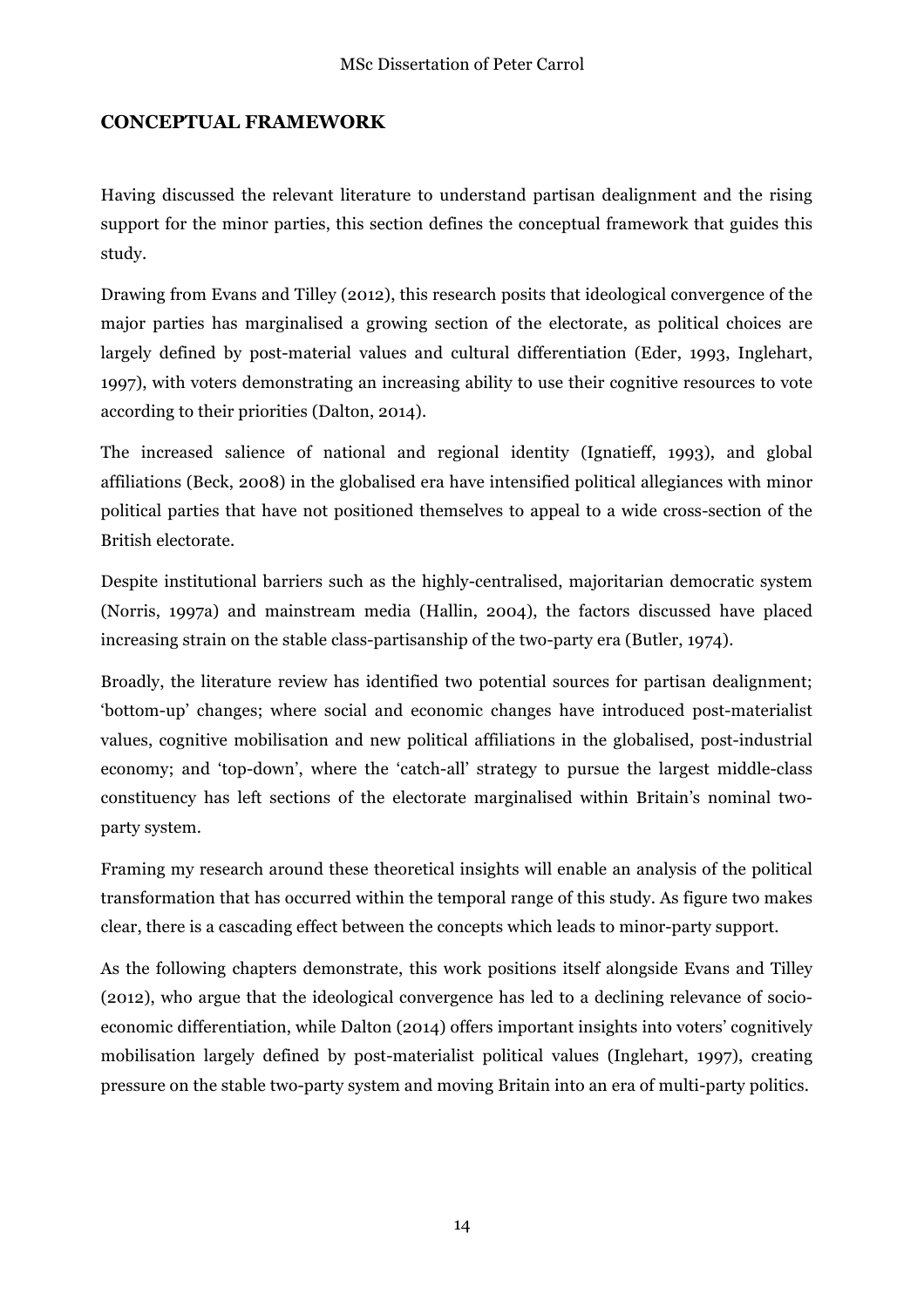Figure 2: Diagram of cascading interaction of partisan dealignment and minor-party support (adapted from Entman, 2003: 10)



## **RESEARCH OBJECTIVES**

The objective of this research is to gain theoretically grounded insights into the perspectives of voters who have driven the transformation of British politics between 2010-2015.

This study focuses on voter's perceptions of social change, democracy, political parties, and the role of government, placing each individual's social context at the centre of the study, reflective of Couldry's (2012) contribution to the study of media and communication, whereby all practices, at their most basic level, should be understood socially.

This research responds to significant gaps within academic literature; the study of the rise of minor parties is both a relatively new area (Meguid, 2005, Johns et al., 2009) and often relies exclusively on large-scale qualitative data analysis (Ford and Goodwin, 2014a).

While these approaches offer valuable contributions to the field, this research is distinct by bringing a rich, descriptive and deliberative account directly from the voters who have made a recent transition to a minor party, both reflecting the complexity of voter behaviour in a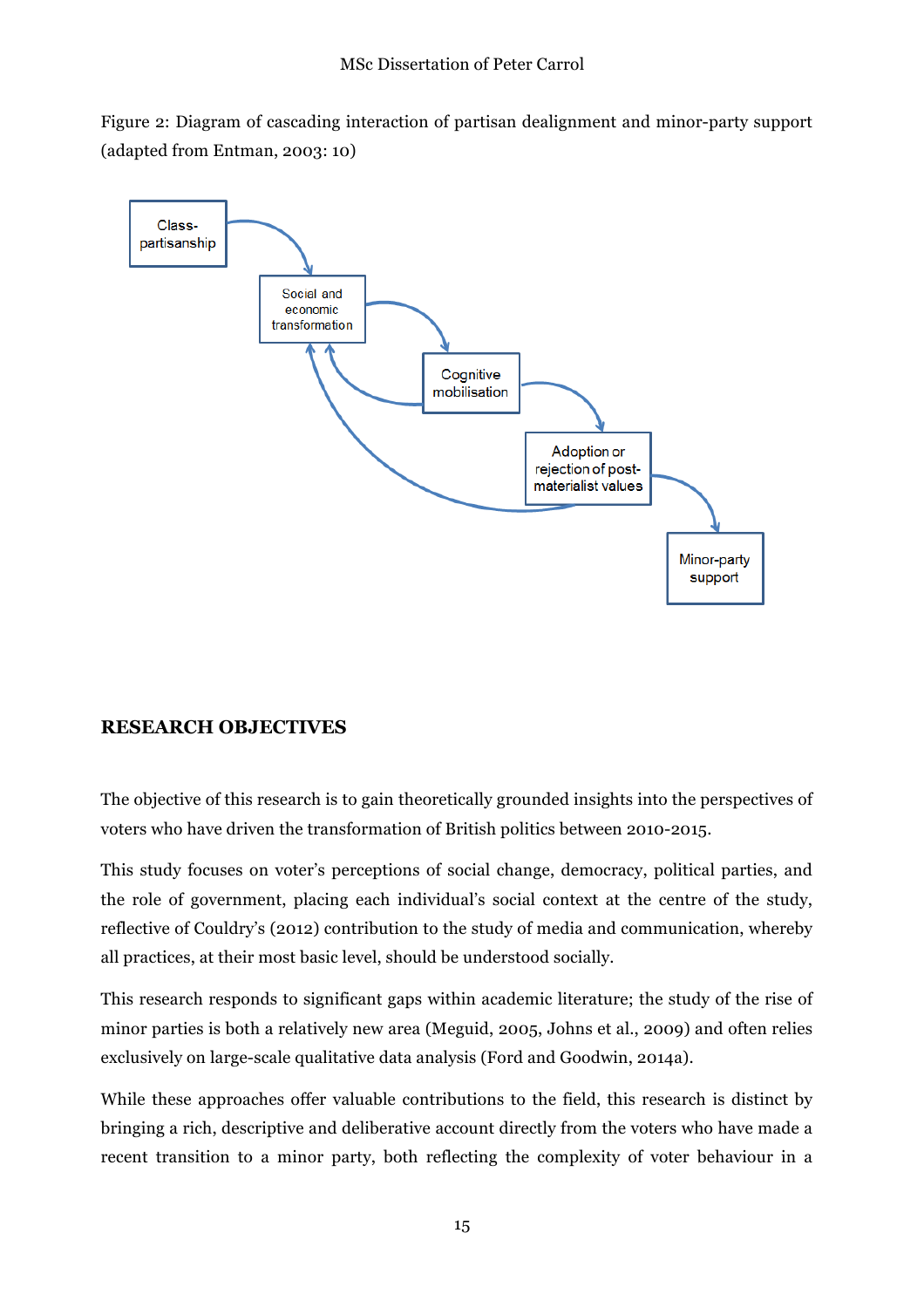democratic system (Habermas, 1992) and providing original perspectives as they reflect on their own lives, values, and changing social circumstances.

This dissertation therefore aims to answer the following research question:

## *Why are citizens voting for the minor parties?*

Having outlined this work's theoretical underpinnings, the coming pages now progress to how this study plans to answer this question.

## **METHODOLOGY**

The purpose of this study is to provide rich insights into the political views of a defined group of voters; therefore qualitative methods, primarily using focus groups and individual interviews, are the most appropriate. The focus group method originated in sociology (Merton et al., 1990), finding increasing use as a research tool in other social science disciplines from the late-1970s (Gamson, 1992, Wilkinson, 1998, Mattinson, 2010, Gould, 2011).

While there are numerous descriptions of focus groups within methodological literature (Wilkinson, 1997, Krueger, 2015), this study accepts Morgan's (1997: 6) definition that the method is a "research technique that collects data through group interaction on a topic determined by the researcher". Focus groups allow access to group norms and shared cultural values (Hughes and Dumont, 1993, Kitzinger, 1995), reflective of the ontological position of social constructionism (Bryman, 2016). This tradition recognises that the emerging reality within the group, and the researchers interpretation, is in a continuous state of construction and reconstruction (Berger, 1966, Becker, 1982) with participants social behaviour a central analytical resource (Kitzinger, 1994).

I remained flexible to mixed-method modes of research in anticipation of the challenges around organising focus groups (Krueger, 2015), conducting individual interviews with voters who met the theoretical criteria of the research question, but were unavailable or unwilling to participate in focus group discussions (Michel, 1999). Following the basic format of the qualitative interview (Warren, 2001, Rubin, 2012, Kvale, 1996), the method is also suitable for investigating specific and tightly defined research questions to identify attitudes, feelings or beliefs (Berger, 1998). This research method has been used in comparable studies (Kvale, 1996, Warren, 2002) and was successfully tested during pilot interviews in April 2016; however, the influencing role of the moderator during the pilot meant that focus groups would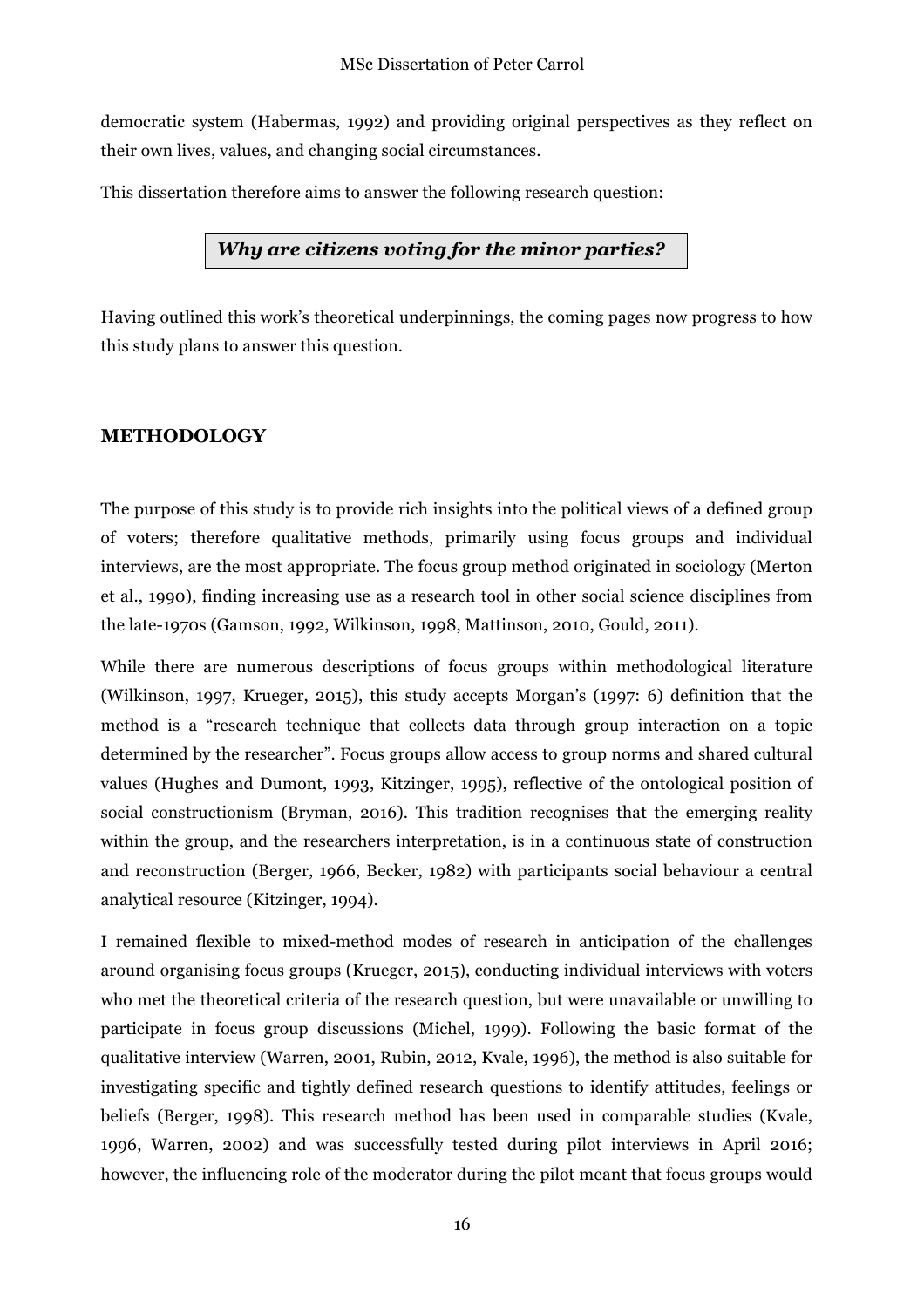be preferable in situations when all participants could be organised. An advantage of using data from both focus groups and individual interviews is that it allows the comparison of the individual and contextual factors behind participants responses (Lambert and Loiselle, 2008).

Alternative qualitative methods such as ethnography could also provide "thick" descriptions of individuals' daily social patterns (Geertz, 1975, Lofland, 2006), but are unsuitable in this research context as the temporal range is biographical, whereas ethnographic study focuses on the contemporaneous lived experience (Warren, 2002). While some critics of qualitative research argue that qualitative methods lead to "impressionistic, unsystematic or subjective" interpretations (Charmaz, 2006: 5) and provide 'soft', unverifiable data (Devine, 1995), pilot studies demonstrated valuable flexibility to explore complex issues and generate new theories in this research context. Quantitative methods, such as questionnaires, were also considered, but were deemed unsuitable in the context of voter behaviour due to the limits they can place on findings (Mishler, 1986, Habermas, 1992, Hay, 2002, Rubin, 2012).

#### **RESEARCH DESIGN**

#### **Sampling**

Theoretical sampling techniques were used to identify and seek participants that would epitomise the analytical criteria of the research question (Glaser, 1967, Warren, 2002). The theoretical criteria was guided by Copus et al. (2009) and Sartori's (1976) minor party definitions and Britain's political history (Norris, 1997b). For the purposes of this study Labour and the Conservatives are considered major parties, as are the Liberal Democrats, due to their consistent levels of support throughout the 1990s and 2000s, building to a 23% share of the vote in 2010 and a term in government (Evans and Sanderson-Nash, 2011). Analysis has shown that the majority of Liberal Democrat voters switched to either Labour or Conservative rather than a minor party at the 2015 general election (Baxter, 2015); therefore the sample is mostly formed of Labour and Conservative voters who have defected to a minor party.

UKIP and the Green party are considered minor parties due to their respective 3.1% and 0.9% share of the vote at the 2010 general election. The SNP are also classified as a minor party due the party's 1.7% share of the vote at the 2010 general election; this study does not focus on the party's 2011 electoral success in the devolved Scottish parliament. See appendix 1 for a brief history of the SNP, Green party and UKIP, and profile of their support.

As this study is concerned with the rise of minor parties, it does not include minor parties such as Respect, the British National party, or Plaid Cymru, which either declined or had a small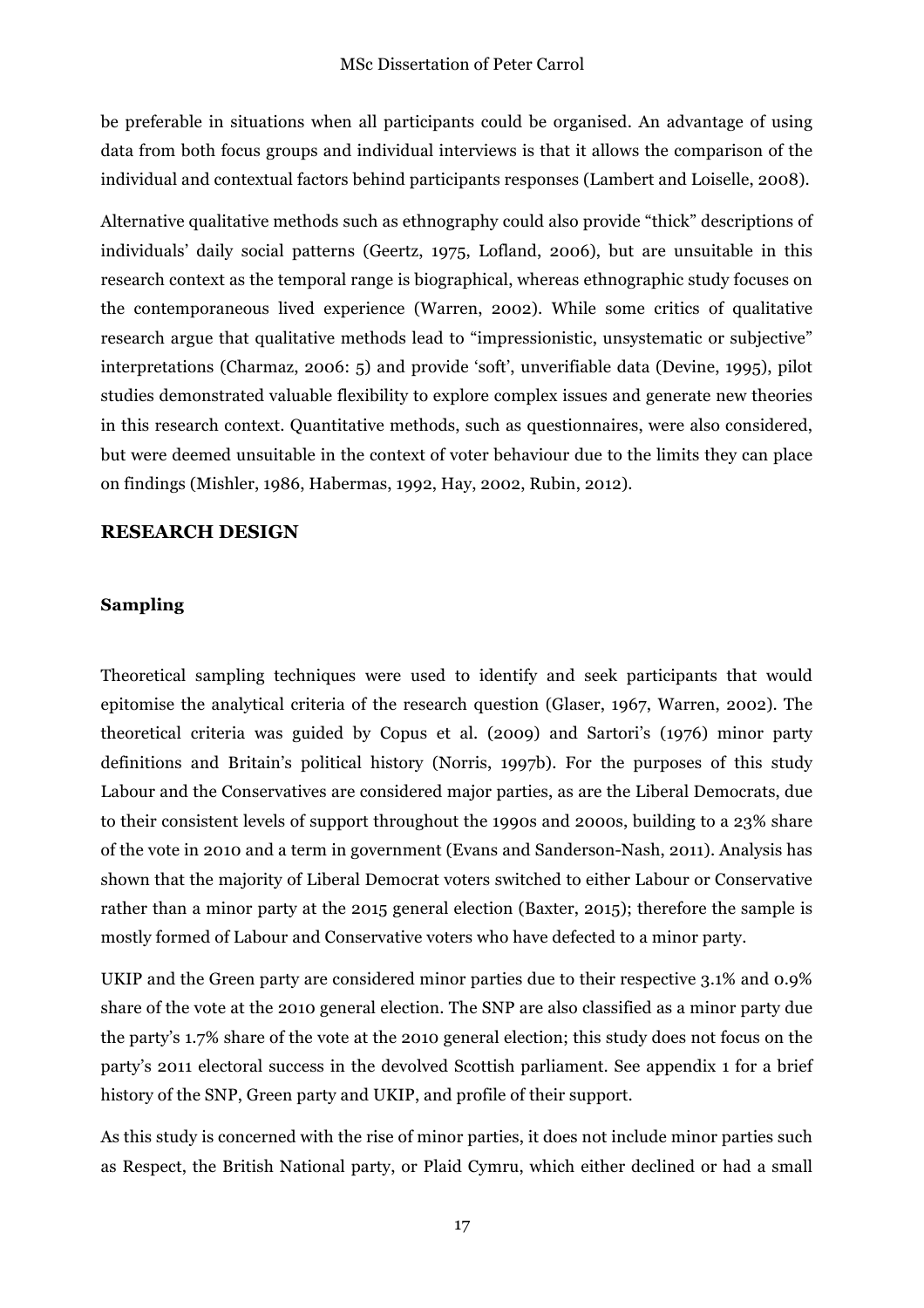rise in their popular vote share in 2015 (parliament.uk, 2016). Equally, the parties which dominate Northern Irish politics, Sinn Fein and the Democratic Unionist Party, were not included, as their stable performance is specific to political environment in Northern Ireland (Dixon, 2008, Commission, 2015).

Three constituencies were identified that have undergone rapid partisan dealignment from the major parties to a minor party between 2010-2015 — Romford and Gidea Park in Havering (UKIP), Edinburgh North and Leith (SNP) and Hackney North and Stoke Newington in east London (Green party). To achieve a degree of representativeness within the sample (Savage, 2005) of the national swing away from major parties to minor parties, these constituencies were chosen as they experienced high levels of vote switching between 2010-2015 (see figure three), and were typical of areas that have high concentrations of minor party support (see appendix 2 for brief description of the constituencies).

Figure three: National and constituency swing from major parties to minor parties (calculated using the 'Butler swing', cited in Denver, 2012).

| <b>Constituency</b>    | <b>Major party</b><br>combined (%) | Green (%) | UKIP (%) SNP (%) |      | <b>Constituency</b><br>swing $(\% )$ |
|------------------------|------------------------------------|-----------|------------------|------|--------------------------------------|
| <b>Hackney North</b>   | $-10.8$                            |           |                  |      | $-0.4$                               |
| <b>Romford</b>         | $-12.7$                            |           | 18.4             |      | 2.85                                 |
| <b>Edinburgh North</b> | $-34.2$                            |           |                  | 31.3 | $-1.45$                              |
| National swing (%)     | $-12.9$                            | 2.8       | 9.5              | 3.1  |                                      |

As scholars have found homogeneity within the sample can increase the likelihood of a social connection between the participants (Morgan, 1996, Warren, 2002, Wilkinson, 2004, Fairweather and Rinne, 2012), the age range within each focus group was limited to 30-44 years and 44-65 years, with an even gender balance, and participants were selected from C1/C2 social grades (Mattinson, 2010, NRS, 2016).

While the sample broadly reflected the average age of residents within each constituency (see appendix 3), the minimum respondent age was 30 to ensure that participants had voted for the same major party successively at the 2005 and 2010 general elections; this meant that the average age of the sample was slightly older than the average in each constituency due to the ineligibility of younger voters. To ensure participants met the theoretical criteria of the research question, a short pre-interview questionnaire was provided to potential participants based on a British Social Attitudes questionnaire (BSA, 2013).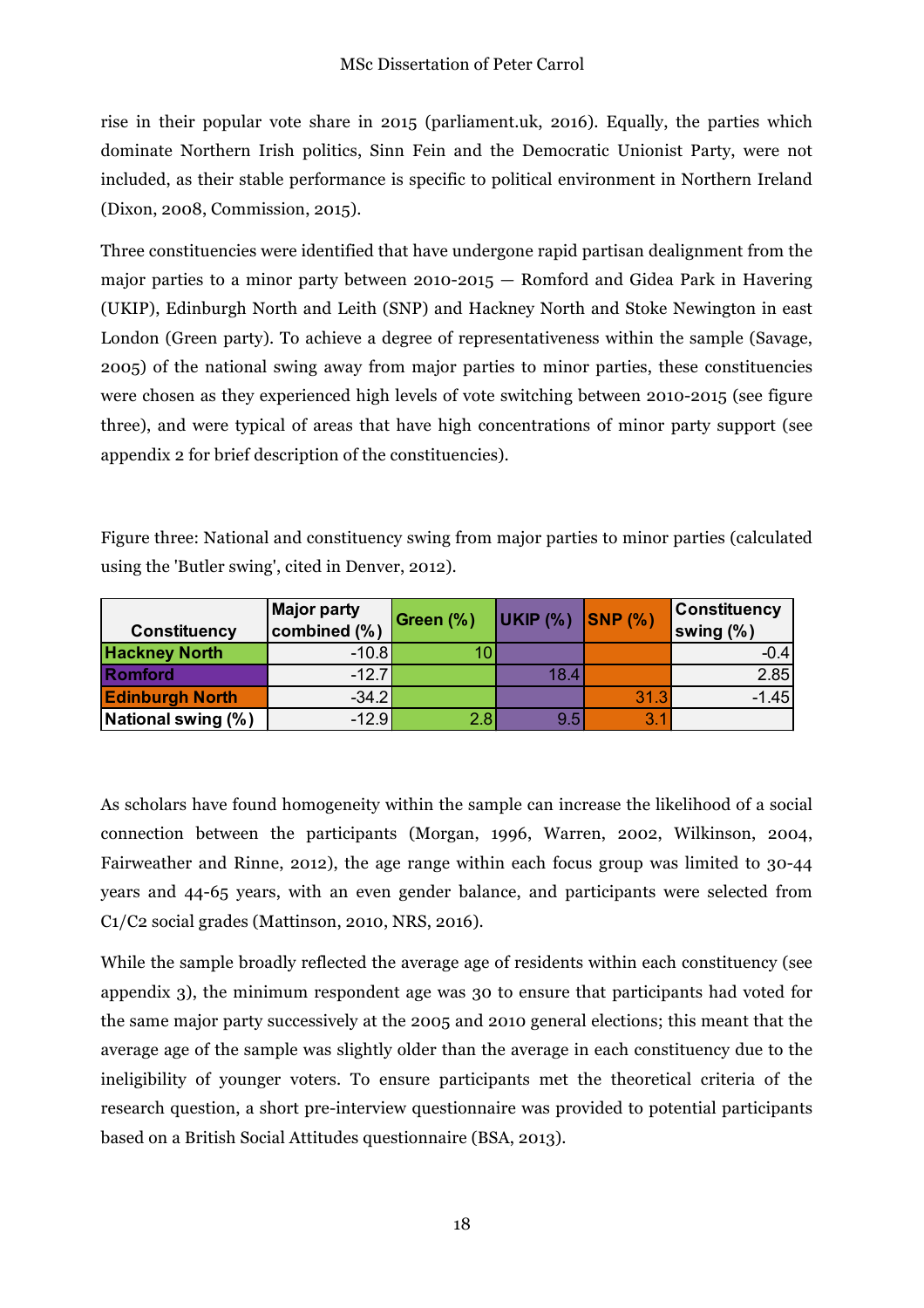The total sample size was N=24, reflective of methodological literature recommendation of a range between 12 and 60 (Adler and Adler, 2012), with  $n=8$  per voter group. This sample size enabled the generation of valuable theoretical insights, without creating a dataset so large that undertaking a deep case-orientated analysis was unrealistic within the time and material constraints of this dissertation (Bryman, 2016).

#### **Recruitment**

In each constituency a 'snowball' approach was adopted, where one respondent who fulfilled the theoretical criteria was located who helped locate others (Glaser, 1967, Warren and Levy, 1991, Arksey, 1999). This allowed the study to follow the principles of the constructionist tradition, where researcher and subject are strangers with 'distance' at the start of the research process (Warren, 2002). Many of the participants in each focus group were known to each other, reflecting scholars experience of pre-existing groups creating a 'natural' experience (Kitzinger, 1994, Weiss, 1994).

Constituency branches of the Green party and SNP assisted with identifying participants, and in the case of UKIP, a local social club and library were used. UKIP voters were more likely to reject the opportunity to talk about their views, perhaps reflective of the negative social stigma that surrounds UKIP for some voters (YouGov, 2015), and more general difficulty to secure participation in research (Kavanagh and Cowley, 2016, Sturgis, 2016). On a practical level, offering financial incentives in future research in this field may save time during the recruitment stage of the research process (Krueger, 2015).

#### **Ethics**

Ethical approval for this project was received from my dissertation supervisor. I adopted the principle of informed consent (Warren, 2002, Bryman, 2004); with total transparency about the purposes of the research and my own role (Diener, 1978). Participants were offered nonfinancial incentives, such as refreshments during the focus groups or interviews, and informed that they would be able to receive a copy of the completed research (Krueger, 2015).

Before each interview participants were asked to sign a consent form (Krueger, 2015), verbally informed about the nature of the research, instructed that their participation was voluntary, and that there were no sources of external funding (Diener, 1978). To protect participant's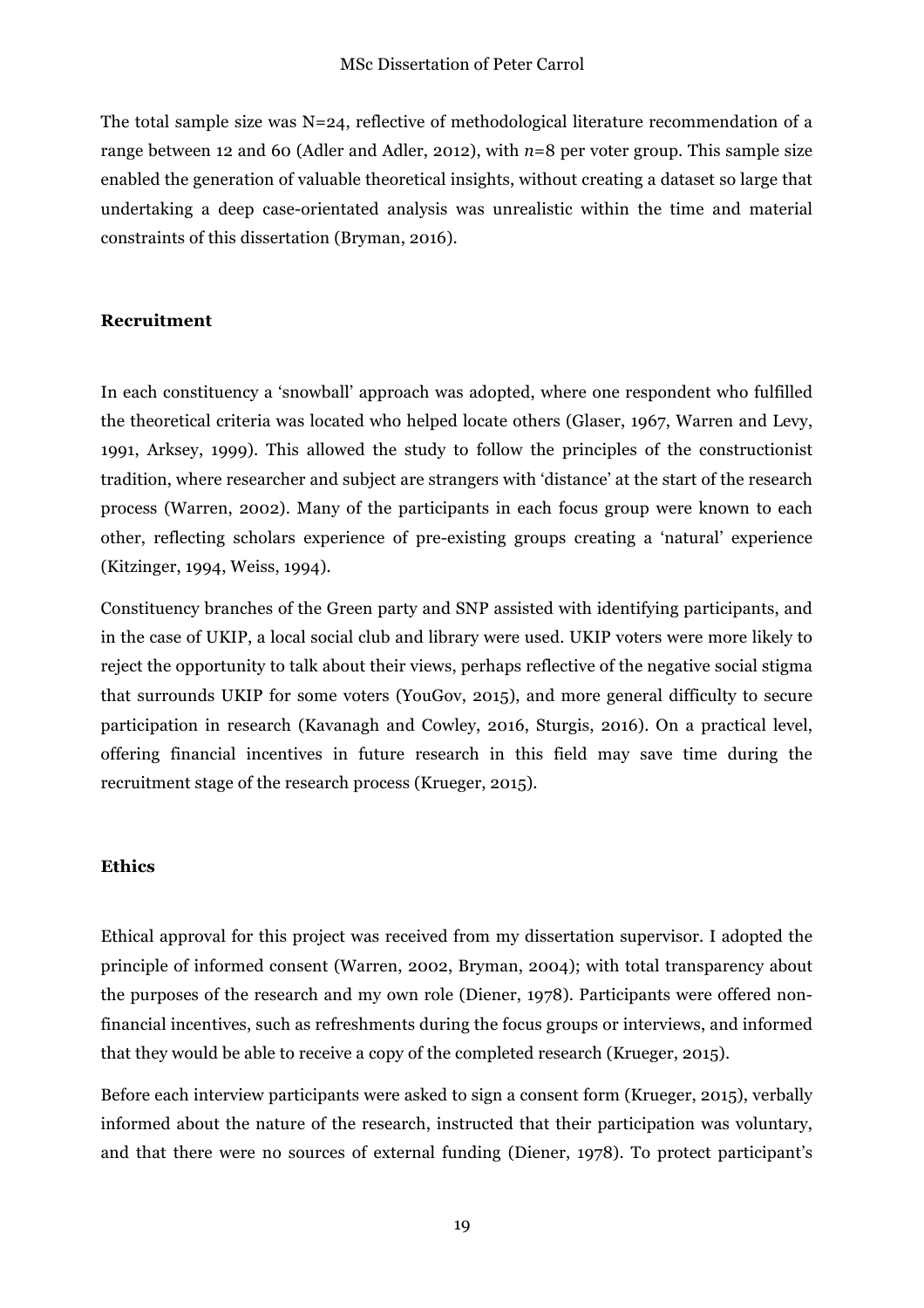confidentiality, audio-files, transcripts, and participants contact details were stored separately in password-protected computer files (Holmes, 2005).

Participants were advised that I would do my utmost to uphold confidentiality and their anonymity throughout the project. Pseudonyms were used in the transcriptions and nonessential details such as locations were removed, the data was only accessible to me and my academic supervisors, and would be deleted following my expected graduation date at LSE in December 2016, as per the departments research guidelines (LSE, 2015).

#### **Topic guide**

The topic guide followed a semi-structured format, creating flexibility alongside consistency and coherence (Ritchie and Lewis, 2003) and ensuring comparability with the subgroups while pursuing a tightly defined research question and topic (Burgess, 1984, Ritchie and Lewis, 2003). The topic guide was piloted during April 2016; when it was noted that interviewees were not always comfortable with discussing politics immediately, a section was introduced at the start to discuss local issues, with respondents encouraged to think of the interview as a conversation (Warren, 2002). In order to achieve a high-degree of objectivity (Guba and Lincoln, 1994), the topic guide was finalised through consultation with fellow students from the Media and Communications Department and in consultation with professionals from the field of qualitative political research.

The final structured topic guide consisted of five distinct themes and 20 questions, reflecting the literature review and acting as a memory aid during the research (Marshall, 1989, Kvale, 1996, Lofland, 2006).

#### **Conducting the focus groups and interviews**

Focus groups consisted of three or four participants, reflecting scholars' experiences that smaller groups are more realistic to organise and would allow me, as a relatively inexperienced researcher, to be a more effective moderator (Bloor et al., 2001, Barbour, 2008, Peek and Fothergill, 2009).

A total of six focus groups and five individual semi-structured interviews were conducted during June and July 2016, at public cafés in Hackney and Bethnal Green, east London, Romford, and Edinburgh, with each participant interviewed once. All interviews were audio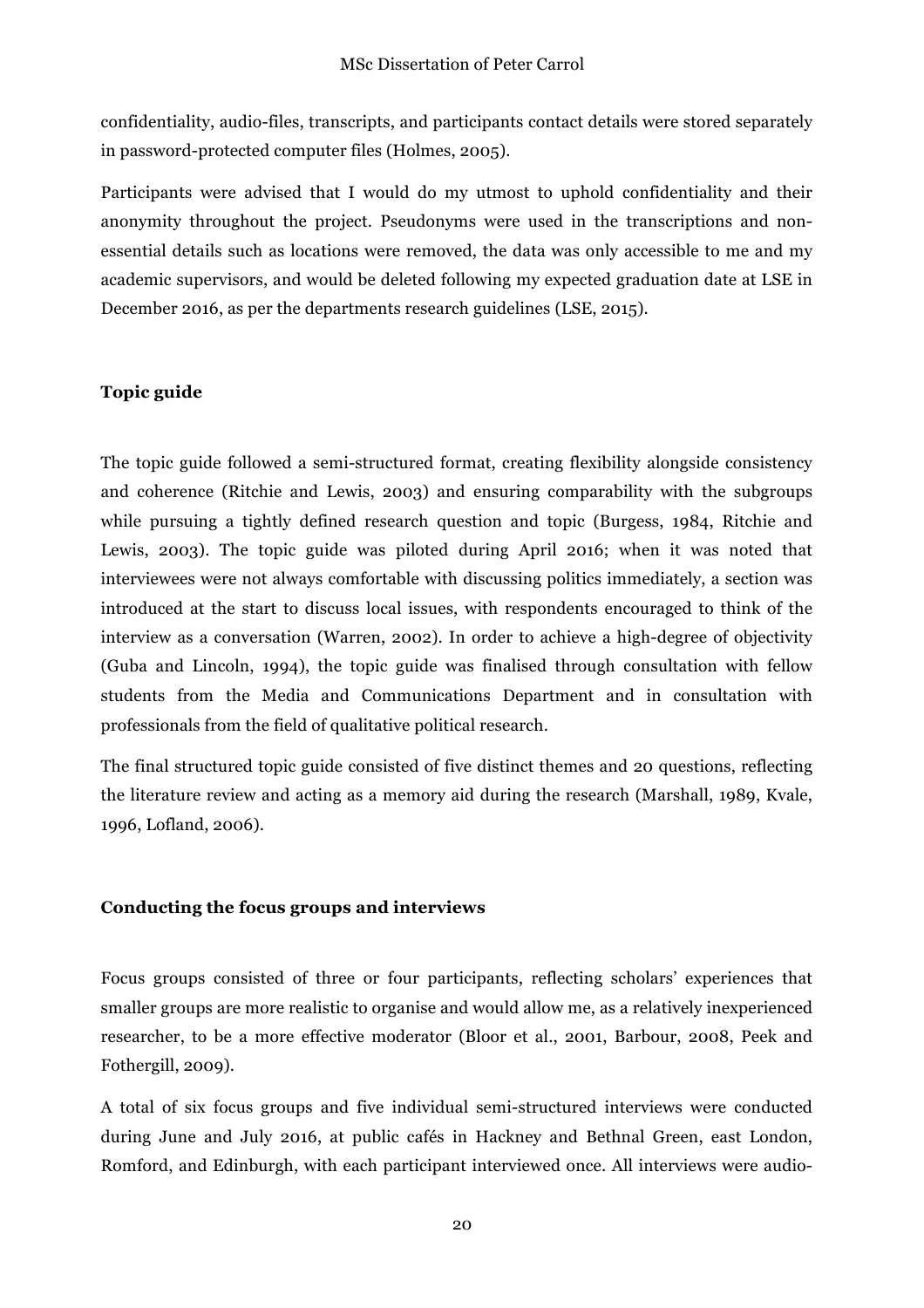recorded to enable secondary analysis (Heritage, 1984); the average duration of focus group interviews was 47m:32s; the average duration for each individual interview was 27m:42s.

## **Conducting the analysis**

I personally transcribed all the data immediately after each focus group and interview. Interviews were listened to multiple-times to ensure accuracy (Rubin, 2012), with the analysis guided by my conceptual framework and research question. The data was then 'open coded' with my own interpretation shaping the emergent codes (Strauss, 1990); this process created scores of codes which were then refined to identify themes (Flick, 2009) using ATLAS.ti software, and broken down into component parts. Informed by grounded theory (Glaser, 1967, Merton, 1967), I developed close connections between the data and conceptualisation, with the data driving the interpretation (Boyatzis, 1998) until "emerging themes became the categories for analysis" (Fereday and Muir-Cochrane, 2006: 4).

Ultimately, four dominant themes emerged from the analysis process: voter evaluations, catch-all elite, identity in the globalised era, and multi-party identification. These were then synthesised into a coherent narrative which informed this work's results and interpretation chapter (Braun and Clarke, 2006).

The coming pages outline the analysis of the data collected from the methods reported in this section.

## **RESULTS AND INTERPRETATION**

Having discussed the relevant literature, conceptual framework, research objectives and methodological procedures, this research now presents the empirical findings.

Although in qualitative research results and analysis are often presented separately (Bryman, 2016), Mattinson's (2010) study of voter behaviour demonstrated that reporting results and interpretation together allows for a close analysis of representative quotes chosen to reflect the theoretical insights.

The section presents four main themes: voter evaluations; catch-all elite; identity in the globalised era; and, multi-party identification, to explain why citizens are voting for the minor parties.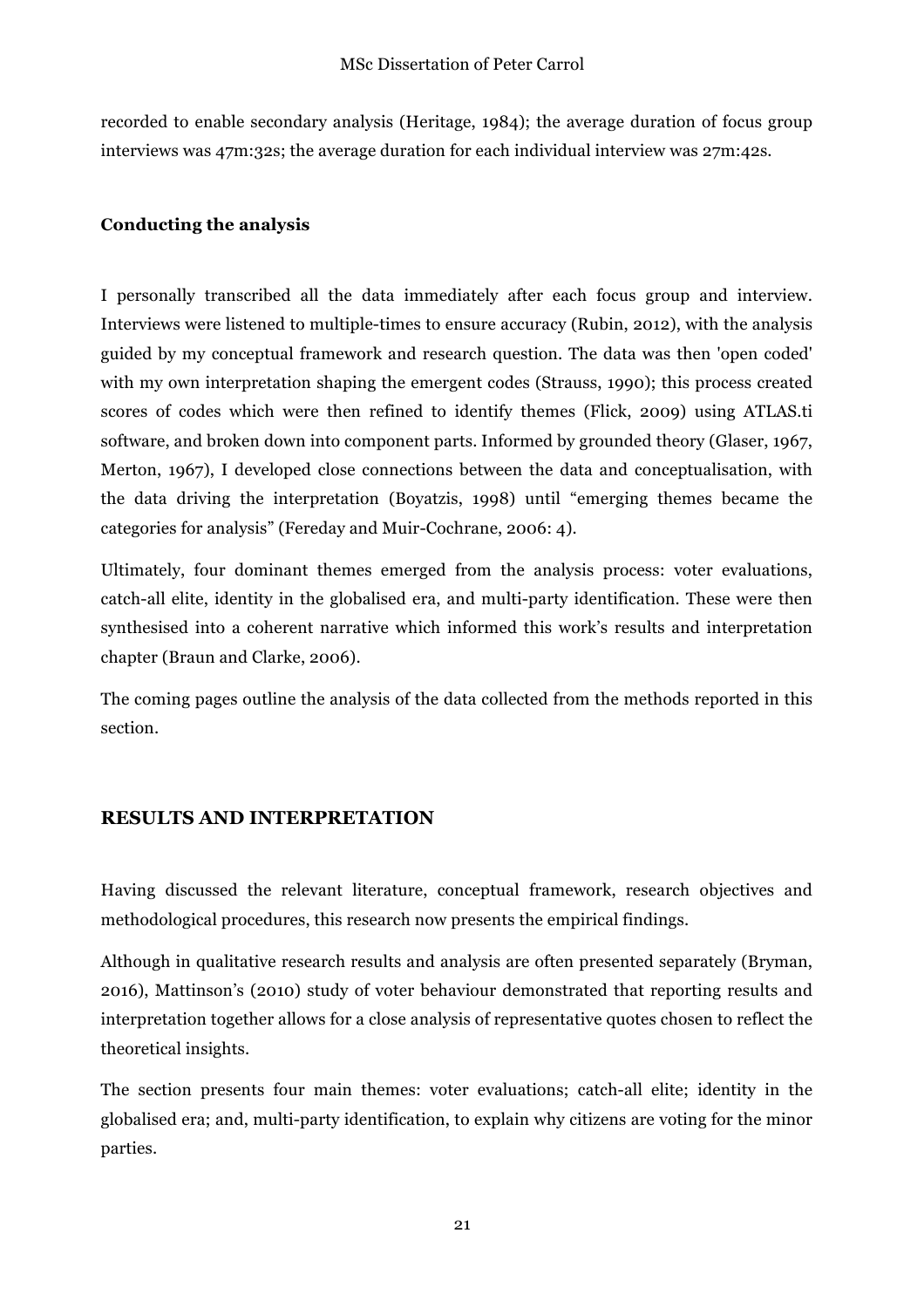This is followed by a brief section of critical self-analysis, and the conclusions of this study.

### **Voter evaluations**

In terms of voter's cognitive evaluations of the major parties, SNP voters expressed negative sentiments towards Labour's performance in government on 'valence' issues, specifically towards the party's management of the economy. For SNP voters, the sense that Labour failed to deliver value for money during their time in office at a time of relatively high levels of public spending had eroded trust in the party's overall competency and ability to manage a stable economy. While many SNP voters expressed support for Labour's position of investment in public services, when this position was accompanied by perceptions of incompetence, shared values with the party were superseded.

**SNP R6:** "If you look at Edinburgh… when they tried to build the new trams the whole project was hugely corrupt, it wasn't on time… all the time they were cosying up to big business."

**SNP R3:** "In the last four or five years the SNP have developed from a sort of Mickey Mouse kind of party to being taken much more seriously."

As these responses from two SNP voters indicate, negative appraisals of Labour on valence issues contrasts with mainly positive assessments of the SNP's performance as a majority government in Scottish parliament between 2011 and 2016.

SNP voters contrasted with Green party and UKIP voters on the degree of emphasis they placed on valence issues, rather than any ideological differences they had with Labour. Unlike the other minor parties in this study, SNP voters had an extra dimension of evaluative criteria to assess the party, due to the SNP's term as the majority government within the devolved parliament.<sup>1</sup>

A number of SNP voters also suggested that leadership had been a factor in their decision to vote for the party. In case of the SNP, positive evaluations of Nicola Sturgeon, SNP leader at the 2015 general election, was cited by many SNP voters as a significant part of the parties

<sup>&</sup>lt;sup>1</sup> At the time of this study (June and July 2016) both UKIP and the Green party had limited governing experience in Scottish parliament.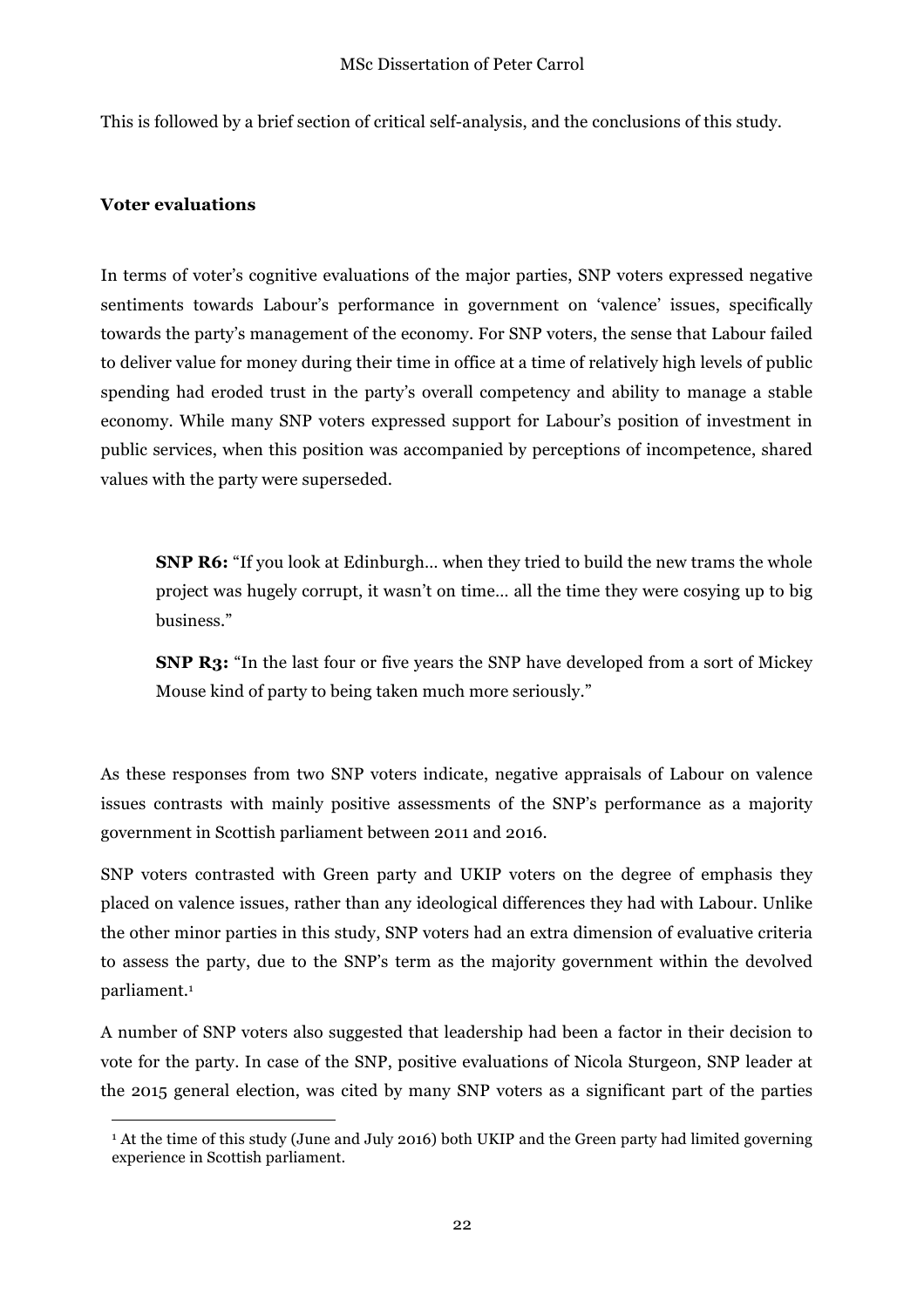appeal, using adjectives like 'strong', 'confident', 'impressive' to describe her. This contrasts with negative descriptions of Labour's leader at the 2015 general election, Ed Miliband, such as 'weak', 'useless' and 'pathetic'. As these responses from two SNP voters show, similar adjectives were used to describe past and present leaders of the Labour party, suggesting that Labour lost support to the SNP due to unfavourable comparisons of its leadership.

**SNP R7:** "I think all the Labour leaders have just been a complete joke."

**SNP R5:** "Ed Miliband was just rubbish when you compared him to Alex Salmond and Nicola Sturgeon, who seemed to be confident and know what they were talking about."

The focus on leadership by SNP voters contrasts with how Nigel Farage, UKIP leader at the 2015 general election, and Natalie Bennett, the Green party leader, were rarely cited as significant mobilising factors by their party's voters. Nigel Farage was viewed favourably by some UKIP voters, and was positively described as "straight", and "direct", but was not cited as key to UKIP's appeal, a somewhat surprising finding considering his status as one of the most recognisable figures in British politics (YouGov, 2013). Natalie Bennett was rarely discussed by Green party members, perhaps reflecting her relatively low national profile (Cowley, 2016c). This supports studies that show that leadership evaluations tend to have a minimal influence compared to other influences on electoral behaviour in British politics (Curtice and Lisi, 2015).

SNP voters were more likely to use valence issues and, to a lesser extent, perceptions of leadership, as part of their evaluative criteria. This is likely to be a reflection of the SNP's ideological proximity to Labour, their main rival at the 2015 general election, with commentators noting the similarities between the two parties manifestos (Eaton, 2015, Kavanagh and Cowley, 2016). This finding supports the work of Johnston (2011) and Stokes (1992), that valence issues are highly influential on voter behaviour when voters can assess performance in government, particularly when parties appear to lack sufficiently distinctive ideological positions.

Many Green party voters were critical of Labour — but not for their management of the economy. Much of their frustration derived from the party's political handing of the aftermath of the global financial crisis, where the Conservatives relentlessly accused Labour of profligate public spending (Bale, 2015, Cowley, 2016a). Similarly, former Liberal Democrat voters who switched to the Green party viewed their role in the post-financial crisis austerity programme during their period governing in coalition (Cowley, 2016b) as motivation to withdraw their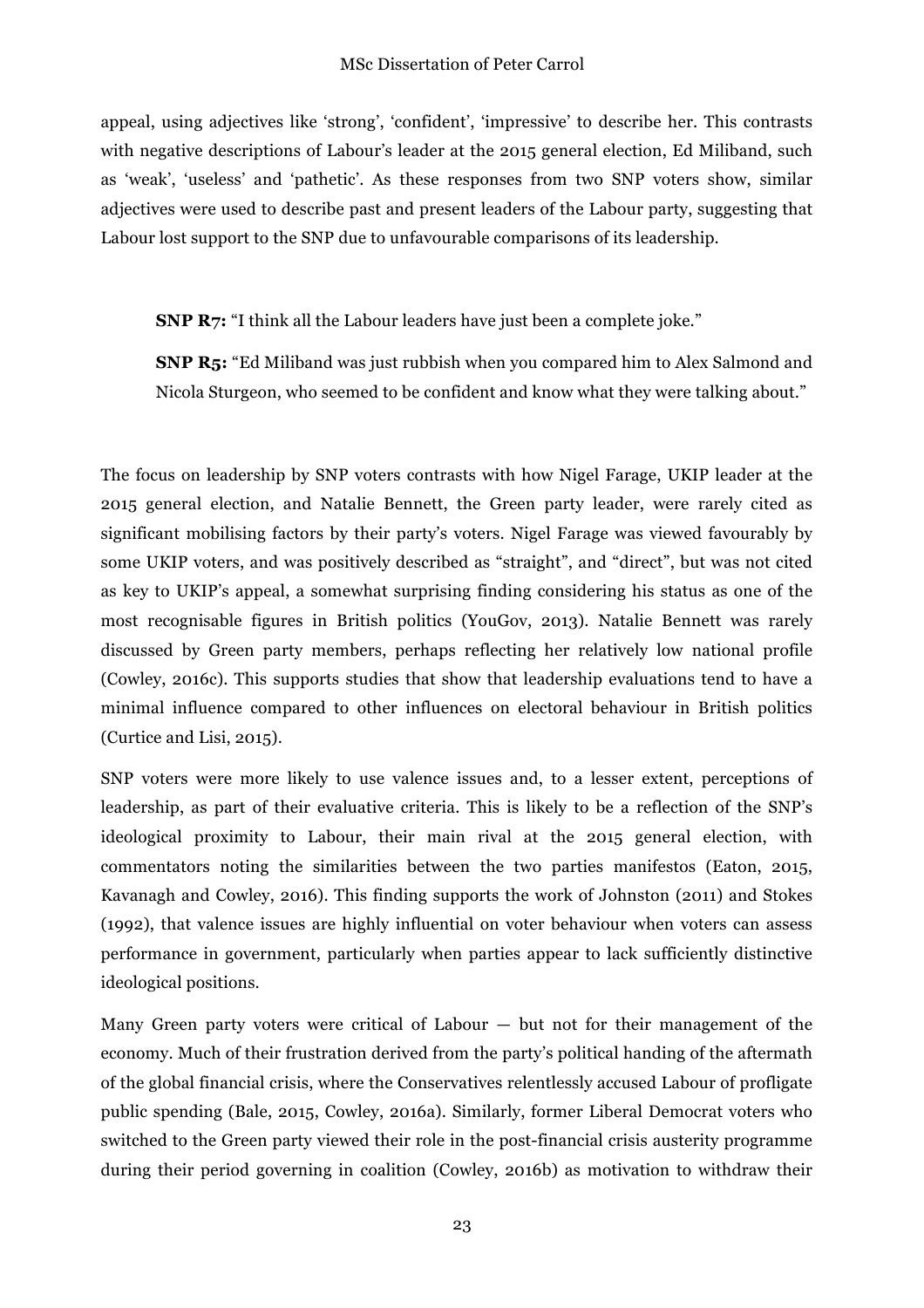support. In allowing the political agenda to be defined by their political opponents in this way, and failing to make the case for investment in public services, many Green party voters felt that Labour and the Liberal Democrats had damaged progressive causes and negatively impacted society as a whole. This finding supports Inglehart's (1997) work on the importance of the post-materialist quality of life to citizens, reflected in these responses from two Green party voters.

**Green R4:** "The final straw was how Labour responded after the global financial crisis. Refusing to stand up for itself… I just thought that they lost the will to fight."

**Green R7:** "They (Liberal Democrats) were very, very careless to allow the Tories to dictate the terms and do real damage."

An additional mobilising factor for all Green party voters was their party's prioritisation of environmental issues and addressing climate change, reflective of the relationship between post-materialism and awareness of environmental issues (Inglehart, 1990). But while many Green party voters reported their strong commitment to environmental issues, and linked their support to the party's environmentalism, the majority reported that Green support for public services was the most salient cause which had drawn them to the party.

UKIP voters showed evidence that they were influenced by post-materialist values; their vote was a way of registering their objection towards the progressive, post-material agenda of the major parties. Voters attributed blame to both Labour and the Conservatives for their perceived failure to reduce immigration, which many UKIP voters felt had negatively impacted their quality of life. UKIP voters also expressed a high degree of position difference with Labour on the issue of immigration, associating the party's commitment to EU membership with population increases (Evans and Chzhen, 2013), while the Conservative party was criticised for a failure to deliver on their pledge to reduce net migration (Cowley, 2016b). This led to feelings disappointment and distrust towards the major parties for these UKIP voters.

**UKIP R7:** "He (David Cameron) said he would do something about it, but we've still got half a million coming in each year."

**UKIP R6:** "I want to see controlled migration. We've got too many people around here now, not just in Havering but everywhere."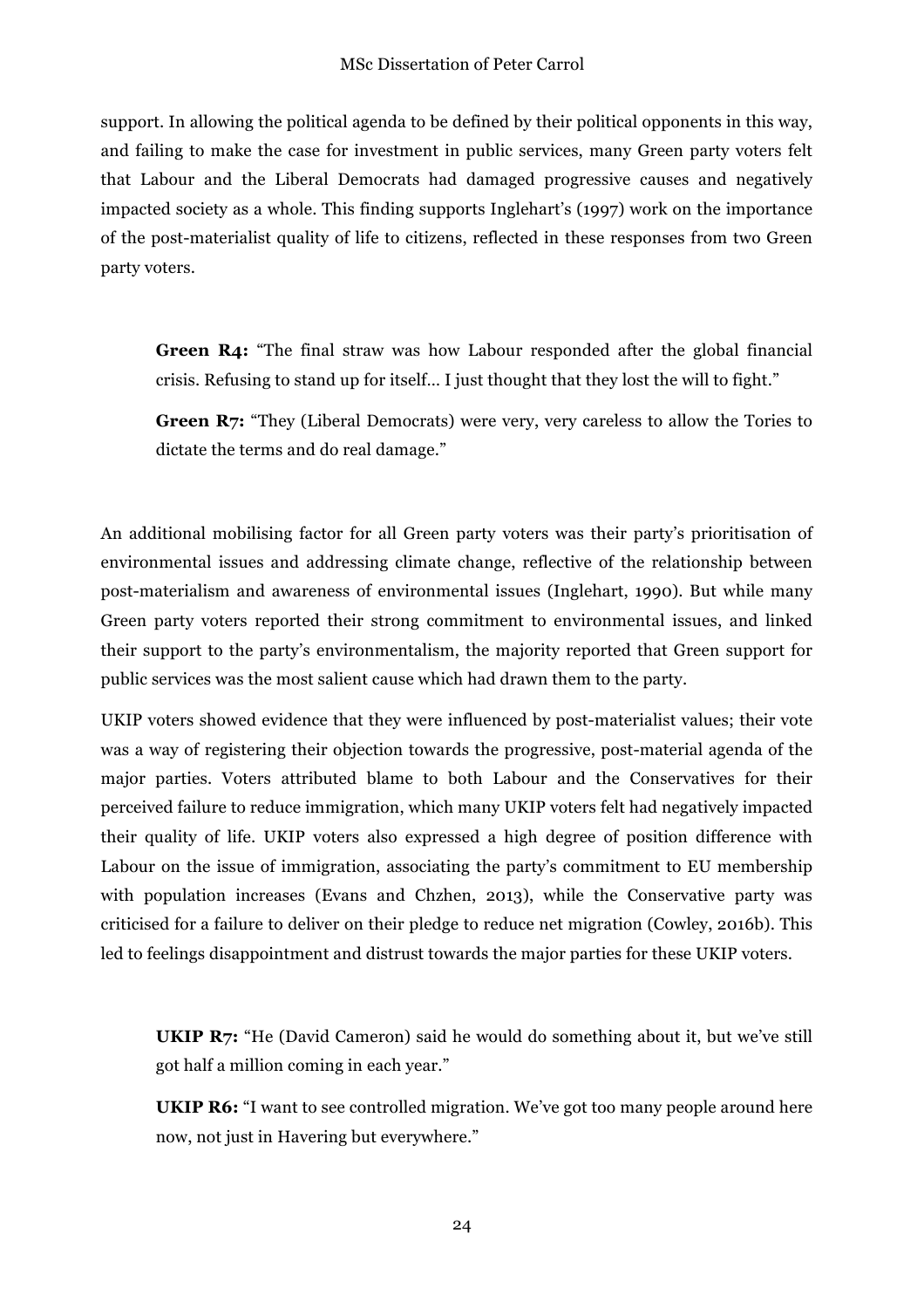For many UKIP voters, immigration and the effect it has had on their community was the main political consideration, towering above all other positional issues and consuming much of the discussion within focus groups and interviews. As this study will show, UKIP voters framed most political issues through their hostility towards rising immigration levels and cultural diversity, supporting quantitative studies of the party's voters that have found these issues are often their primary political concern (Ford and Goodwin, 2014a).

#### **Catch-all elite**

Across all voter groups, the major parties were criticised by voters for perceived ideological convergence. As these voters from each minor party show, the policies of the major parties left them both dissatisfied with their agenda and unable to distinguish between the parties.

**UKIP R4:** "Some of the big parties are just too scared to talk about things, because they're too down the middle... They try to please everyone, but ultimately, they just please no one apart from themselves."

**SNP R6:** "They (Labour) were too busy trying to draw in those who might vote SNP or who might vote for the Scottish Conservatives, without actually deciding who they want to be."

**Green R4:** "There hasn't been enough distancing from New Labour, who I saw as pretty much Tory… There was just nothing new."

Of all the major parties, Labour was singled out for the most criticism. This is likely to reflect New Labour's adoption of the Thatcherite neoliberal consensus (Heath et al., 2001); for many of the voters in this study, the party is seen as less competent imitators of the Conservatives, who are the originators and owners of this economic model (Gamble, 1994). Developments within Labour since the 2015 general election, with Jeremy Corbyn, a candidate from the left who campaigned against many of the policies from the New Labour era (Prince, 2016), securing a solid victory to become party leader, suggest that a majority of Labour party members also feel that the party needs to offer a more distinctive agenda.

There was also a high degree of hostility evident amongst minor party voters towards politicians from all the major parties. Voters described these politicians as "the elite", "distant" and "identikit", in terms of their background and political careers. This may reflect the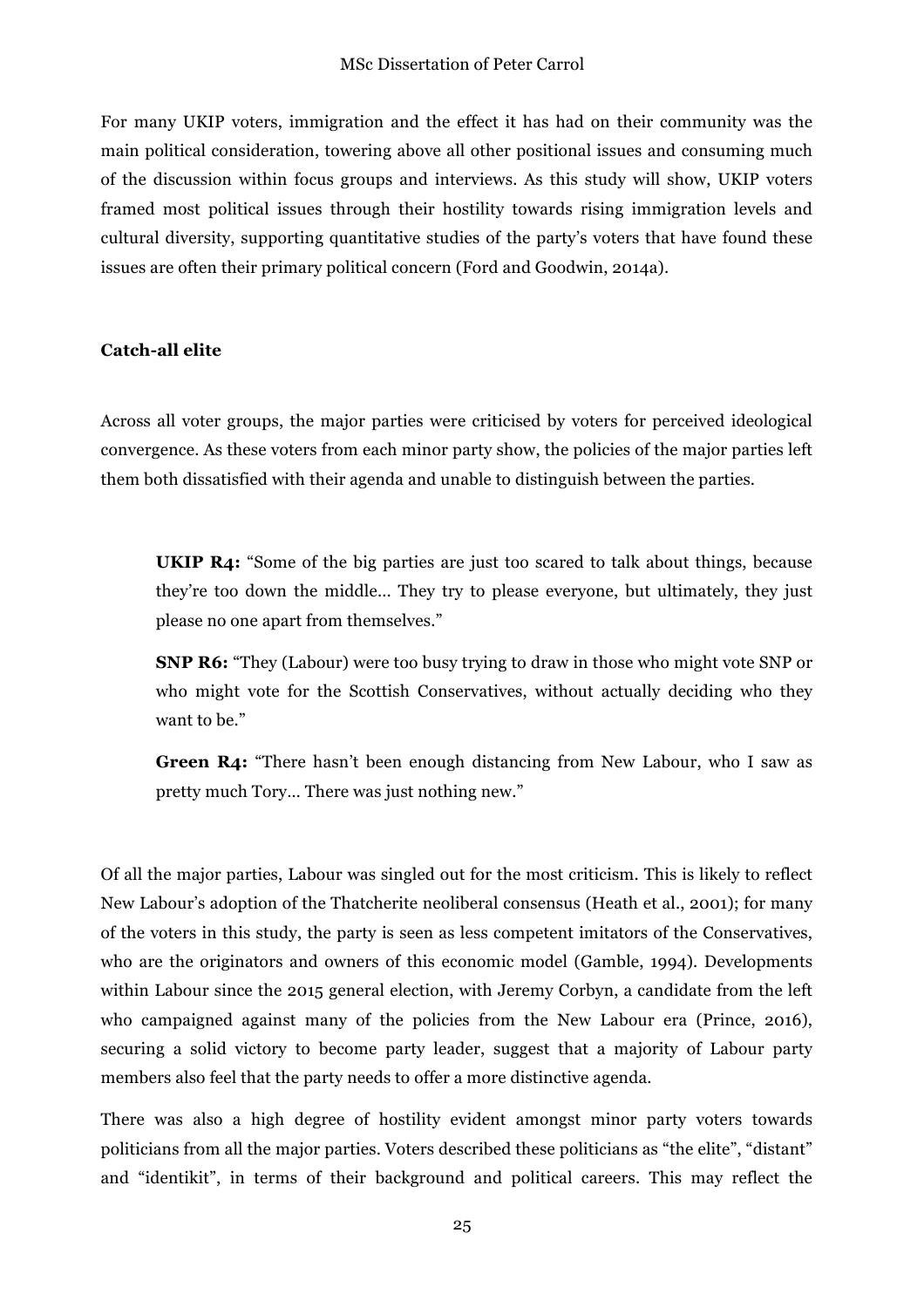changes in Britain's class structure since the 1970s (Dalton, 2008a); while upper-class patronage may have secured the Conservative party electoral advantages in previous eras (Lipset, 1983), perceptions of class-distance for these two voters had become an electoral liability for Labour by 2015.

**SNP R8:** "The sort of Chuka Umunna types of soundbites and suits… there is a massive disconnect there."

**Green R8:** "It feels to me that the Labour party has been taken over by a load of careerist spads… I think it should be open to more people."

Of all the groups studied, UKIP voters expressed the greatest degree of frustration and disappointment with the political system, with many voters frequently stating that the parties were "all the same" and expressed a view that no governing party would work address their concerns. This supports the work of Ford and Goodwin (2014), whose study of UKIP's support found political dissatisfaction common amongst their supporters and reflects evidence that political disenchantment is common amongst radical-right voters in other Western democracies (Norris, 2005).

Much of the media was also held in low-esteem by SNP and Green party voters, with many viewing the media as working with the major parties to further private interests and failing to fulfil its normative democratic role (Hallin, 2004). A number of Green voters held the view that the media were not offering fair coverage to the environmental movement, stating that they preferred independent media sources (Castells, 2015), and cited the threatened exclusion of the Green party from the 2015 general election television debates (Beckett, 2016) as symbolising media bias against the party. A number of Green voters also supported a greater role for the state within the media, in order to serve the "needs of society" rather than private interests. Referring to Couldry's (2010) work on the dominance of the neoliberal values in the mainstream media is instructive; according to these Green voters, the incompatibility of elements of the environmental agenda with the neoliberal model of sustained economic growth (Robbins, 1999) has led to their party's voice being marginalised from the mainstream media discourse.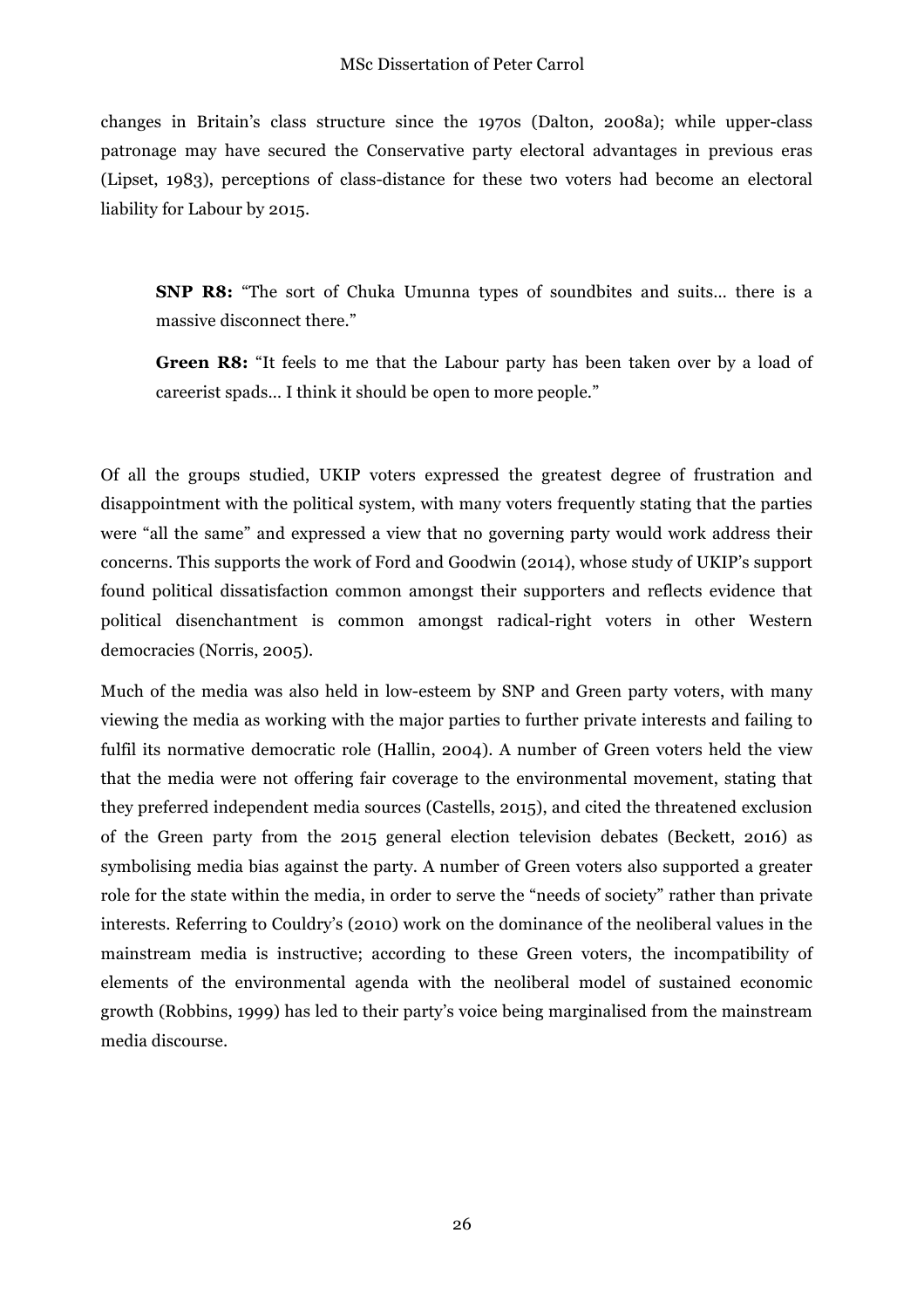**Green R1:** "When I am on the tube I pick up the Evening Standard and put on my full propaganda filter to see what they're saying."

**Green R6:** "I try to read from as many sources as possible and critically. But the whole idea of newspapers endorsing their favourite candidates is disgusting to me."

Many SNP voters accused the media, specifically the BBC, of bias during the Scottish referendum campaign in 2014, and reflected a commonly held view that the organisation represented the views of a Westminster-centric political consensus, rather than Scotland's interests. For many SNP voters, media criticism was framed as Scotland being distinct and separate from England, with the media acting to withhold power and autonomy from Scotland. While scholars have argued that Britain's liberal tradition has protected Britain's state broadcaster from excessive government influence (Humphreys, 1996), this reading is strongly disputed by these SNP voters, who saw the media and political elites working together to maintain the status quo.

**SNP R3:** "I try to avoid the BBC after the shocking way they covered the referendum, it was awful. They were so biased… I think they presented the view from down south rather than what was happening in Scotland."

**SNP R8:** "Definitely your average Scot is a lot more sceptical of the mainstream media after the referendum in 2014 and are thinking, well, maybe what we are reading in the newspaper isn't necessarily true, or maybe what we are seeing on the news isn't true."

In contrast, most UKIP voters showed little interest in the media as a source of political information, preferring to rely on experiential knowledge to make sense of their values and political choices, or express indifference or dissatisfaction with the political process. While scholars have noted that personal story-telling is a common feature of focus groups (Gamson, 1992), UKIP voters tended towards this approach in both individual interviews and the focus groups relatively more often. This may be reflective of studies that have found a relationship between levels of news consumption and democratic satisfaction (Norris, 2000).

Similar to their view of the media, a number of Green voters accused the major parties of supporting an unfair democratic system, which they felt was intentionally excluding a growing share of the electorate from representation. Many Green voters felt that their party should have a greater role in government, and were knowledgeable about the party's long-standing commitment to electoral reform (Green party, 2015), linking their own support to this policy.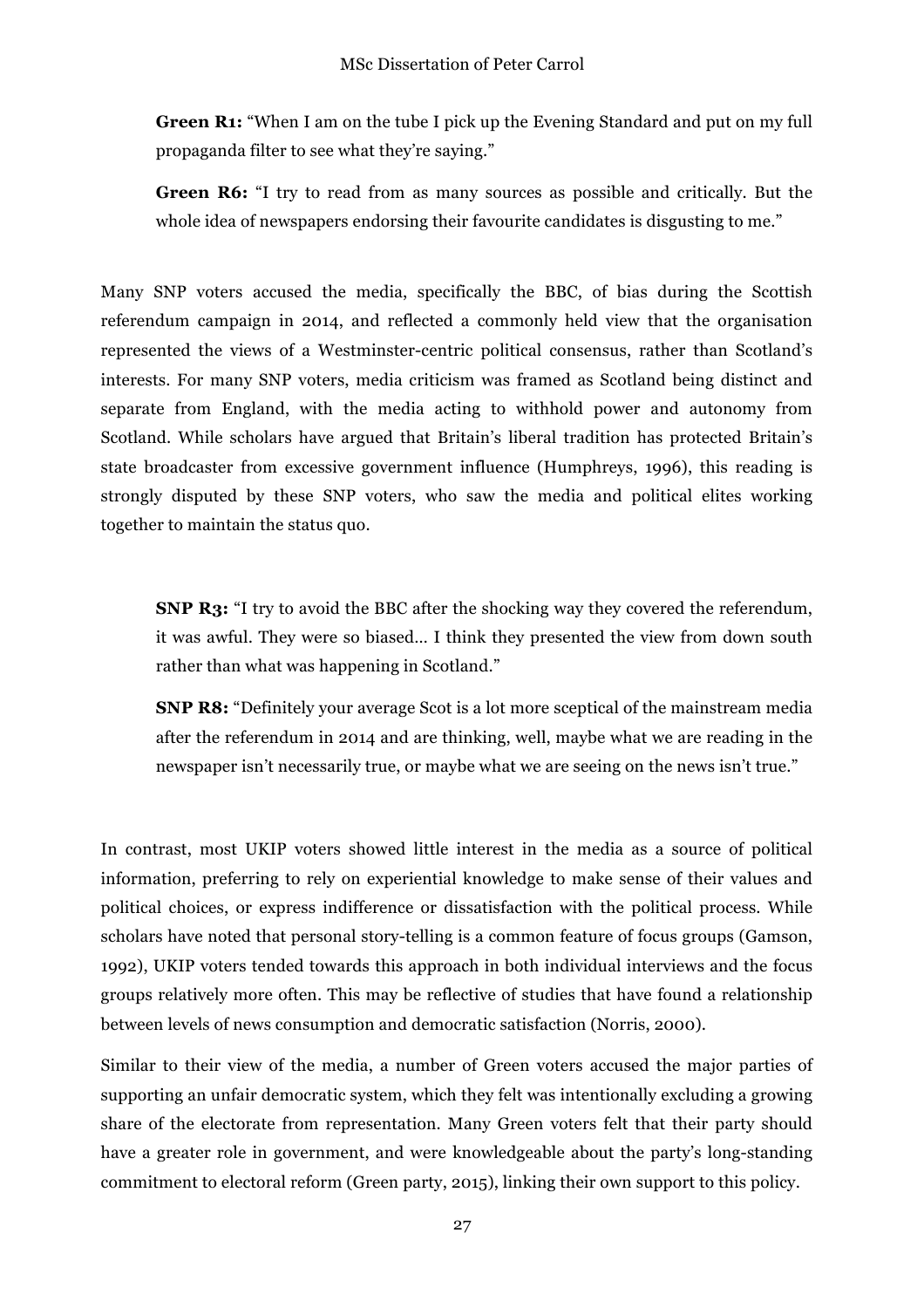While they expressed deep unhappiness with the electoral system, these Green voters viewed their support as an important step to secure greater influence within national politics and apply pressure on the major parties to reform the democratic system, reflecting the blackmail role minor parties can have within the wider political system (Sartori, 1976).

**Green R2:** "I think you have to show you are gaining support for other people to give you support, so for the Greens to keep increasing their vote share... But it's only when smaller parties are getting 10 or 20% of the vote that the people start to take notice of them."

**Green R1:** "If you care about and are interested in democracy, which I do, proportional representation has to be important and I'll only support a party that is committed to it."

The interest in democratic reform evident amongst Green party voters, who tend to be relatively well-educated compared to other voter groups (Birch, 2009), is consistent with Inglehart's work (1997) that post-material values compel citizens to demand a greater say in government.

## **Identity in the globalised era**

Despite only forming a small part of the thematic guide, identity formed a significant part of many of the discussions, particularly amongst SNP and UKIP voters. SNP voters regularly referred to Scotland as a both a distinct national identity and separate electorate within the British political system, while UKIP voters preferred to frame political issues around their local area, Romford.

**SNP R2:** "I just feel that the SNP are the best party for Scotland. That's one of the benefits of having a party which is willing to fight for Scottish people's interests."

**UKIP R8:** "It annoys me when I see them given housing, benefits and all this just for turning up. I'm on maternity and I don't get any help with my children, we need to put people round here first."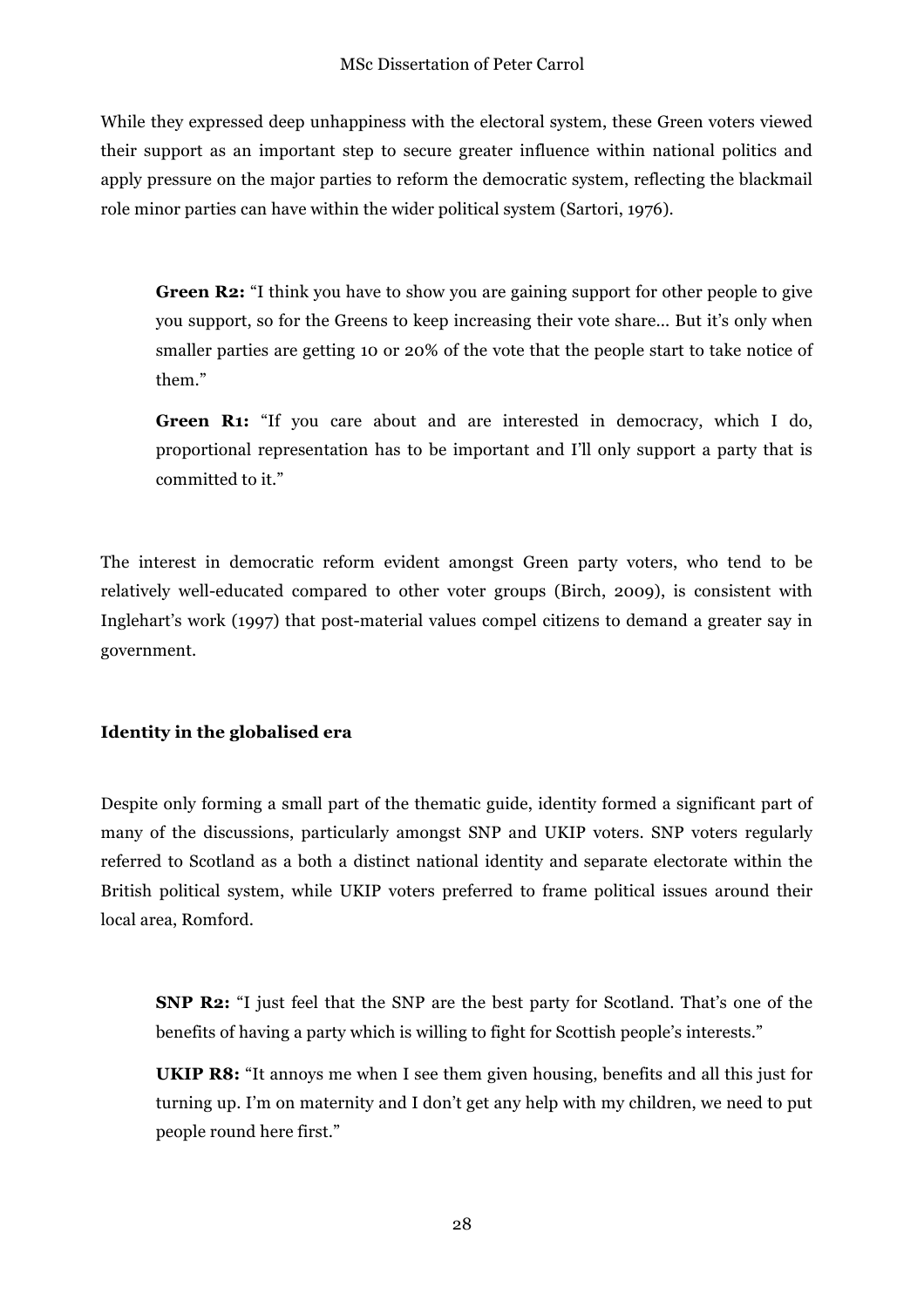As these responses from UKIP and SNP voters show, there was often homogeneity in the language used to discuss regional and national identity, as voters spoke of how Scottish citizens or Romford's residents deserved to be prioritised by the government. SNP voters defined Scottish citizen's needs against England, while UKIP voters defined themselves against non-British immigrants— occasionally using mildly xenophobic terms to describe this group. While who exactly "Scottish" and "local" people are was often left undefined during the discussions, as both Edinburgh and Havering are majority white-British populations (NRS, 2012, Census, 2014) the implication is of these comments is all citizens who are not part of the majority group.

This finding supports the work of Sears (1993), that positive social identity is often sustained through negativity towards another group. In the SNP's case, this finding challenges the argument made by commentators who have identified 'civic nationalism' (see Ignatieff, 1993, for definition) as central to the SNP's appeal (Green, 2014). Despite the SNP's efforts to present itself as 'wholly civic' (Mycock, 2012), the ethnic undertones of the prioritisation of Scottish citizens shows that their supporters have not always interpreted their policies in this way. And while UKIP's xenophobic populism (Dye, 2015) tends to be more explicitly linked with ethnic nationalism (Nairn, 1997), for voters both parties, defining themselves against 'other' groups appears to be an important source of their appeal.

In contrast, these Green party voters did not frame their political views in terms of national or local identity, and instead tended to view their support of the party in the global context of environmental campaigning.

**Green R2:** "We're facing an environmental crisis, and the Green party are the only ones who understand that what we need is a complete overthrow of global capitalism."

**Green R7:** "I live by a lot of the things the Green party campaigns on, I don't just vote for them. So for me it's a natural thing to do."

**Green R6:** "Creating a sustainable future for the planet to reduce our consumption are all very important to me."

The work of Beck (2008) is instructive here; Green voters view themselves as part of a 'global generation', forming political allegiances and long-distance affiliations beyond the nationstate. In this context, Green voters often defined their political priorities in global terms, with some referring to the Green party as part of an international campaign, rather than a national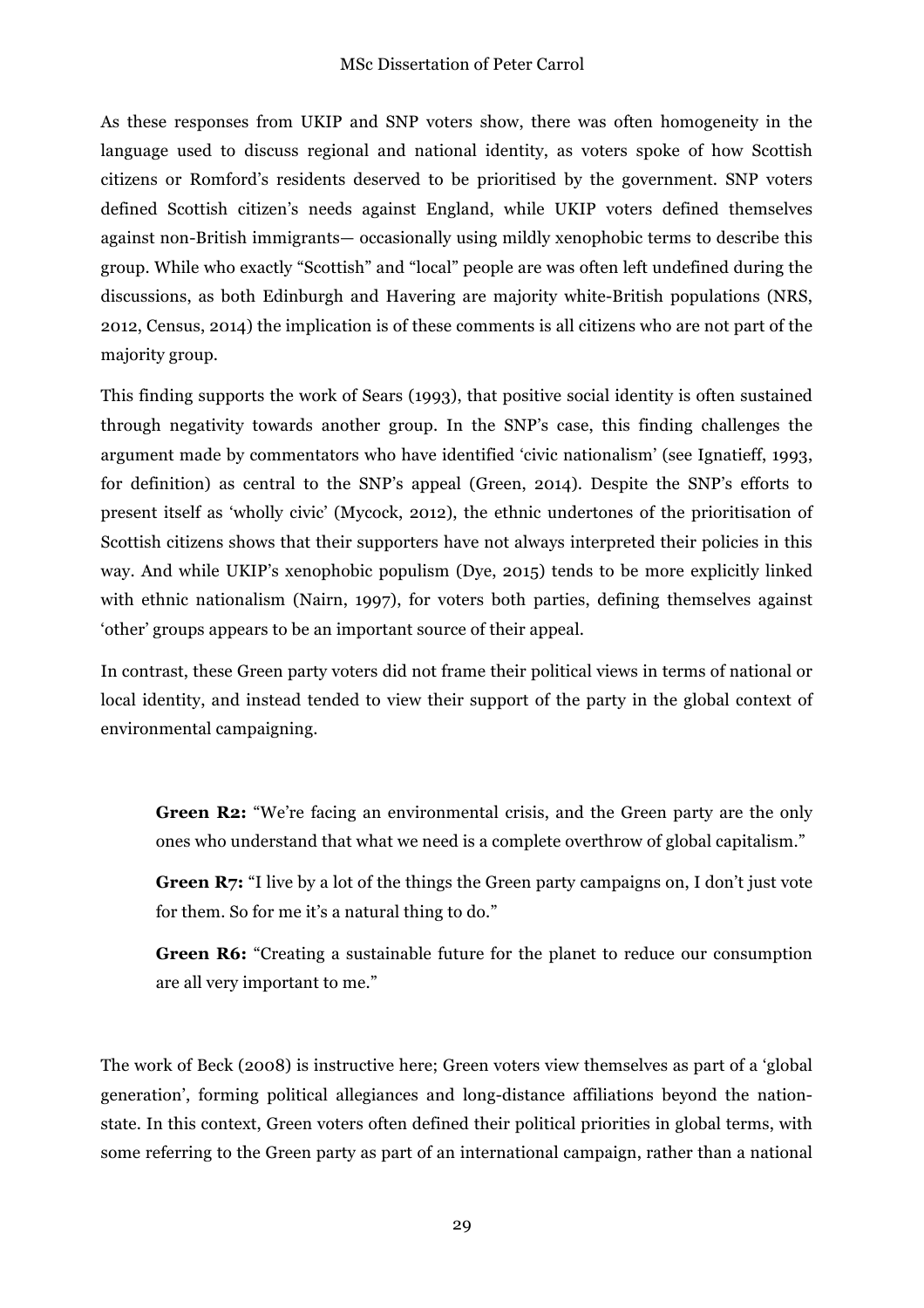political party, and viewed their political allegiance as a broader representation of their environmental values and civic objectives (Norris, 2002).

If the values of Green party voters can be understood as an extension of international solidarities, UKIP voters viewed their support of the party as a means to express their opposition to the forces of globalisation that have brought migration and multiculturalism. This resistance was expressed by UKIP voters in two ways; half of the UKIP sub-sample (*n*=4) opposed the effect migration was having on their local community, while half (*n*=4) complained of the strain immigration has placed on public services, particularly the National Health Service, as these responses from UKIP voters indicate.

**UKIP R4:** "It (immigration) is about quality of life for me... It's school places, its hospital places, getting an appointment at the dentist, the roads are all solid."

**UKIP R7:** "When all these people, from these different countries: Romania, Poland, the Serbs, you can't tell me they were brought up the same way I was."

The local context of the study is likely to be significant; of all of the minor party voters included in this study, UKIP voters were by far the most likely to complain about their economic prospects and declining quality of life. Of the three areas which comprised the sample, Havering has the oldest average age, experienced a relatively small rise in ethnic diversity, and saw relatively low salary increases between 2001-2011 (see figure four). Ignatieff (1993) argued that when citizens feel economically insecure, they may seek the refuge in the security of national or ethnic identity, and exude prejudice against non-native citizens in their political behaviour.

| <b>Demographic data</b>                |   | <b>Hackney</b> |   | <b>Havering</b> |   | Edinburgh<br><b>North</b> |
|----------------------------------------|---|----------------|---|-----------------|---|---------------------------|
| <b>Ethnic minority population 2001</b> |   | 41%            |   | 17%             |   | 4%                        |
| <b>Ethnic minority population 2011</b> |   | 45%            |   | 20%             |   | 8%                        |
| <b>Median salary 2001</b>              | £ | 15,800         | £ | 17,100          | £ | 21,526                    |
| <b>Median salary 2011</b>              | £ | 22,300         | £ | 22,500          | £ | 26,203                    |
| Average age 2011                       |   | 32.0           |   | 40.4            |   | 35.1                      |

Figure four. Demographic data comparison for each constituency area.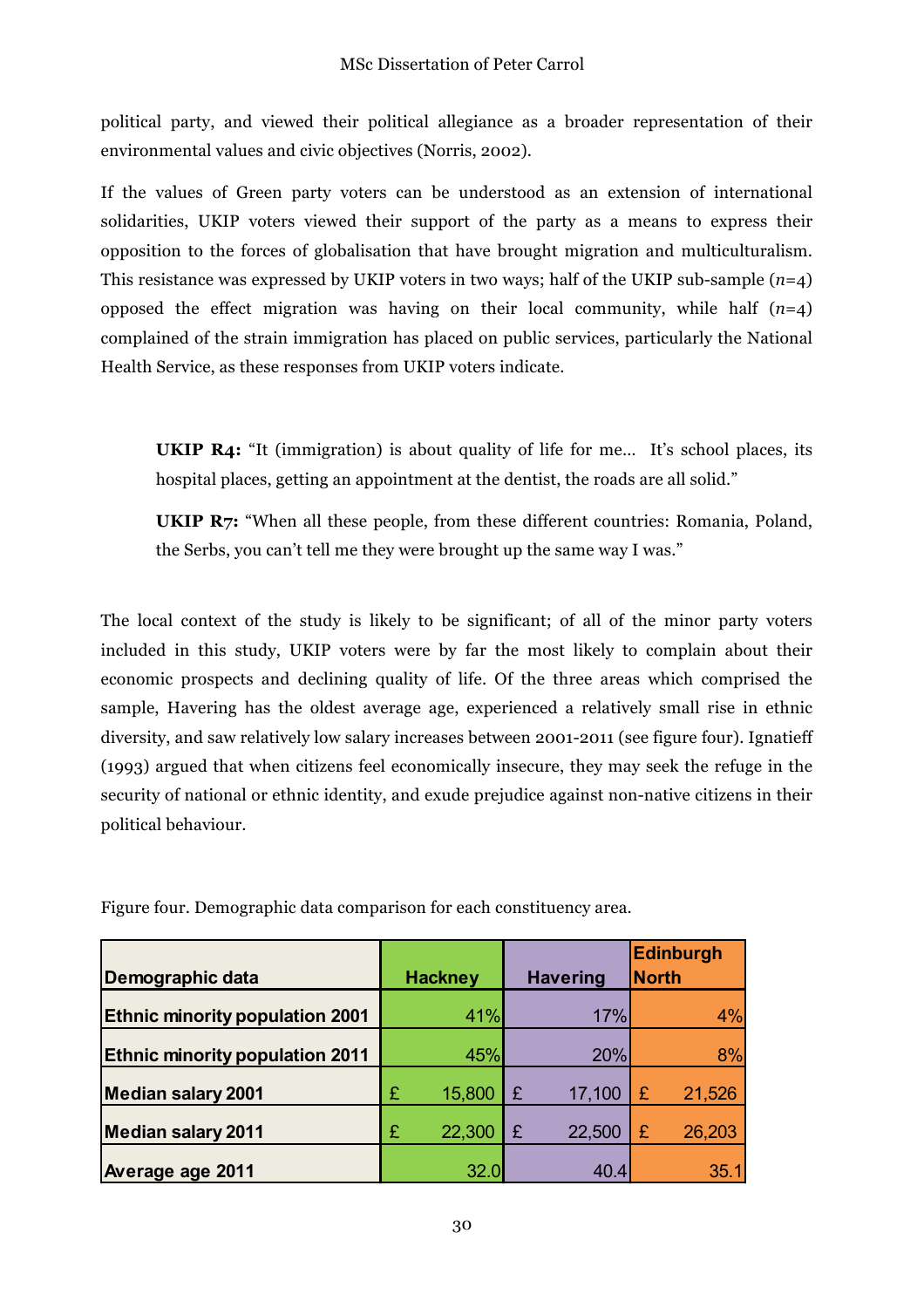#### MSc Dissertation of Peter Carrol

Sources: (Edinburgh.gov, 2013, Hackney.gov, 2013, Havering, 2014, London.gov, 2016).

**UKIP R4:** "The changes I have seen in last seven or eight years in Romford, it's just a mass of people. We're just on this runaway train heading in a direction we don't necessarily want to go, but you're not given a choice and aren't in control."

This UKIP voter expressed feelings of powerlessness in the face of population rises in his local area. The regular use of the word "control"— "controlled migration", "control the situation" was common amongst UKIP voters, and is likely to be related to the local economic context. The long-term effects of financial adversity are documented in Clark's (2014) study of postfinancial crisis civic life in Britain, citing the Marienthal study (Jahoda et al., 1973) where sustained hardship led to feelings of helplessness and loss of control. In the context of perceptions of economic disadvantage, abstract notions of regaining control of their lives and social sphere appeared to resonate strongly with UKIP voters.

**SNP R4:** "The purpose of a government is to make people's lives better and you should measure society by how it treats its most vulnerable people. We've got millions of people who are really struggling, going to food banks; it's not the kind of society I want to live in."

This SNP voter expressed a common understanding amongst all voters of the government's core function; to provide a degree of welfare for its citizens. But despite the consensus on this issue, the voters differed markedly on which groups should qualify and benefit from the support of government.

In general, SNP's voters described Scotland as a compassionate country, and viewed their perceived national commitment to social justice as a source of pride, supporting Inglehart's (1977) post-materialism thesis that material security imbues a sense of social justice amongst citizens. For SNP voters, a group dynamic on extreme inequality was evident during the focus groups that was not apparent during the individual interviews, with members positively reinforcing ideals of social justice until a socialised consensus emerged, expressed succinctly in these responses from two SNP voters.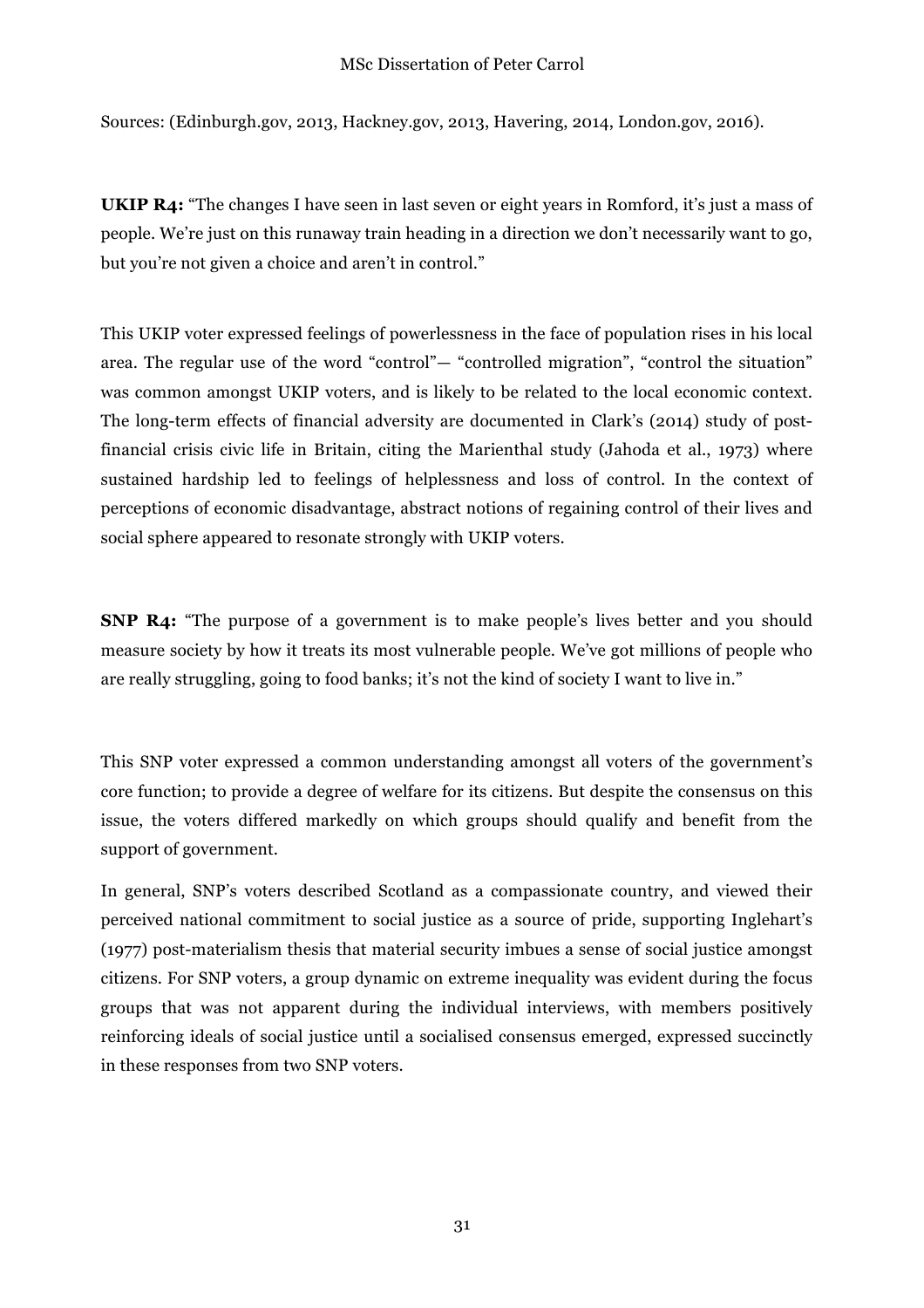**SNP R3:** "I feel like it's just a bit unfair, this divide is getting bigger and bigger and people are feeling hard done by. I kind of feel like I want, not a socialist government, but just a government that would come in and help everyone."

**SNP R8:** "With things like the bedroom tax, there was a Scottish response to it, which I would term as positive. And I do think that there is increasingly a feeling of difference (to England)."

The discourse around public spending and redistributive economic policies of SNP voters was usually framed as a response to English unfairness, and used as a means of positively defining Scottish values. For many SNP voters, being Scottish meant being in favour of redistributive policies that would reduce inequality; this normative ideal contrasted with negative perceptions of 'English' welfare policies, effectively proposing a Scottish solution (greater social equality) to an English created situation (government austerity). In this instance, nationalistic sentiments are facilitated by the SNP's social policies; this reflects studies that show nationalism can be a subtle sustainer of ideologies and political parties (Freeden, 1998). Drawing again from Ignatieff (1993), citizens can seek the security and belonging of the nation-state when they feel their welfare is threatened. The connection SNP voters make between Scottish citizens welfare and the threat posed by Conservative policies is one that is actively cultivated by the SNP (Swinney, 2016). By linking these themes, the SNP is likely to strengthen Scottish citizens allegiance to the state, and by extension, support for the SNP's core objective of securing independence from the U.K. (SNP, 2016).

As noted earlier, immigration was reported to be the primary position issue drawing UKIP voters to the party, and was expressed in both voters opposition to multiculturalism and the view that population growth has put pressure on public services. But UKIP voters often held contradictory positions of supporting additional investment in public services while claiming that Labour had overspent during its period in government from 1997-2010. Combining these mutually exclusive positions suggests that for some UKIP voters, support for public services may not be a deeply held belief, and merely a more socially acceptable means of expressing their hostility towards immigration. This finding supports the finding that UKIP voters are motivated by the single issue of immigration, and suggests that this issue is a highly sensitive area for UKIP voters; when surrounded by political peers and when being interviewed individually, they were cautious and guarded throughout the discussion.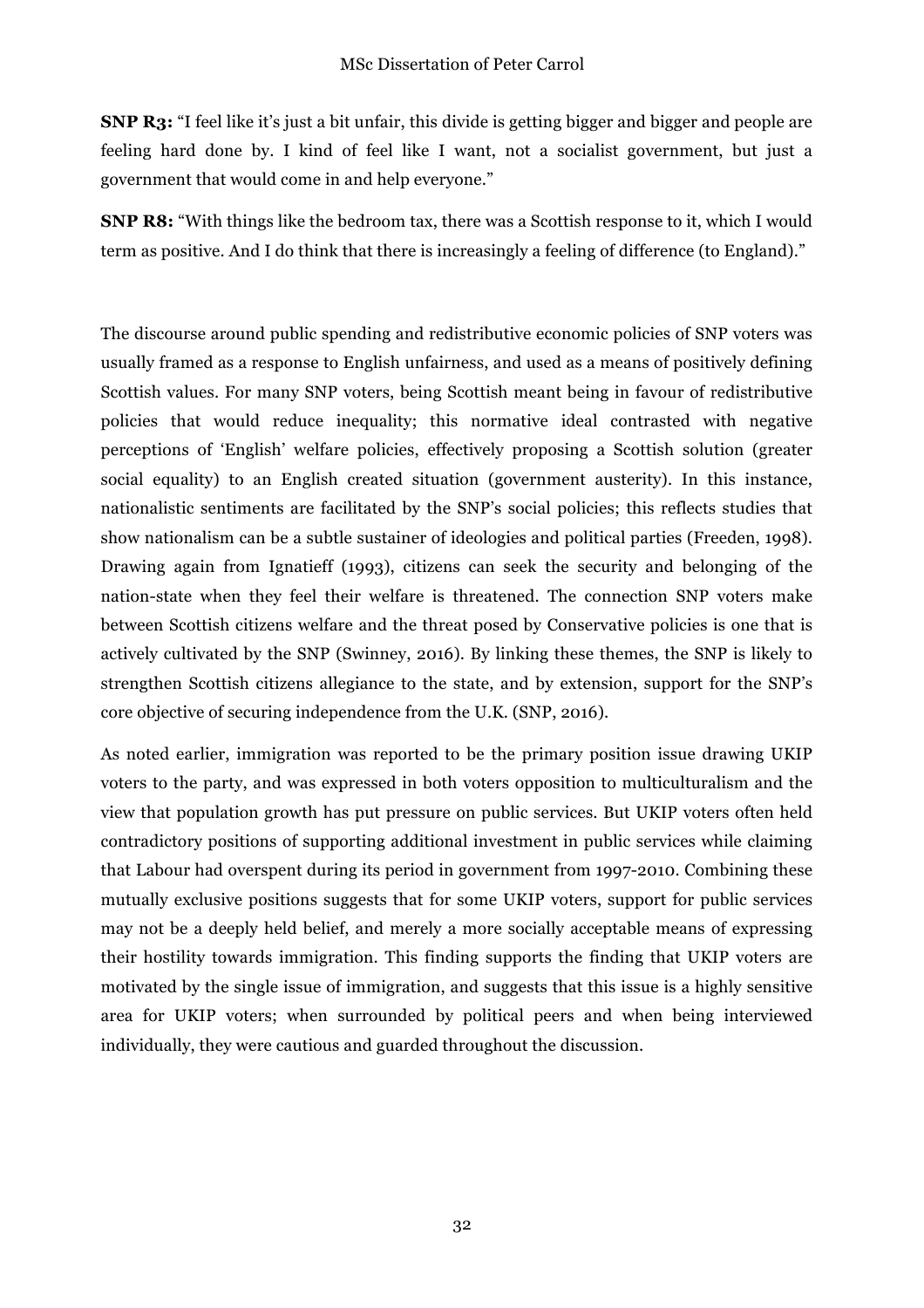## **Multi-party identification**

The vast majority of voters interviewed appeared to be happy with their decision to support a minor party in 2015, indicating partisan stability in the sense that they were likely to vote for the party again at the next general election. But in terms of the minor parties longer-term prospects, a number of Green party and SNP voters expressed residual loyalty to Labour or the Liberal Democrats, and could foresee circumstances when they would vote for these parties in future elections.

**SNP R4:** "I'm not a militant SNP supporter by any means. I could definitely be tempted back to Labour."

**Green R8:** "I think the Corbyn-effect has tempted a few people back. I'm waiting to see if it's a long-term shift in the party."

**Green R2:** "I still consider myself to be a supporter of the people who are trying to do good in the Liberal Democrats."

As these voter's responses show, this may be evidence of the 'homing' effect, where voters register a protest vote but eventually return to their former party (Butler, 1974, Harrop, 1987). It also provides evidence that voters may hold 'multiple party-identifications' (Schmitt, 2009), and are prepared to make a range of cognitive assessments before supporting the party they feel would best deliver on their priorities (Dalton, 2014).

By contrast, UKIP voters seemed to express the most distrust and disappointment towards major parties, with many refusing to countenance voting for them again in future elections, relating to the wider political dissatisfaction noted earlier. The risk that UKIP voter's disillusionment may lead them to withdraw from democratic engagement presents a challenge to the party to retain their long-term support.

While this study has identified a number of factors that help explain voters switching to a minor party, during the course of the research the catalyst for many voters to change parties emerged. This relates to Butler and Stokes (1974) finding that a significant political experience or change in the political climate can end voter partisanship.

For SNP voters, the 2014 Scottish independence referendum appears to be a pivotal and significant moment in Scotland's history, with early studies showing political engagement increased following the vote (Commission, 2014, Committee, 2015). The emergence of the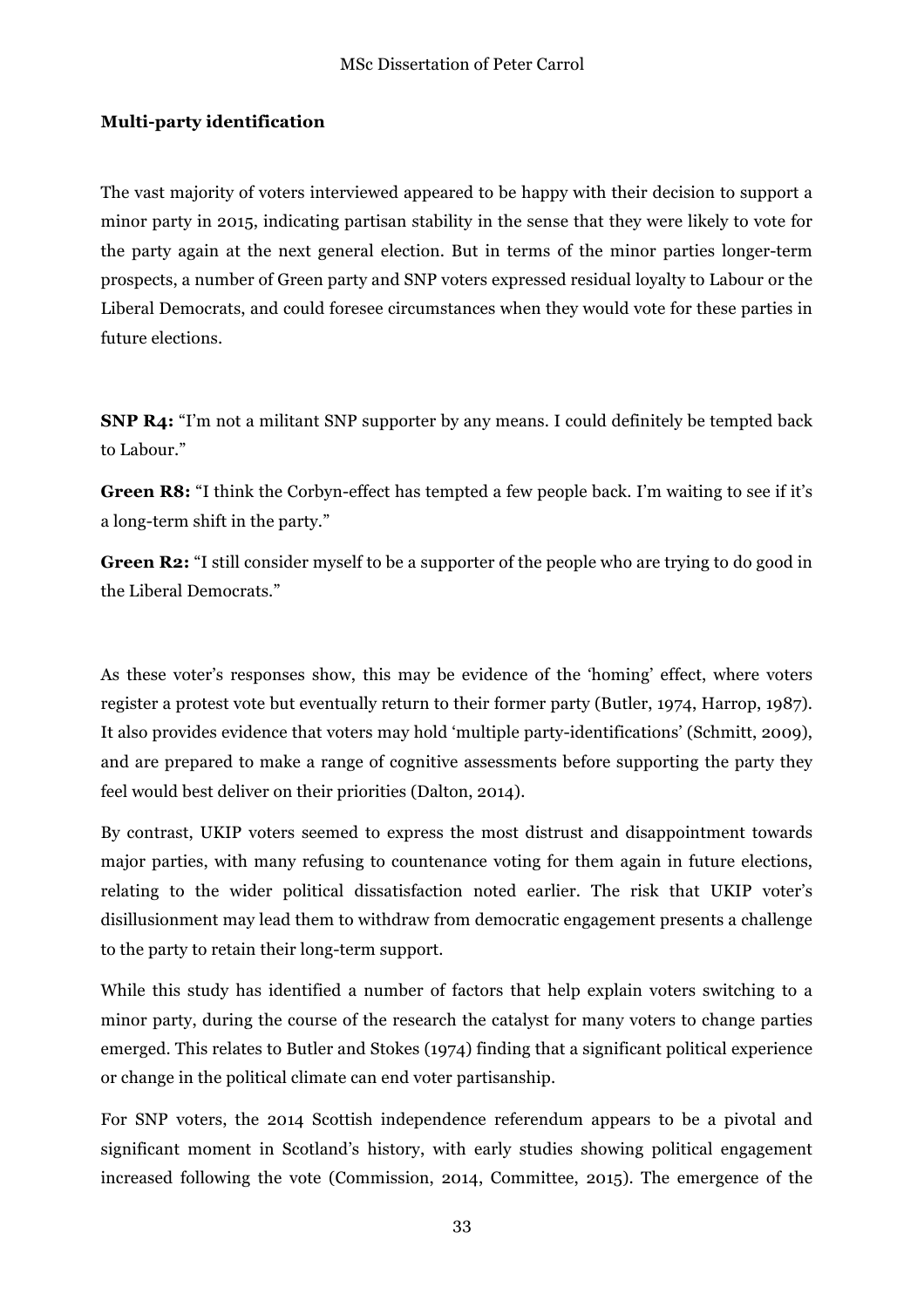SNP as a credible and experienced political party, combined with the perceptions of Labour as relatively less interested in promoting Scotland's interests, appears to have mobilised voters to support the SNP, as these two SNP voters responses indicate.

**SNP R8:** "In Scotland, I think Labour were definitely guilty of complacency, they just thought they could put anyone up and they would get elected."

**SNP R3:** "After the referendum... I think a lot of people realised there was an alternative and the SNP are putting Scottish people first."

As noted earlier, former Labour and Liberal Democrat voters who supported the Green party felt the coalition's austerity agenda in the aftermath of the global financial crisis, and the weak political response from the major parties, appears to have mobilised voters against them. And for UKIP voters, perceptions of the gradual effects of immigration over the past decade, and the associated shift towards a more multicultural society, compelled them to support the party which they believed would prioritise their concerns.

At the conclusion of the results and interpretation section, my own position requires scrutiny. While I aimed to be self-aware of my own personal biases throughout the research process (see for example Becker, 1967), as a relatively privileged white male and Labour party member, studying at a Russell-group university, my ideas and values are likely to have been shaped by my life and experiences. As demonstrated throughout this work, I aimed to be conscious of my subject position and tried to remain vigilant and reflexive during this study.

## **CONCLUSIONS**

This dissertation has consisted of an in-depth, qualitative study based on a purposive sample of N=24 voters who switched their vote from a major party to UKIP, the SNP, or the Green party between 2010 and 2015. Set against the long-term decline in support for the major parties and a period of extreme political volatility, this research sought to explain why citizens are voting for the minor parties, and build upon the quantitative studies of minor party support, to make an original contribution to the field.

Thematic analysis revealed four major themes that answer the research question: voters are using cognitive resources to evaluate their political options, largely defined by post-materialist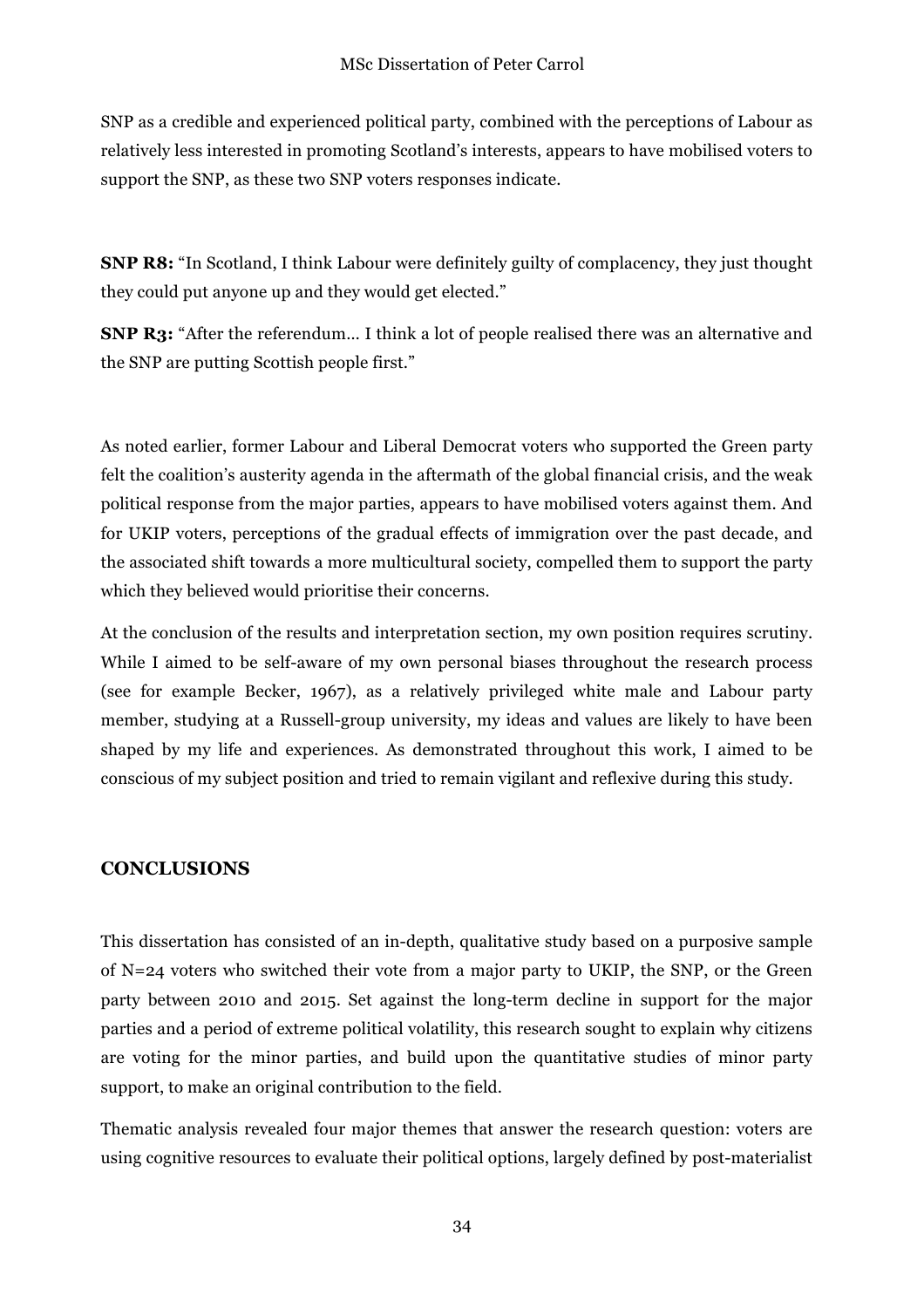values; the failure of major parties' voter-maximisation strategies to include all voters; heightened feelings of global, local or national identity in the globalised era; and, a fundamental change in the voter's external environment.

SNP voters were mobilised by feelings of major party complacency, positive appraisals of the SNP on valence issues, alongside the heightened salience of Scottish identity following the independence referendum. For Green party voters, motivation came from a long-standing ideological commitment to global environmental challenges, and the perceived failure of Labour and the Liberal Democrats to defend public services, reinforcing the view that both parties were unsure about their values. And for UKIP's voters, a sense of collective failure by the major parties to address their concerns about immigration levels, and a perception of indifference about how this issue had affected their local community and quality of life, were central factors.

The majoritarian political system has proved resilient throughout much of the post-war period, but increased levels of immigration, the global financial crisis, and an independence referendum have been the catalyst for voters to turn their backs on the parties many had supported throughout their lives. Many of the voters that featured in this study were already reporting frustration with a democratic system that denies their party direct representation in government, and a media which they feel excludes their agenda.

The electoral instability in Britain is mirrored by the rise of extremists in many advanced democracies across the world as they deal with challenges linked to globalisation (Rachman, 2015); further research using the methodology reported in this study would help understand this trend internationally. Additionally, a common complaint from minor party voters was that the media excluded their party and agenda, or was biased against their political objectives or social group*.* Further study into developing a media system that draws from the Democratic Corporatist Model (Hallin,  $2004$ ) — and accounts for the practical challenges related to implementation within Britain's liberal tradition — would be of value in Britain's emerging multi-party political reality.

Finally, this work provides evidence that reforming the electoral system to introduce a proportional democratic system (Lijphart, 1984, Norris, 1997a) — to reflect Britain's multiparty politics and the diversity within the electorate  $-$  is vital. As recent political history has shown with Labour's election of Jeremy Corbyn and the Conservative's decision to hold a referendum on EU membership, if the electoral system excludes sections of the electorate, minority groups will circumvent parliamentary democracy and use alternative democratic means to affect political change. The political system needs to adapt to the lives, values, and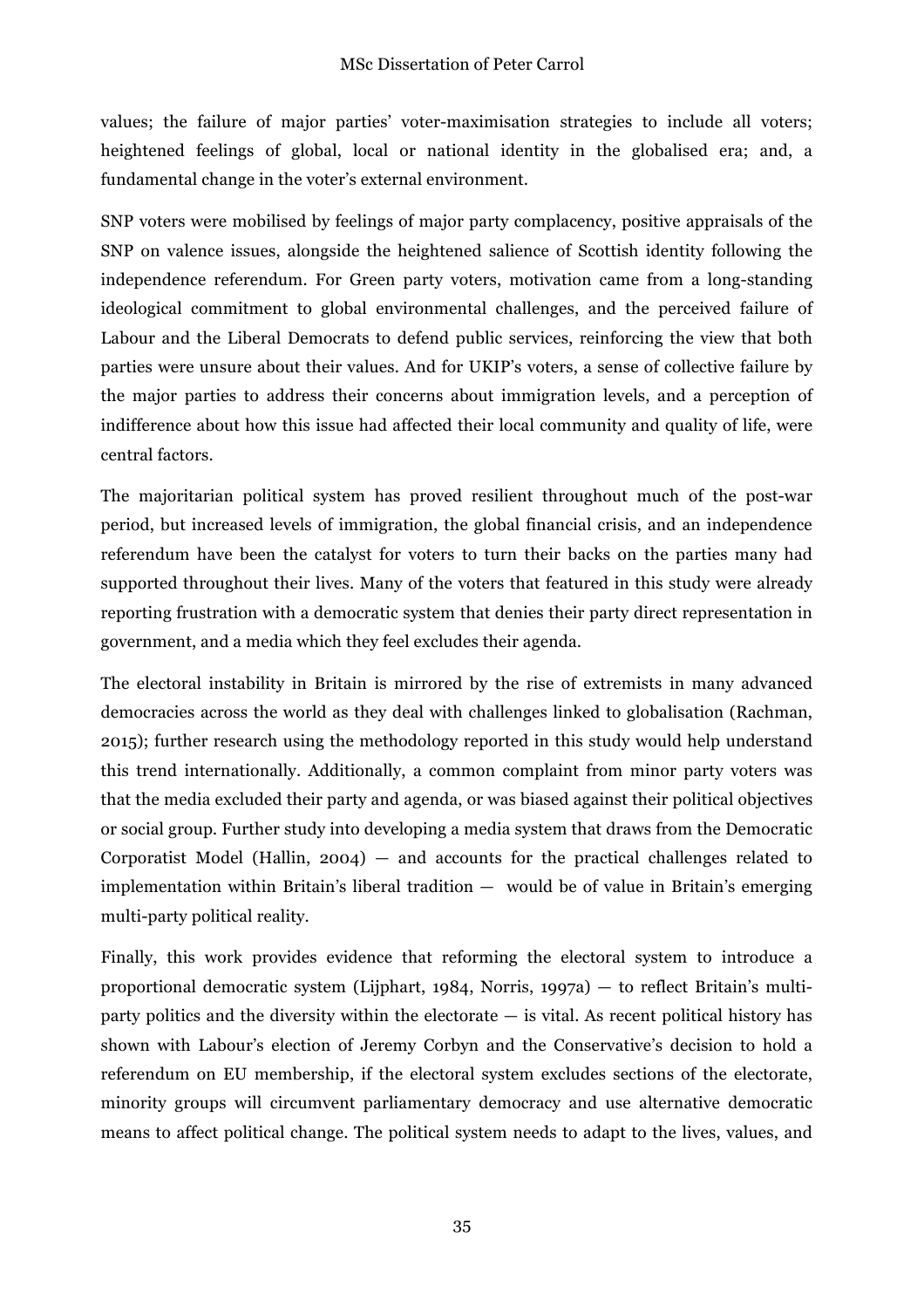multi-party reality of 21st century Britain. To adapt a phrase and end this study with a reflection on how it began, *consensus must hold*.

## **ACKNOWLEDGEMENTS**

I would like to thank my parents, Garry and Margaret, for supporting my education at every stage.

#### **BIBLIOGRAPHY**

ADLER: A. & ADLER: 2012. How many qualitative interviews is enough? Expert voices and early career reflections on sampling and cases in qualitative research. In: BAKER, S. E. & EDWARDS, R. (eds.) Southampton: ESRC National Centre for Research Methods, University of. Southampton.

ALBROW, M., PORTER, E. L. K. & INTERNATIONAL SOCIOLOGICAL, A. 1990. Globalization, knowledge and society : readings from International Sociology, London, London : Sage in association with the International Sociological Association.

ALT, J. E., SÄRLVIK, B. & CREWE, I. 1976. Partisanship and Policy Choice: Issue Preferences in the British Electorate, February 1974. British Journal of Political Science, 6**,** 273-290.

ARKSEY, H. 1999. Interviewing for social scientists : an introductory resource with examples, Thousand Oaks, Calif. ; London, Thousand Oaks, Calif. ; London : SAGE.

ATKINSON, A. B. & PIKETTY, T. 2007. Top incomes over the twentieth century : a contrast between European and English-speaking countries, New York ; Oxford, New York ; Oxford : Oxford University Press.

BALE, T. 2008. 'A Bit Less Bunny- Hugging and a Bit More Bunny-Boiling'? Qualifying Conservative Party Change under David Cameron. British Politics, 3**,** 270-299.

BALE, T. 2009. ' Cometh the Hour, Cometh the Dave': How Far is the Conservative Party's Revival All Down to David Cameron? Political Quarterly, 80**,** 222-232.

BALE, T. 2015. Five year mission : the Labour Party under Ed Miliband, Oxford : Oxford University Press.

BARBOUR, R. 2008. Doing Focus Groups, London, London : SAGE Publications.

BARTLE, J. & BELLUCCI: 2009. Political parties and partisanship : social identity and individual attitudes, London ; New York, London ; New York : Routledge.

BAXTER, M. 2015. Voter Migration 2010-2015 [Online]. Available: http://www.electoralcalculus.co.uk/Analysis\_votermigration.html [Accessed 01 August 2016 2016].

BECK, U. 1992. Risk society : towards a new modernity, London, London : Sage Publications.

BECK, U. 2001. Individualization: institutionalized individualism and its social and political consequences, London; Thousand Oaks, Calif., London : SAGE.

BECK, U. 2008. Global Generations in World Risk Society. Revista CIDOB d'Afers Internacionals**,** 203-216.

BECKER, H. S. 1967. Whose Side Are We On? Social Problems, 14**,** 239-247.

BECKER, H. S. 1982. Culture: A Sociological View. Yale Review, Summer 1982, pp. 513-27.

BECKETT, C. 2016. The Battle for the Stage: Broadcasting. In: KAVANAGH, D. & COWLEY: (eds.) The British general election of 2015. Basingstoke, Hampshire : Palgrave Macmillan.

BEHR, R. 2016. How remain failed: the inside story of a doomed campaign | Rafael Behr. 2016-07-05.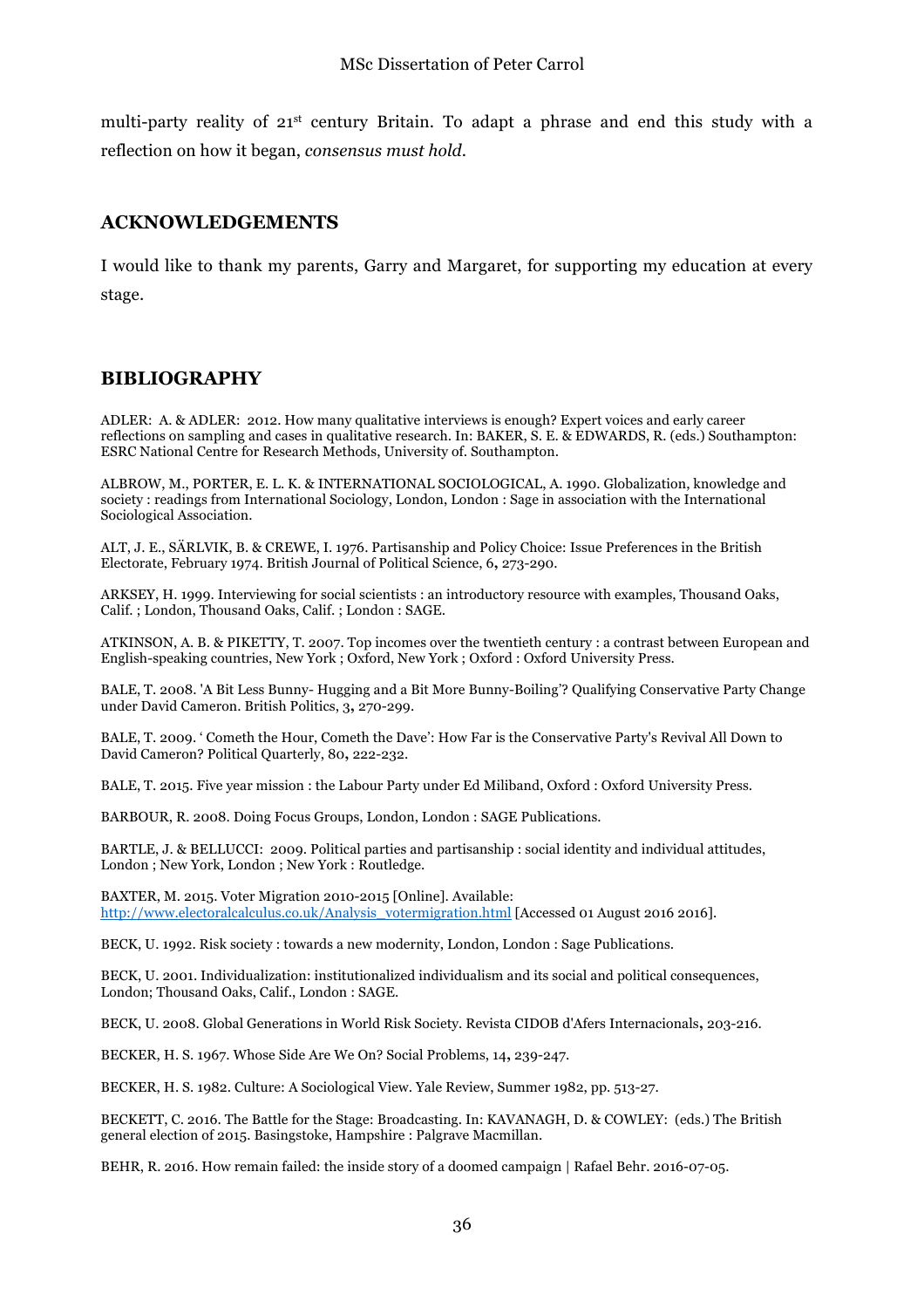BELL, D. 1974. The coming of post-industrial society : a venture in social forecasting, London, London : Heinemann Educational.

BERELSON, B. R., LAZARSFELD, P. F. & MCPHEE, W. N. 1954. Voting: a study of opinion formation in a presidential campaign., Chicago, Chicago University Press.

BERGER: L. 1966. The social construction of reality; a treatise in the sociology of knowledge, Garden City, N.Y., Garden City, N.Y., Doubleday.

BETZ, H.-G. 1994. Radical right-wing populism in Western Europe, Basingstoke, Basingstoke : Macmillan.

BIRCH, S. 2009. Real Progress: Prospects for Green Party Support in Britain. Parliamentary Affairs, 62**,** 53-71.

BLAIR, T. 2010. A Journey, London, London : Hutchinson.

BLAIR, T. 2016. Brexit's Stunning Coup. The New York Times, 24 June 2016.

BLOOR, M., FRANKLAND, J., THOMAS, M. & ROBSON, K. 2001. Focus Groups in Social Research, SAGE Publications Ltd.

BOYATZIS, R. E. 1998. Transforming qualitative information : thematic analysis and code development, Thousand Oaks, CA, Thousand Oaks, CA : Sage Publications.

BRAUN, V. & CLARKE, V. 2006. Using thematic analysis in psychology. Qualitative Research in Psychology, 3**,** 77- 101.

BRYMAN, A. 2004. Social research methods, Oxford, Oxford : Oxford University Press.

BRYMAN, A. 2016. Social research methods, Oxford, United Kingdom : Oxford University Press.

BSA. 2013. Questionnaire versions | BSA 30 | NatCen [Online]. Available: http://www.bsa.natcen.ac.uk/latestreport/british-social-attitudes-30/technical-details/questionnaire-versions.aspx [Accessed].

BURGESS, R. G. 1984. In the field : an introduction to field research, London, London : Allen & Unwin.

BUTLER, D. 1974. Political change in Britain : the evolution of electoral choice, New York, New York : St. Martin's Press.

BYRNE, C., E., F. & KERR: Understanding Conservative Modernisation. In: HEPPELL, T. & SEAWRIGHT, D. (eds.) Cameron and the Conservatives: The Transition to Coalition Government. Basingstoke: Palgrave Macmillan,.

BÉLANGER, É. 2004. Antipartyism and Third-Party Vote Choice. Comparative Political Studies 37.

CAMPBELL, A., CONVERSE: , MILLER, W. & STOKES, D. 1960. The American Voter, Chicago; London; New York, University of Chicago Press.

CARTER, N. 2008. The Green Party: Emerging from the Political Wilderness? British Politics, 3**,** 223.

CARTER, N. 2015. The Greens in the UK general election of 7 May 2015. Environmental Politics, 24**,** 1055-1060.

CASTELLS, M. 2015. Networks of outrage and hope : social movements in the Internet age, Cambridge, UK ; Malden, MA : Polity Press.

CENSUS 2014. Demographic, Diversity and Socio - economic Profile of Havering's Population. Havering Borough Council.

CHARMAZ, K. 2006. Constructing grounded theory : a practical guide through qualitative analysis, London ; Thousand Oaks, Calif., London ; Thousand Oaks, Calif. : SAGE Publications.

CLARK, T. 2014. Hard times : the divisive toll of the economic slump, New Haven : Yale University Press.

CLARKE, H. D. 2004. Political choice in Britain, Oxford ; New York, Oxford ; New York : Oxford University Press.

CLARKE, H. D. 2009. Performance politics and the British voter, Cambridge, Cambridge : Cambridge University Press.

CLARKE, H. D. 2016. Austerity and political choice in Britain, Basingstoke, Hampshire : Palgrave Macmillan.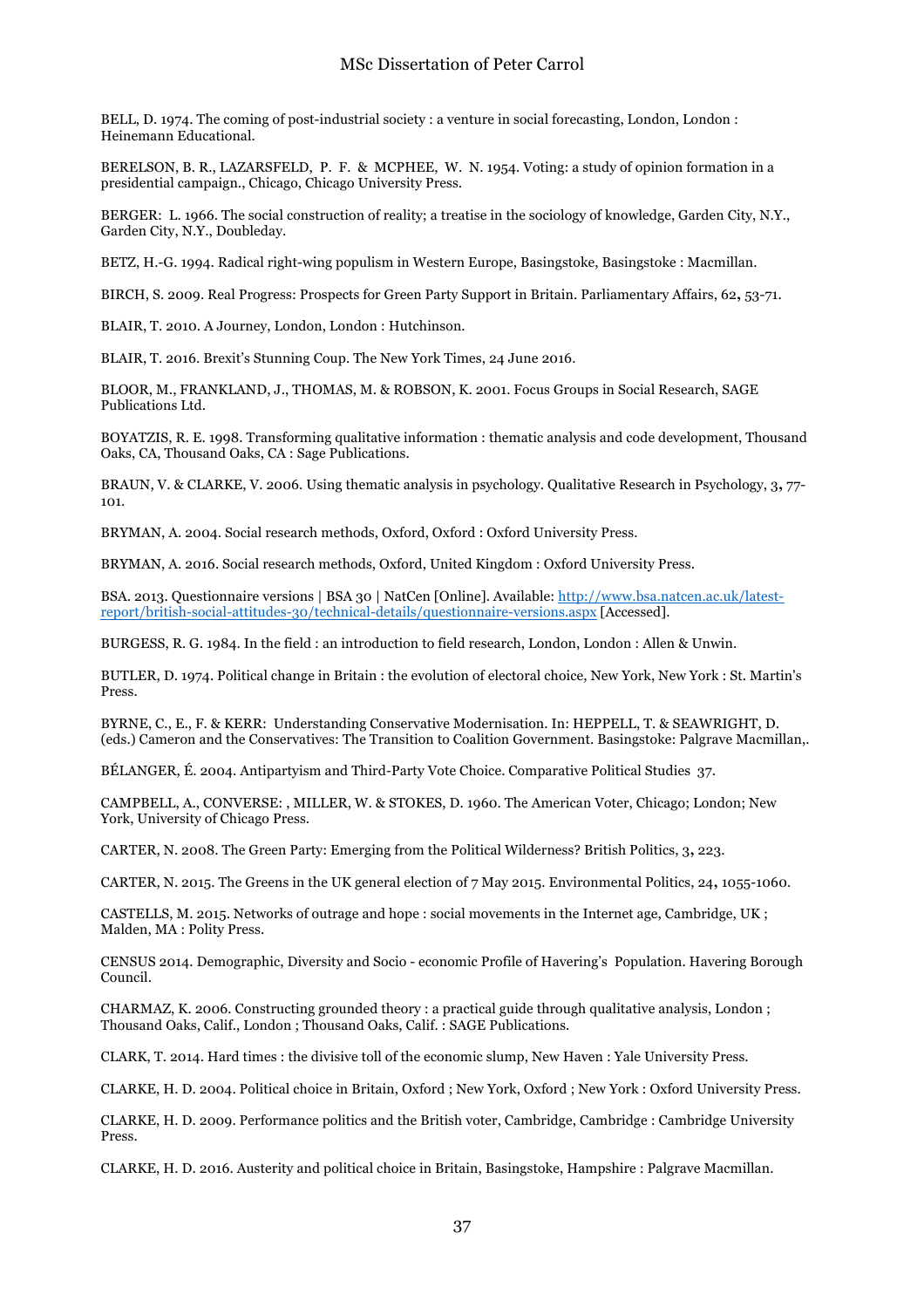COMMISSION, B. 2016. Boundary Commission for England | The Commission is required by the Parliamentary Constituencies Act 1986 to review the Parliamentary constituencies in England every five years [Online]. Available: http://boundarycommissionforengland.independent.gov.uk/ [Accessed 01 August 2016].

COMMISSION, E. 2014. Scottish Independence: Referendum Report on the referendum held on 18 September 2014 [Online]. Available: http://www.electoralcommission.org.uk/\_\_data/assets/pdf\_file/0010/179812/Scottishindependence-referendum-report.pdf [Accessed].

COMMISSION, E. 2015. Past elections & referendums [Online]. http://www.electoralcommission.org.uk: The Electoral Commission. Available: http://www.electoralcommission.org.uk/find-information-by-subject/electionsand-referendums/past-elections-and-referendums [Accessed 1 August 2016].

COMMITTEE, H. O. C. P. A. C. R. 2015. Voter engagement in the UK: follow up HC 938 Sixth Report of Session 2014–2015.

COPUS, C., CLARK, A., REYNAERT, H. & STEYVERS, K. 2009. Minor Party and Independent Politics beyond the Mainstream: Fluctuating Fortunes but a Permanent Presence. Parliamentary Affairs, 62**,** 4-18.

COULDRY, N. 2010. Why voice matters culture and politics after neoliberalism, Los Angeles ; London, Los Angeles ; London : SAGE.

COULDRY, N. 2012. Media, society, world : social theory and digital media practice, Cambridge, Cambridge : Polity.

COWBURN, A. 2016. Farron: I won't rule out creating new political party out of post-Brexit chaos. The Independent, 2016-07-17.

COWLEY: 2016a. Brand Failure: Labour. In: KAVANAGH, D. & COWLEY: (eds.) The British general election of 2015. Basingstoke, Hampshire : Palgrave Macmillan.

COWLEY: 2016b. I'm Afraid There is No Money: Five Years of Coalition. In: KAVANAGH, D. & COWLEY: (eds.) The British general election of 2015. Basingstoke, Hampshire : Palgrave Macmillan.

COWLEY: 2016c. Zugzwang: The Liberal Democrats and Others. In: KAVANAGH, D. & COWLEY: (eds.) The British general election of 2015. Basingstoke, Hampshire : Palgrave Macmillan.

CREWE, I. 1974. Do butler and stokes really explain political change in britain? Oxford, UK.

CREWE, I., SÄRLVIK, B. & ALT, J. 1977. Partisan Dealignment in Britain 1964– 1974. British Journal of Political Science, 7**,** 129-190.

CURRAN, J. 1991. Rethinking the media as a public sphere. In: DAHLGREN: & SPARKS, C. (eds.) Communication and citizenship journalism and the public sphere. London: London : Routledge.

CURTICE, J. 2012. Revolution or Evolution? : The 2007 Scottish Elections, Edinburgh : Edinburgh University Press.

CURTICE, J. 2013a. Future Identities: Changing Identities in the UK – the next 10 years. London: Government Office for Science (Foresight Project on Future Identities), available at: www.gov.uk/government/publications/national-identity-and-constitutionalchange.

CURTICE, J. 2013b. What does England want? : Edinburgh: Scottish Centre for Social Research.

CURTICE, J. 2015a. A defeat to reckon with: On Scotland, economic competence, and the complexities of Labour's losses. Juncture, 22**,** 42-47.

CURTICE, J. 2015b. A Return to Normality? How the Electoral System Operated. Parliamentary Affairs, 68**,** 25-40.

CURTICE, J. & LISI, M. 2015. The impact of Leaders in Presidential and Parliamentary Regimes. In: CURTICE, J. & LOBO, M. C. (eds.) Personality politics? : the role of leader evaluations in democratic elections. First edition. ed.: Oxford, United Kingdom : Oxford University Press.

CURTICE, J. & ORMSTON, R. 2011. Is Scotland more left-wing than England? In: ALISON PARK, CLERY, E., JOHN CURTICE, PHILLIPS, M. & UTTING, D. (eds.). British Social Attitudes: the 28th report, Sage.

DALTON, R. 2014. Citizen Politics Public Opinion and Political Parties in Advanced Industrial Democracies, Sage.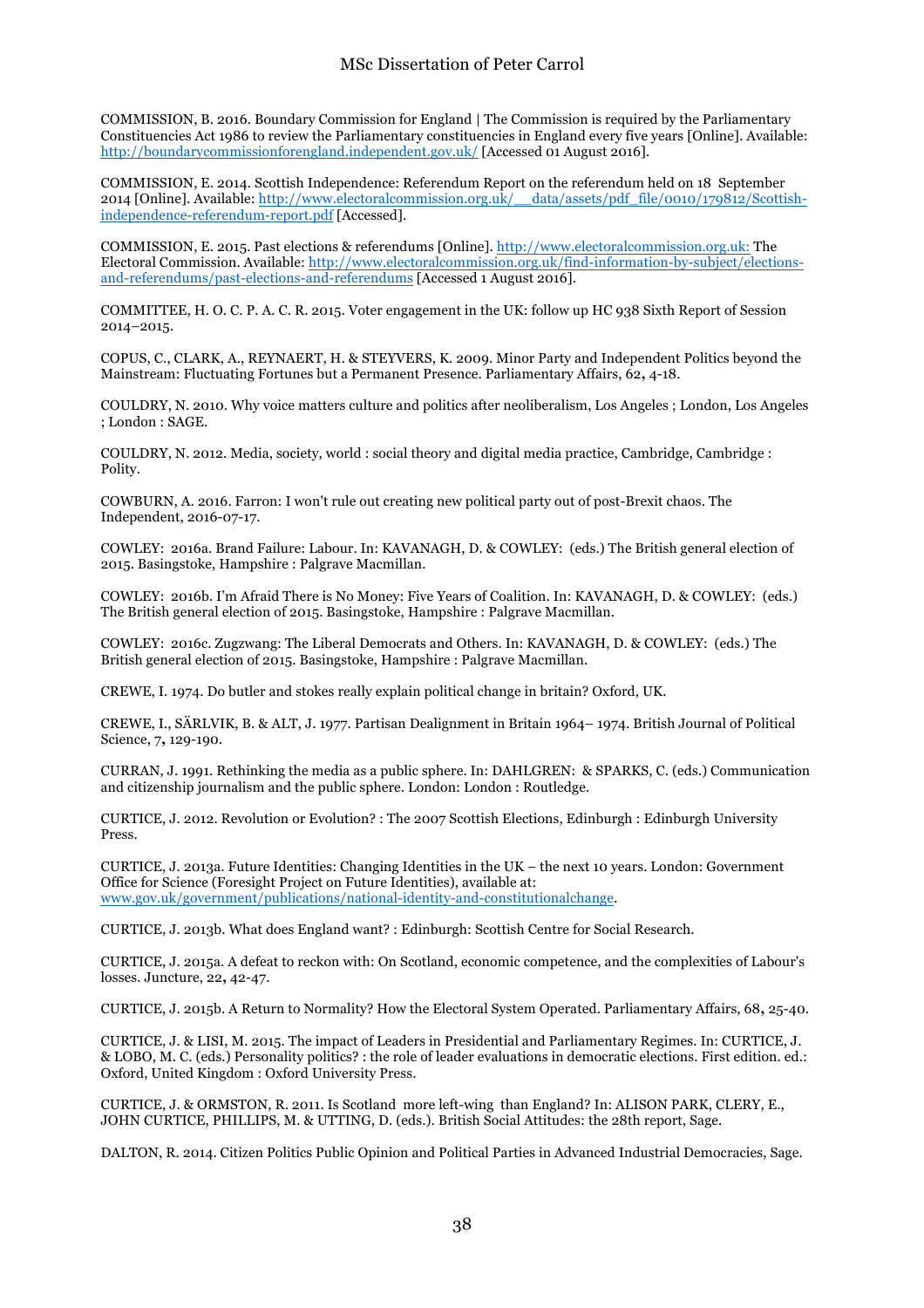DALTON, R. J. 2004. Democratic challenges, democratic choices: the erosion of political support in advanced industrial democracies, Oxford, Oxford : Oxford University Press.

DALTON, R. J. 2008a. Citizen politics : public opinion and political parties in advanced industrial democracies, Washington, D.C., Washington, D.C. : CO Press.

DALTON, R. J. 2008b. Citizenship Norms and the Expansion of Political Participation. Political Studies, 56**,** 76-98.

DALTON, R. J. & WATTENBERG, M. P. 2000. Parties without partisans: political change in advanced industrial democracies, Oxford, Oxford University Press.

DENVER, D. T. 2012. Elections and voters in Britain, Houndmills, Basingstoke, Hampshire, Houndmills, Basingstoke, Hampshire: Palgrave Macmillan.

DEVINE, F. 1995. 'Qualitative Methods'. In: MARSH, D. & STOKER, G. (eds.) Theory and Methods in Political Science. Basingstoke: Palgrave Macmilan.

DIENER, E. 1978. Ethics in social and behavioral research, Chicago ; London, Chicago ; London : University of Chicago Press.

DIXON: 2008. Northern Ireland : the politics of war and peace, Houndmills, Basingstoke, Hampshire, New York, N.Y., Houndmills, Basingstoke, Hampshire, New York, N.Y. : Palgrave.

DOGAN, M. 2000. Class, religion, party: triple decline of electoral cleavages in Western Europe. In: KARVONEN, L. & KUHNLE, S. (eds.) Party systems and voter alignments revisited. New York: New York : Routledge.

DOWNS, A. 1957. An Economic Theory of Democracy, New York, Harper Collins.

DUNLEAVY: 2005. Facing up to multi-party politics : how partisan dealignment and PR voting have fundamentally changed Britain's party systems.

DYE, D. T. 2015. Britain's Nationalist Moment: The Claims - Making of the SNP and UKIP. Political Studies Association Annual International Conference. Sheffield, UK.

EATON, G. 2015. Why the SNP wouldn't drag Labour far to the left [Online]. New Statesman. Available: http://www.newstatesman.com/politics/2015/04/why-snp-wouldnt-drag-labour-far-left [Accessed 01 August 2016].

EDER, K. 1993. The new politics of class : social movements and cultural dynamics in advanced societies, London, London : Sage Publications.

EDINBURGH.GOV. 2013. Microsoft Word - Ethnicity and related themes - topic report.docx [Online]. Available: www.edinburgh.gov.uk/download/downloads/id/2938/census\_2011\_-\_ethnicity\_and\_related\_themes\_-\_topic\_report\_for\_edinburgh.pdf [Accessed 01 August 2016].

EDINBURGH.GOV. 2016. Election results | The City of Edinburgh Council [Online]. The City of Edinburgh Council. Available: http://www.edinburgh.gov.uk/downloads/20112/election\_results [Accessed 01 August 2016].

ENTMAN, R. M. 2003. Projections of power : framing news, public opinion, and U.S. foreign policy, Chicago, Chicago : University of Chicago Press.

EVANS, E. & SANDERSON-NASH, E. 2011. From Sandals to Suits: Professionalisation, Coalition and the Liberal Democrats. 13**,** 459-473.

EVANS, G. 2000. The continued significance of class voting. Annual Review of Political Science, 3**,** 401-417.

EVANS, G. & CHZHEN, K. 2013. Explaining Voters' Defection from Labour over the 2005–10 Electoral Cycle: Leadership, Economics and the Rising Importance of Immigration. 61**,** 138-157.

EVANS, G., HEATH, A. & PAYNE, C. 1999. Class: Labour as a Catch-All Party? . In: EVANS, G. & NORRIS: (eds.) Critical elections : British parties and voters in long-term perspective. Thousand Oaks, California ; London: Thousand Oaks, California ; London : SAGE.

EVANS, G. & TILLEY, J. 2012. How Parties Shape Class Politics: Explaining the Decline of the Class Basis of Party Support. British Journal of Political Science, 42**,** 137-161.

FAIRWEATHER, J. & RINNE, T. 2012. Clarifying a basis for qualitative generalization using approaches that identify shared culture. Qualitative Research, 12**,** 473-485.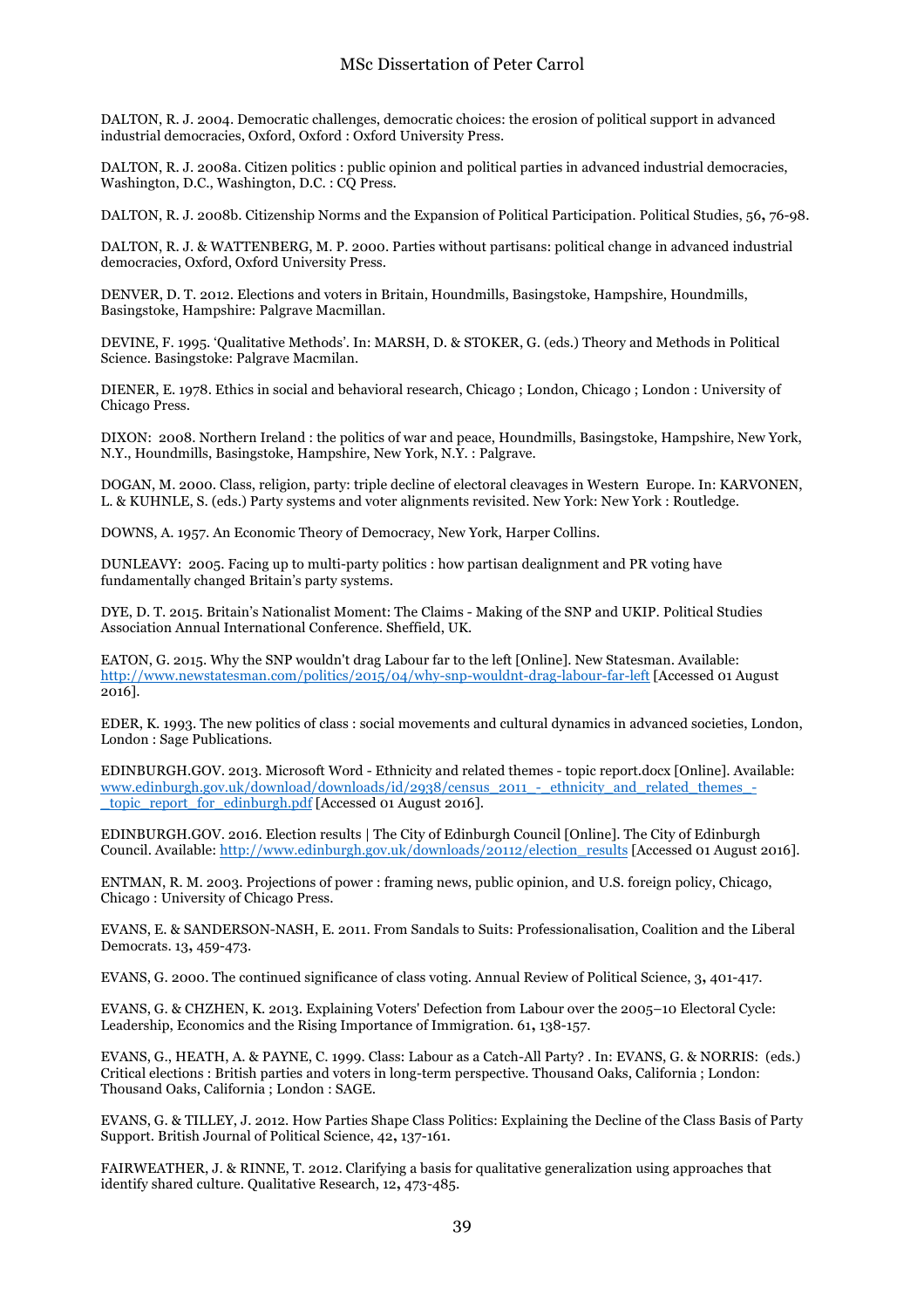FEREDAY, J. & MUIR-COCHRANE, E. 2006. Demonstrating rigor using thematic analysis: A hybrid approach of inductive and deductive coding and theme development. International Journal of Qualitative Methods.

FLICK, U. 2009. An introduction to qualitative research, London, London : SAGE.

FORD, R. & GOODWIN, M. 2014a. Revolt on the right : explaining support for the radical right in Britain, London : Routledge, Taylor & Francis Group.

FORD, R. & GOODWIN, M. 2014b. Understanding UKIP: Identity, Social Change and the Left Behind. Political Quarterly, 85**,** 277-284.

FORD, R., GOODWIN, M. J. & CUTTS, D. 2012a. Strategic Eurosceptics and polite xenophobes: Support for the United Kingdom Independence Party ( UKIP) in the 2009 European Parliament elections. European Journal of Political Research, 51**,** 204-234.

FORD, R., MORRELL, G. & HEATH, A. 2012b. 'Fewer but better?' British attitudes to immigration. In British Social Attitudes: The 29th Report. Publication link: d4be5f97-f51d-4835-a89b-65d60454cd08.

FORD, R. A. 2014. Revolt on the right : explaining support for the radical right in Britain, London : Routledge, Taylor & Francis Group.

FOX, J., MOROŞANU, L. & SZILASSY, E. 2012. The Racialization of the New European Migration to the UK. Sociology, 46**,** 680-695.

FRANKLIN, M. N. 1985. The decline of class voting in Britain : changes in the basis of electoral choice, 1964-1983, Oxford, Oxford : Clarendon.

FRANKLIN, M. N. 1992. Decline of cleavage politics. In: VALEN, H. & MACKIE, T. T. (eds.) Electoral change : responses to evolving social and attitudinal structures in Western countries. Cambridge: Cambridge : Cambridge University Press.

FRANKLIN, M. N. 2004. Voter Turnout and the Dynamics of Electoral Competition in Established Democracies since 1945, Cambridge : Cambridge University Press.

FREEDEN, M. 1998. Is Nationalism a Distinct Ideology? Political Studies, 46**,** 748-765.

FREEDMAN, D. 2008. The politics of media policy, Cambridge, Cambridge : Polity Press.

FT. 2016. Labour must now act to remove Jeremy Corbyn - FT.com. 27 July 2016.

GAMBLE, A. 1994. The free economy and the strong state : the politics of Thatcherism, Basingstoke, Basingstoke: Macmillan Press.

GAMSON, W. A. 1992. Talking politics, Cambridge [England], Cambridge England : Cambridge University Press.

GEERTZ, C. 1975. The interpretation of cultures : selected essays, London :, [New York], London :, New York : Hutchinson, Basic Books.

GIDDENS, A. 1991. Modernity and self identity : self and society in the late modern age, Cambridge, Cambridge: Polity Press in association with Basil Blackwell.

GLASER, B. G. 1967. The discovery of grounded theory : strategies for qualitative research, Hawthorne, N.Y, Hawthorne, N.Y : Aldine de Gruyter.

GOULD: 2011. The Unfinished Revolution: How New Labour Changed British Politics For Ever, London, Abacus.

GOV.UK 2015. Trade Union Membership 2014: Statistical Bulletin.

GOV.UK 2016. EHS\_Households\_2013-14.pdf. In: GOVERNMENT, D. F. C. A. L. (ed.).

GREEN, E. 2014-09-16 2014. Scottish nationalism stands apart from other secessionist movements for being civic in origin, rather than ethnic. LSE Politics and Policy [Online]. Available from: http://blogs.lse.ac.uk/politicsandpolicy/scottish-nationalism-stands-apart-from-other-secessionist-movementsfor-being-civic-in-origin-rather-than-ethnic/.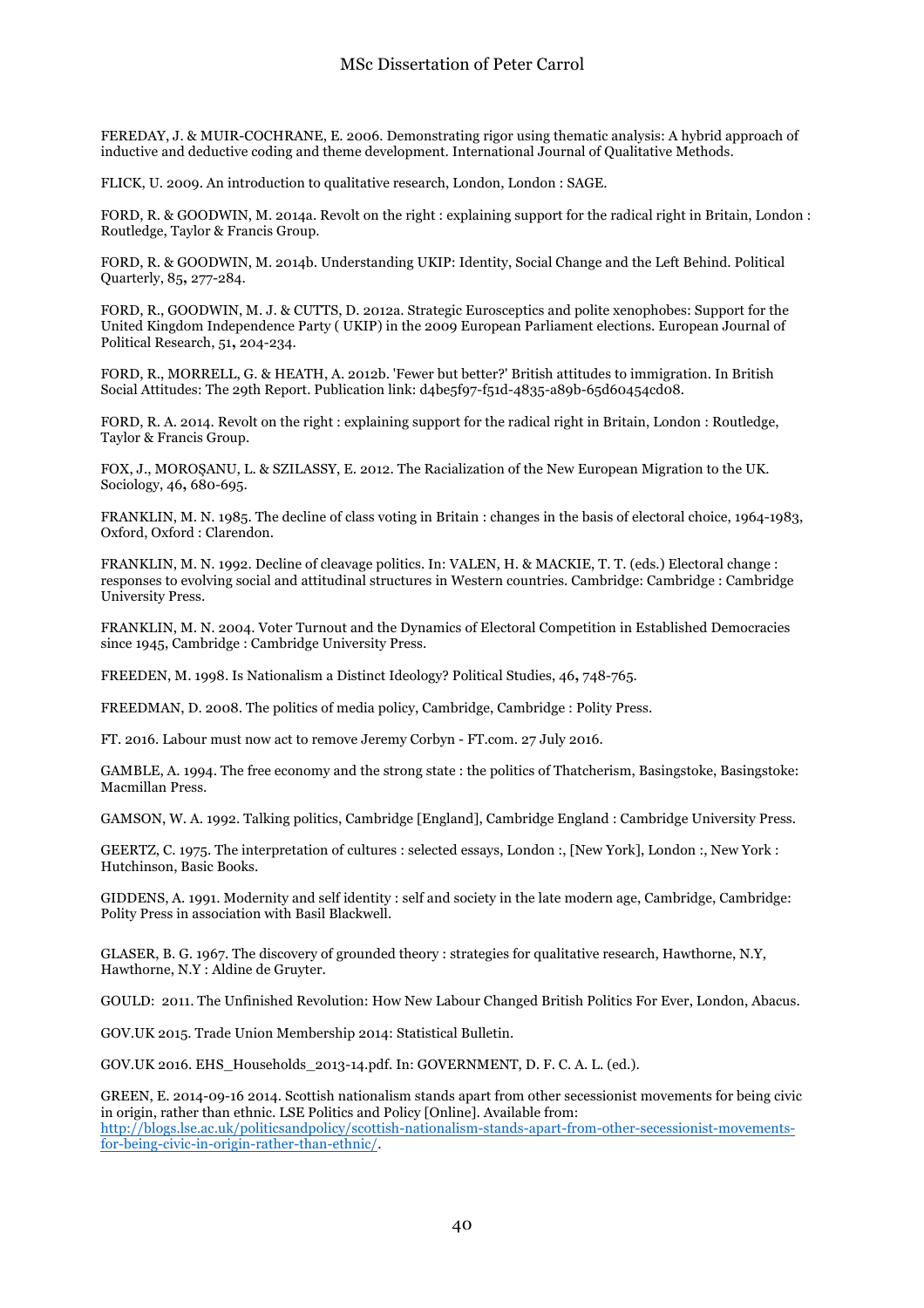GREEN, J. 2010. Strategic Recovery? The Conservatives Under David Cameron. Parliamentary Affairs, 63**,** 667- 688.

GREEN, J. & PROSSER, C. 2016. Party system fragmentation and single- party government: the British general election of 2015. West European Politics**,** 1-12.

GUBA, E. G. & LINCOLN, Y. S. 1994. The Sage handbook of qualitative research. In: DENZIN, N. K. & LINCOLN, Y. S. (eds.) Handbook of qualitative research. 1st ed. Thousand Oaks: Thousand Oaks : Sage.

HABERMAS, J. 1992. The structural transformation of the public sphere an inquiry into a category of bourgeois society, Cambridge, Cambridge : Polity Press.

HACKNEY.GOV. 2013. Hackney Census Data, 2011 [Online]. Available: http://www.hackney.gov.uk/media/2667/Ethnicity-national-identity-religion-and-language-in-Hackney/doc/Ethnicity\_Identity\_Religion\_Language\_-\_Census\_Analysis\_Paper1. [Accessed 01 August 2016].

HACKNEY.GOV. 2016. Hackney - Previous election results [Online]. Available: http://www.hackney.gov.uk/previous-election-results [Accessed 01 August 2016].

HALL: 2006. The polycentric metropolis : learning from mega-city regions in Europe, London, London : Earthscan.

HALLIN, D. C. 2004. Comparing Media Systems : Three Models of Media and Politics, Cambridge : Cambridge University Press.

HARROP, M. 1987. Elections and voters : a comparative introduction, Basingstoke, Basingstoke : Macmillan Education.

HAVERING 2014. Demographic\_and\_Diversity\_Profile\_of\_Haverings\_Population\_Mar-14.pdf. Havering Council.

HAY, C. 1997. Blaijorism: Towards a One- Vision Polity? Political Quarterly, 68**,** 372-378.

HAY, C. 2002. Political analysis: A critical introduction, Basingstoke: Palgrave.

HEATH, A., JOWELL, R. & CURTICE, J. 2001. Labour's Long Road Back. In: JOWELL, R. & CURTICE, J. (eds.) The rise of New Labour : party policies and voter choices. New York: New York : Oxford University Press.

HEATH, A. F. 2001. The rise of New Labour : party policies and voter choices, New York, New York : Oxford University Press.

HEATH, O. 2015. Policy Representation, Social Representation and Class Voting in Britain. 45**,** 173-193.

HERITAGE, J. 1984. Garfinkel and ethnomethodology, Cambridge, Cambridge : Polity.

HOLMES, L. 2005. Guidance for Ensuring Confidentiality and the Protection of Data. In: BECKER, S., BRYMAN, A. & SOCIAL POLICY, A. (eds.) Understanding research for social policy and practice : themes, methods and approaches. Bristol: Bristol : Policy Press.

HUGHES, D. & DUMONT, K. 1993. Using focus groups to facilitate culturally anchored research. American Journal of Community Psychology, 21**,** 775-806.

HUMPHREYS: 1996. Mass media and media policy in Western Europe, Manchester ; New York : New York, Manchester ; New York : Manchester University Press ; New York : Distributed exclusively in the USA and Canada by St. Martin's Press.

IGNATIEFF, M. 1993. Blood and belonging, Toronto, Toronto : Viking.

IGNAZI: 1992. The Silent Counter-revolution: Hypotheses on the Emergence of Extreme Right-wing Parties in Europe. European Journal of Political Research, 22**,** 3-3.

INGLEHART, R. 1977. The silent revolution : changing values and political styles among Western publics, Princeton ; Guildford, Princeton ; Guildford : Princeton University Press.

INGLEHART, R. 1990. Culture shift in advanced industrial society, Princeton, New Jersey, Princeton, New Jersey : Princeton University Press.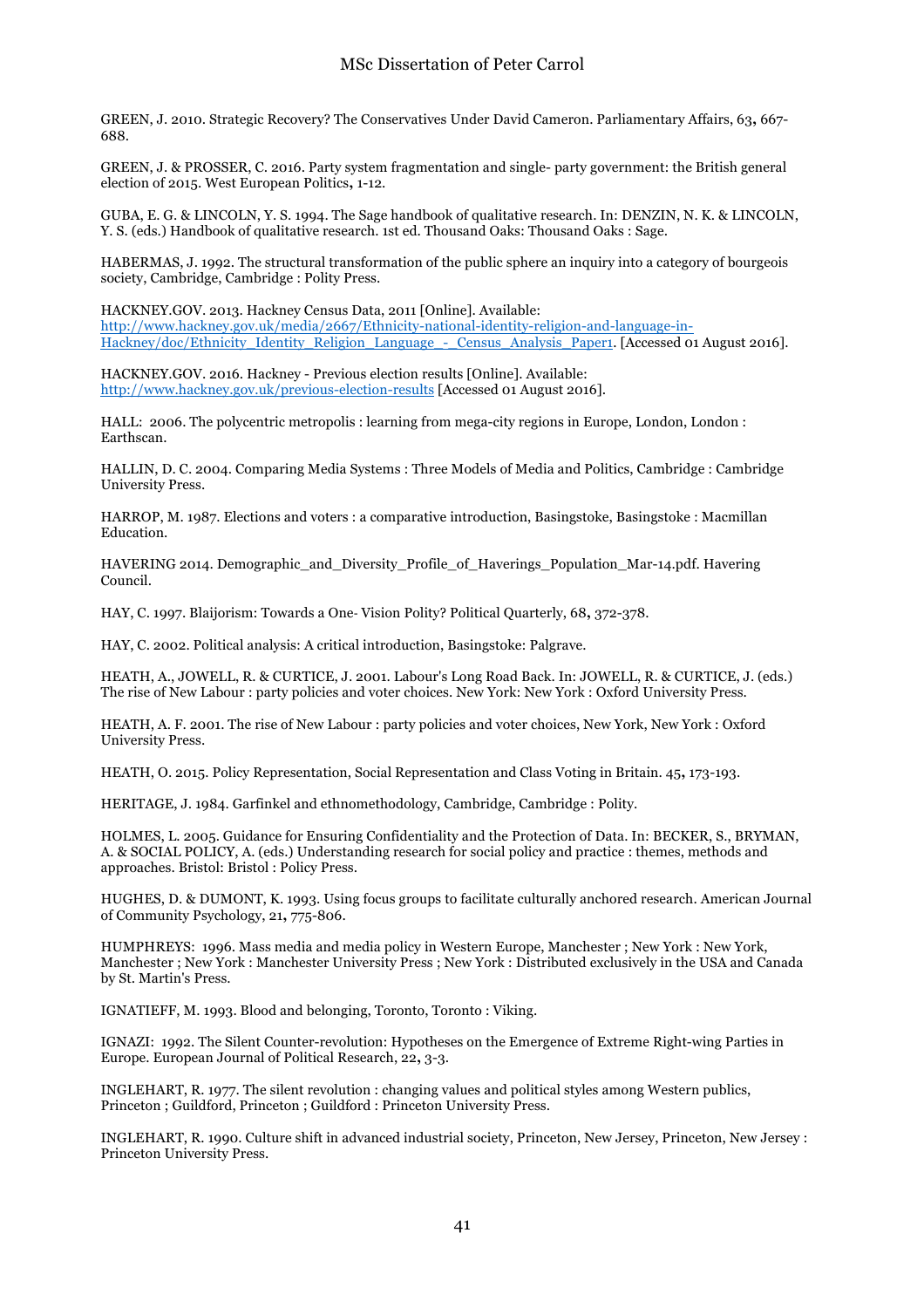#### MSc Dissertation of Peter Carrol

INGLEHART, R. 1997. Modernization and postmodernization : cultural, economic, and political change in 43 societies, Princeton, N.J., Princeton, N.J. : Princeton University Press.

IVARSFLATEN, E. 2005. Threatened by diversity: Why restrictive asylum and immigration policies appeal to western Europeans. Journal of Elections, Public Opinion & Parties, 15**,** 21-45.

JAHODA, M., LAZARSFELD: F. & ZEISEL, H. 1973. Marienthal: The Sociography of an Unemployed Community, Transaction Publishers.

JENKINS, H., THORBURN, D. & SEAWELL, B. 2003. Democracy and new media, Cambridge, Mass., Cambridge, Mass. : MIT Press.

JOHNS, R., MITCHELL, J., DENVER, D. & PATTIE, C. 2009. Valence Politics in Scotland: Towards an Explanation of the 2007 Election. 57**,** 207-233.

JOHNSON: & TANNER, S. 1998. Ownership and the Distribution of Wealth. Political Quarterly, 69**,** 365-374.

JOHNSTON, R. & PATTIE, C. 2011. Where Did Labour's Votes Go? Valence Politics and Campaign Effects at the 2010 British General Election. 13**,** 283-303.

KARVONEN, L. 2010. The personalisation of politics : a study of parliamentary democracies, Colchester, Colchester : ECPR Press.

KAVANAGH, D. & COWLEY: 2016. The British General Election of 2015, London, Palgrave Macmillan.

KIRCHHEIMER, O. 1966. The Transformation of the Western European Party Systems. In: LAPALOMBARA, J. & WEINER, M. (eds.) Political parties and political development. Princeton, N.J.: Princeton University Press. KITZINGER, J. 1994. The methodology of Focus Groups: the importance of interaction between research participants. Sociology of Health & Illness, 16**,** 103-121.

KITZINGER, J. 1995. Qualitative Research: Introducing focus groups. BMJ, 311**,** 299.

KRUEGER, R. A. 2015. Focus groups : a practical guide for applied research, Thousand Oaks, California : SAGE.

KVALE, S. 1996. Interviews: an introduction to qualitative research interviewing, London, London : Sage.

LAMBERT, S. D. & LOISELLE, C. G. 2008. Combining individual interviews and focus groups to enhance data richness. Journal of Advanced Nursing, 62**,** 228-237.

LAZARSFELD: F. 1968. The people's choice : how the voter makes up his mind in a presidential campaign, NewYork, NewYork : Columbia University Press.

LIJPHART, A. 1984. Democracies ; patterns of majoritarian and consensus government in twenty-one countries, New Haven, New Haven : Yale University Press.

LIPSET, S. M. 1981. Political man : the social bases of politics, Baltimore, Baltimore : Johns Hopkins University Press.

LIPSET, S. M. 1983. Radicalism or Reformism: The Sources of Working- class Politics. The American Political Science Review, 77**,** 1-18.

LOFLAND, J. 2006. Analyzing social settings : a guide to qualitative observation and analysis, Australia : S.l., Australia : Great Britain ; S.l. : Wadsworth.

LONDON.GOV. 2016. London Datastore [Online]. London datastore, Mayor of London. Available: http://data.london.gov.uk/dataset?tags=salary [Accessed 01 August 2016 2016].

LSE, D. O. M. A. C. 2015. MC499 .1 DISSERTATION Guidelines 2015/16.

MACPHERSON, C. B. 2011. The political theory of possessive individualism : Hobbes to Locke, Don Mills, Ont., Don Mills, Ont. : Oxford University Press.

MAIR: 2006. Ruling the void? New Left Review**,** 25-51.

MAIR: , MÜLLER, W. C., PLASSER, F., MÈULLER, W. C. & MYILIBRARY 2004. Political parties and electoral change : party responses to electoral markets, London, London : SAGE.

MARSHALL, C. 1989. Designing qualitative research, Newbury Park,Ca., Newbury Park,Ca. : Sage Publications.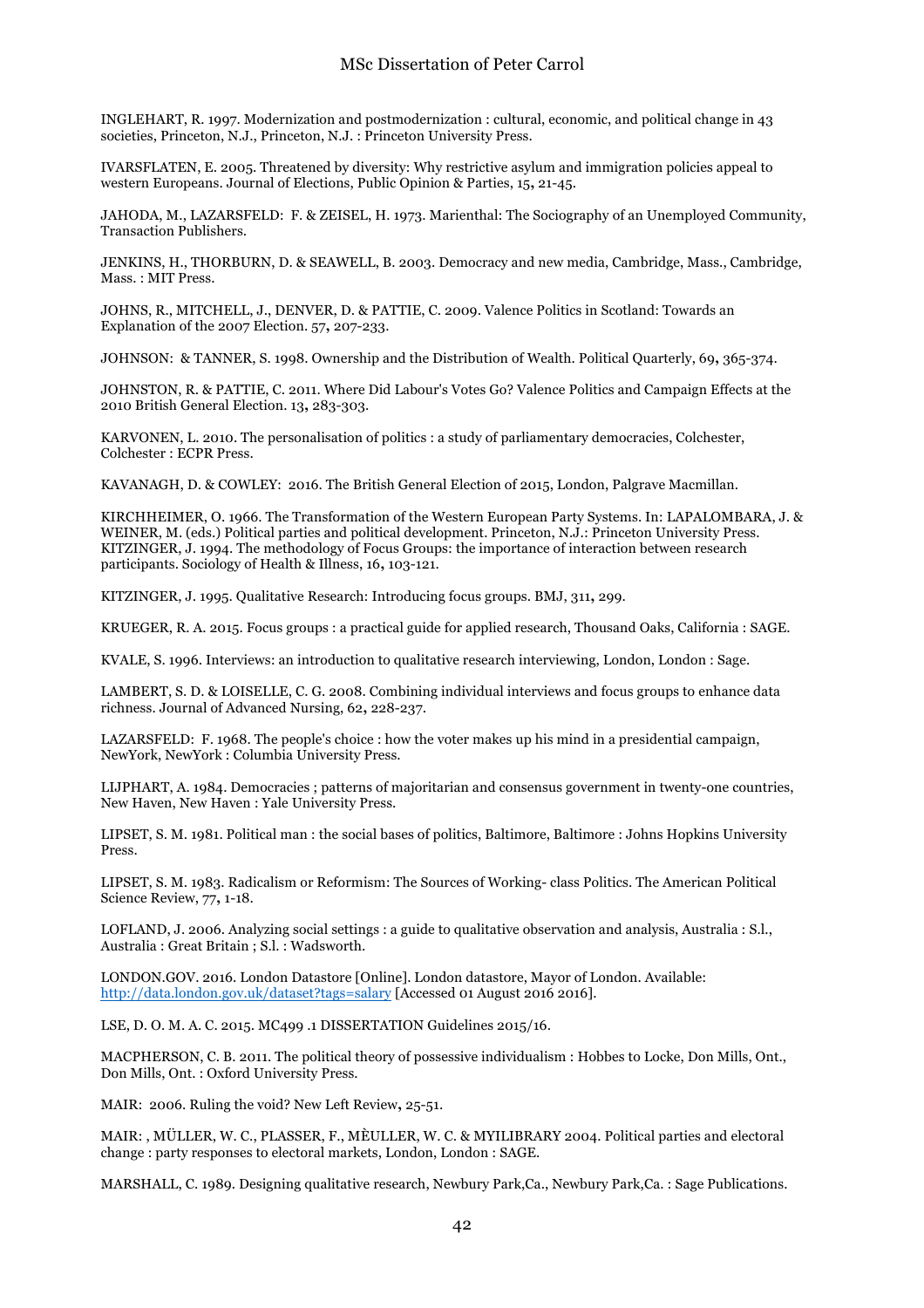MATTINSON, D. 2010. Talking to a brick wall : how new labour stopped listening to the voter and why we need a new politics, London, London : Biteback.

MCALLISTER, I. 2007. "The Personalization of Politics". In: DALTON, R. & KLINGEMANN, H. (eds.) The Oxford Handbook of Political Behavior. Oxford: Oxford University Press.

MCKENZIE, R. T. 1968. Angels in marble: working class Conservatives in urban England, London, London : Heinemann Educational.

MCLAREN, L. & JOHNSON, M. 2007. Resources, Group Conflict and Symbols: Explaining Anti- Immigration Hostility in Britain. Political Studies, 55**,** 709-732.

MEGUID, B. 2005. Competition between unequals: the role of mainstream party strategy in niche party success. American Political Science Review, 99**,** 347-359.

MERRILL, I. I. I. S. 1999. A Unified Theory of Voting : Directional and Proximity Spatial Models, Cambridge : Cambridge University Press.

MERTON, R. K. 1967. On theoretical sociology : five essays, old and new, including Part 1 of Social theory and social structure, New York : London, New York : Free Press ; London : Collier-Macmillan.

MERTON, R. K., LOWENTHAL, M. F. & KENDALL: L. 1990. The focused interview: a manual of problems and procedures, New York : Free Press ; London : Collier Macmillan.

MICHEL, L. 1999. Combining Focus Groups and Interviews: Telling How It Is; Telling How It Feels. In: ROSALINE, S. B. & JENNY, K. (eds.) Developing Focus Group Research. SAGE Publications Ltd.

MISHLER, E. G. 1986. Research interviewing : context and narrative, Cambridge, Mass., Cambridge, Mass. : Harvard University Press.

MORGAN, D. 1997. Focus Groups as Qualitative Research, SAGE Publications, Inc.

MORGAN, D. L. 1996. Focus Groups. Annu. Rev. Sociol.

MYCOCK, A. 2012. SNP, identity and citizenship: Re- imagining state and nation. National Identities, 14**,** 53-69.

NAIRN, T. 1997. Faces of nationalism : Janus revisited, London ; New York, London ; New York : Verso.

NORRIS: 1997a. Choosing Electoral Systems: Proportional, Majoritarian and Mixed Systems. International Political Science Review / Revue internationale de science politique, 18**,** 297-312.

NORRIS: 1997b. Electoral change in Britain since 1945, Oxford, Oxford : Blackwell.

NORRIS: 2000. A virtuous circle : political communications in postindustrial societies, Cambridge, UK ; New York, NY, USA, Cambridge, UK ; New York, NY, USA : Cambridge University Press.

NORRIS: 2002. Democratic Phoenix : reinventing political activism, Cambridge, Cambridge : Cambridge University Press.

NORRIS: 2005. Radical right : voters and parties in the electoral market, New York, NY, New York ; Cambridge : Cambridge University Press.

NRS 2012. Ethnicity, Identity, Language and Religion | Scotland Census 2011. Scotland's Census. National Records of Scotland.

NRS. 2014. Scottish Parliamentary Constituency Population Estimates [Online]. National Records of Scotland. Available: http://www.nrscotland.gov.uk/statistics-and-data/statistics/statistics-bytheme/population/population-estimates/special-area-population-estimates/spc-population-estimates [Accessed 01 August 2016].

NRS. 2016. Social Grade | National Readership Survey [Online]. Available: http://www.nrs.co.uk/nrsprint/lifestyle-and-classification-data/social-grade/ [Accessed 01 August 2016 2016].

ORMSTON, R. 2012. The English question. How is England responding to devolution? https://www.natcen.ac.uk/media/1026914/the-english-question-final-for-publication-280212pdf-2-.pdf.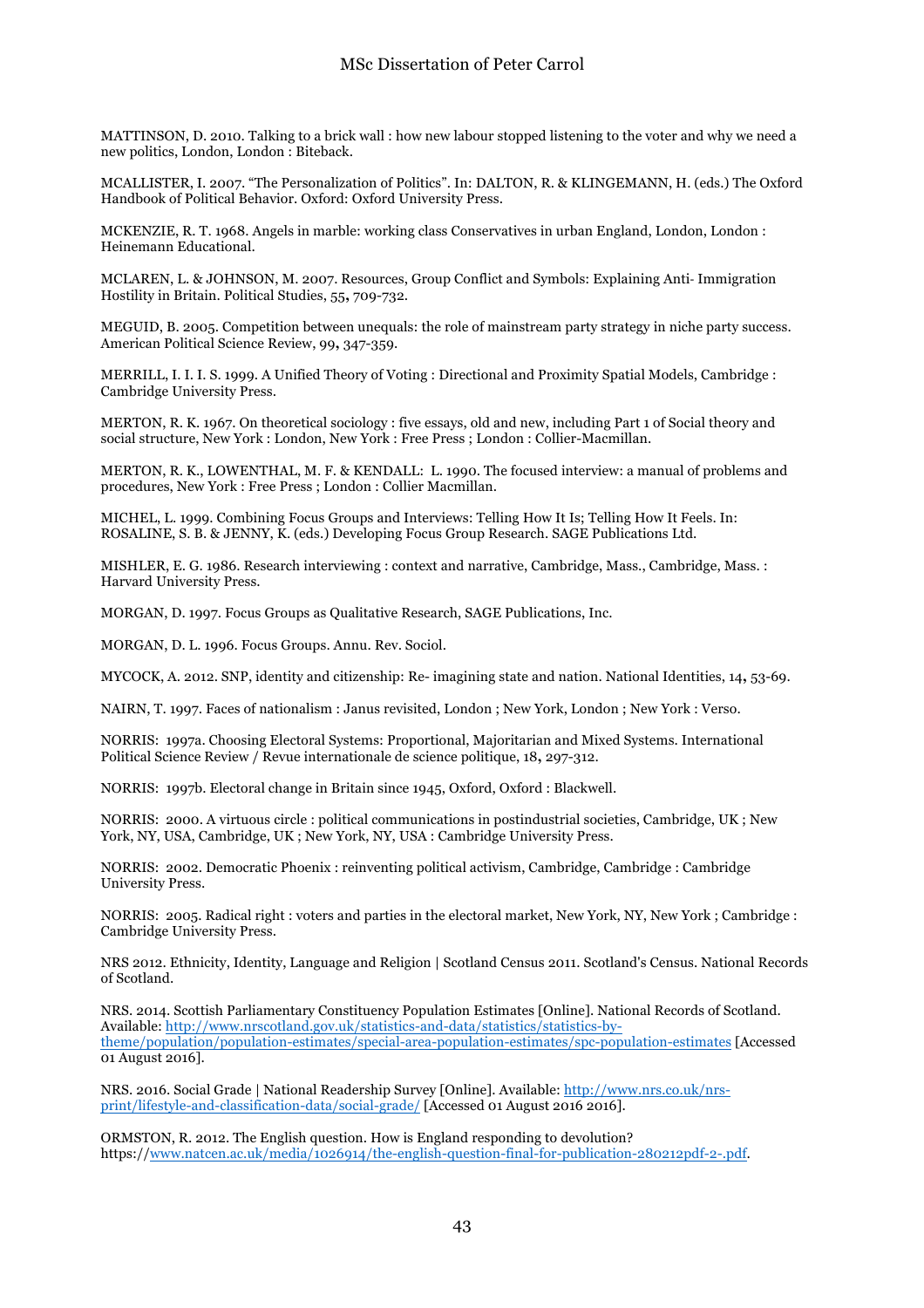PARK, A., CLERY, E., CURTICE, J., PHILLIPS, M. & UTTING, D. 2012. Immigration. In: CLERY, E., CURTICE, J., PHILLIPS, M. & UTTING, D. (eds.) British Social Attitudes: the 29th Report. London:

NatCen Social Research, available online at: www.bsa-29.natcen.ac.uk. PARKIN, F. 1968. Middle class radicalism: the social bases of the British Campaign for Nuclear Disarmament, Manchester, Manchester : Manchester U.P.

PARLIAMENT. 2016. Election results archive: UK [Online]. Available: http://www.parliament.uk/topics/Electionresults-UKArchive.htm [Accessed 01 August 2016].

PARLIAMENT.UK. 2016. Election results archive: UK [Online]. Available: http://www.parliament.uk/topics/Election-results-UKArchive.htm [Accessed 01 August 2016].

PARLIAMENT.UK. 2016. UK Election Statistics: 1918-2012 [Online]. UK Parliament. Available: researchbriefings.files.parliament.uk/documents/RP12-43/RP12-43.pdf [Accessed 01 August 2016 2016].

PARTY, G. 2015. The Green Party | Public Administration | PA300 [Online]. Available: https://policy.greenparty.org.uk/pa.html [Accessed 01 August 2016 2016].

PATTIE, C. J., RUSSELL, A. T. & JOHNSTON, R. J. 1991. Going green in Britain? Votes for the Green Party and attitudes to green issues in the late 1980s. Journal of Rural Studies, 7**,** 285-297.

PEEK, L. & FOTHERGILL, A. 2009. Using focus groups: lessons from studying daycare centers, 9/11, and Hurricane Katrina.

PIKETTY, T. 2014. Capital in the twenty-first century, Cambridge, Massachusetts : The Belknap Press of Harvard University Press.

POGUNTKE, T. & WEBB: 2005. The presidentialization of politics : a comparative study of modern democracies, Oxford ; New York, Oxford University Press.

PRINCE, R. 2016. Comrade Corbyn : a very unlikely coup : how Jeremy Corbyn stormed to the Labour leadership, London, UK : Biteback Publishing.

PRZEWORSKI, A. 1985. Capitalism and social democracy, Cambridge : Paris, Cambridge : Cambridge University Press ; Paris : Editions de la Maison des Sciences de l'Homme.

PULZER: J. 1968. Political representationand elections in Britain. Representation, 8**,** 3-3.

QUINN, T. 2008. The Conservative Party and the " Centre Ground" of British Politics. Journal of Elections, Public Opinion and Parties, 18**,** 179-199.

RACHMAN, G. 2015. We deride chances of Marine Le Pen and Donald Trump at our peril - FT.com. Financial Times.

RITCHIE, J. & LEWIS, J. 2003. Qualitative research practice : a guide for social science students and researchers, London, London : SAGE.

ROBBINS, R. H. 1999. Global problems and the culture of capitalism, Boston, MA, Boston, MA : Allyn and Bacon.

ROBERTSON, R. 1992. Globalization : social theory and global culture, London, London : Sage Publications.

ROKKAN, S. & LIPSET, S. M. 1967. Party systems and voter alignments : cross-national perspectives, New York : Free Press ; London : Collier Macmillan.

ROSE, R. 1986. Voters begin to choose : from closed-class to open elections in Britain, London, London : Sage.

ROSE, R. 2016. The Long and the Short of the SNP Breakthrough. In: KAVANAGH, D. & COWLEY: (eds.) The British general election of 2015. Basingstoke, Hampshire : Palgrave Macmillan.

ROSE, R. & URWIN, D. W. 1970. PERSISTENCE AND CHANGE IN WESTERN PARTY SYSTEMS SINCE 1945\*. Political Studies, 18**,** 287-319.

RUBIN, H. J. 2012. Qualitative interviewing : the art of hearing data, Thousand Oaks, Calif., Thousand Oaks, Calif. : SAGE.

SAREN, J. & MCCORMICK, J. 2004. The Politics of Scottish Labour's Heartlands. In: HASSAN, G. (ed.) The Scottish Labour Party: History, Institutions and Ideas. Edinburgh: Edinburgh University Press.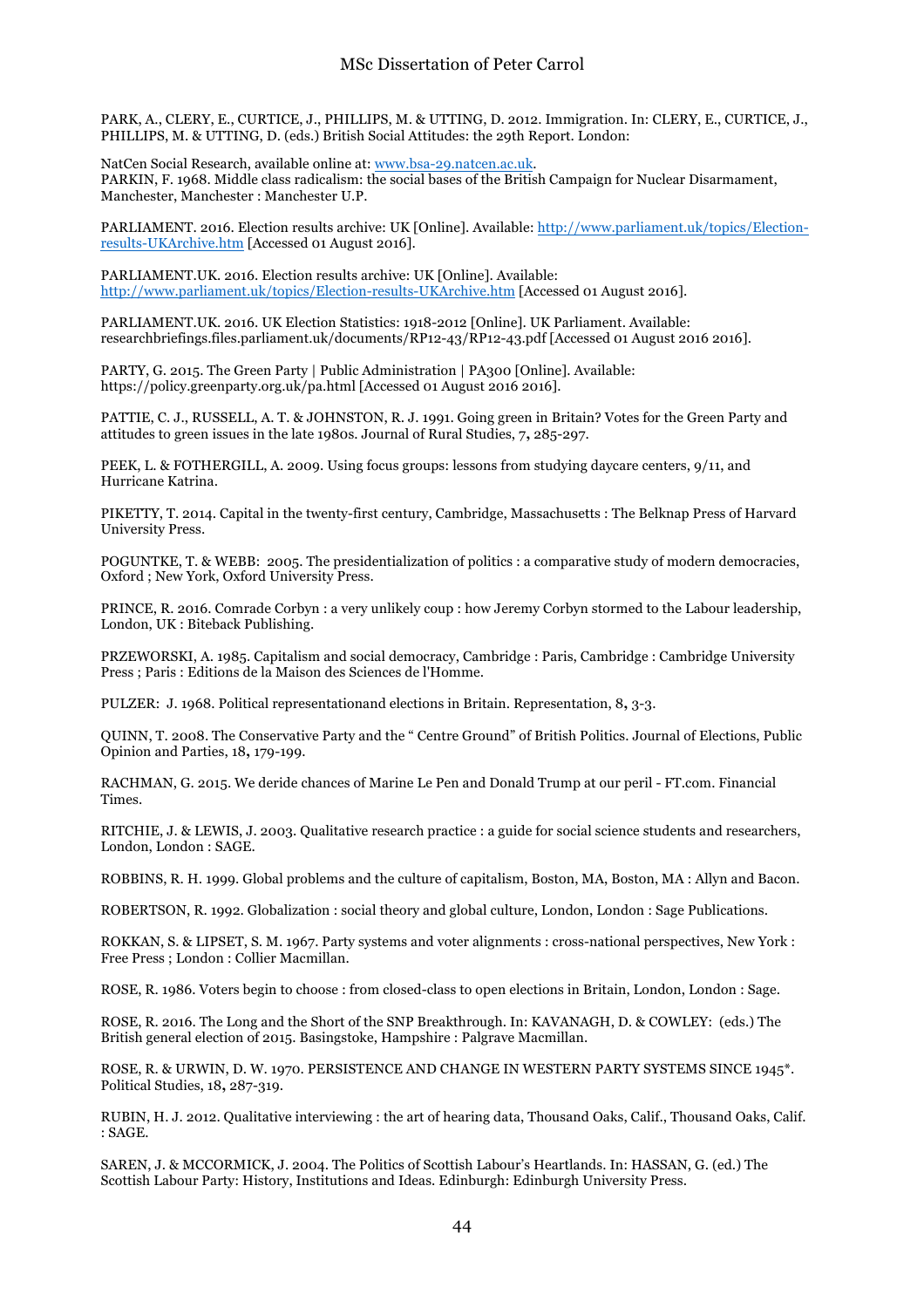SARTORI, G. 1976. Parties and party systems : a framework for analysis, Cambridge [Eng.] Cambridge [Eng.]; New York, Cambridge Eng. : Cambridge University Press.

SASSEN, S. 1998. Globalization and its discontents, New York, New York : New Press.

SAUNDERS: 1990. A nation of home owners, London, London : Unwin Hyman.

SAVAGE, M. 2005. Globalization and belonging, London ; Thousand Oaks, Calif., London ; Thousand Oaks, Calif. : SAGE.

SCHMITT, H. 2009. Multiple Party Identifications. In The Comparative Study of Electoral Systems. (pp. 137-157). In: SCHMITT, H., & KLINGEMANN, H-D. (ed.) The comparative study of electoral systems. Oxford ; New York: Oxford ; New York : Oxford University Press.

SEARS, D. O. 1993. Explorations in political psychology. In: MCGUIRE, W. J. & IYENGAR, S. (eds.). Durham: Durham : Duke University Press.

SMITH, G. 1997. 'In search of small parties, problems of definition, classification, and significance. In: PRIDHAM, G. & MÜLLER-ROMMEL, F. (eds.) Small parties in Western Europe. London: London : Sage.

SMITH, J. 2009. Campaigning and the Catch- All Party: The Process of Party Transformation in Britain. Party Politics, 15**,** 555-572.

SNP. 2016. Our Party [Online]. Available: http://www.snp.org/our\_party [Accessed 01 August 2016 2016].

STOKES, D. 1992. Valence Politics. In: KAVANAGH, D. (ed.) Electoral politics. Oxford : New York: Oxford : Clarendon Press ; New York : Oxford University Press.

STRAUSS, A. L. 1990. Basics of qualitative research : grounded theory procedures and techniques, London, London : Sage Publications.

STREECK, W. & SCHÄFER, A. 2013. Politics in the age of austerity, Cambridge, UK, Cambridge, UK : Polity.

STURGIS: 2016. Report of the Inquiry into the 2015 British general election opinion polls. Project Report. NCRM, British Polling Council, Market Research Society.

SWINNEY, J. 2016. Tory austerity: a choice, not necessity [Online]. Available: http://www.snp.org/tory\_austerity\_a\_choice\_not\_necessity [Accessed 01 August 2016 2016].

TAJFEL, H. 1974. Social identity and intergroup behaviour. Social Science Information**,** 65-93.

VAN DER EIJK, C., FRANKLIN, M., MACKIE, T. & VALEN, H. 1992. Electoral change : responses to evolving social and attitudinal structures in Western countries. In: FRANKLIN, M. (ed.) Electoral change : responses to evolving social and attitudinal structures in Western countries. Cambridge: Cambridge : Cambridge University Press.

WARREN, C. A. B. 2002. Handbook of Interview Research : Context and Method. In: HOLSTEIN, J. A. (ed.) Handbook of Interview Research. Los Angeles, CA, USA: Los Angeles, CA, USA SAGE Publications Inc.

WARREN, C. A. B. & LEVY, K. A. K. 1991. Electroconvulsive therapy and the elderly. Journal of Aging Studies, 5**,** 309-327.

WEBB: 2004. Party Responses to the Changing Electoral Market. In: MAIR: , MÜLLER, W. C. & PLASSER, F. (eds.) Political parties and electoral change : party responses to electoral markets. London: London : SAGE.

WEISS, R. S. 1994. Learning from strangers : the art and method of qualitative interview studies, New York : Toronto : New York, New York : Free Press ; Toronto : Maxwell Macmillan Canada ; New York : Maxwell Macmillan International.

WHITELEY: 2012. Political participation in Britain : the decline and revival of civic culture, Basingstoke, Basingstoke : Palgrave Macmillan.

WHITELEY: 2013. Affluence, Austerity and Electoral Change in Britain, Cambridge : Cambridge University Press.

WILKINSON, S. 1997. Focus group research. In: SILVERMAN, D. (ed.) Qualitative research: theory, method, and practice. London, Thousand Oaks, Calif.: London, Thousand Oaks, Calif. : Sage Publications.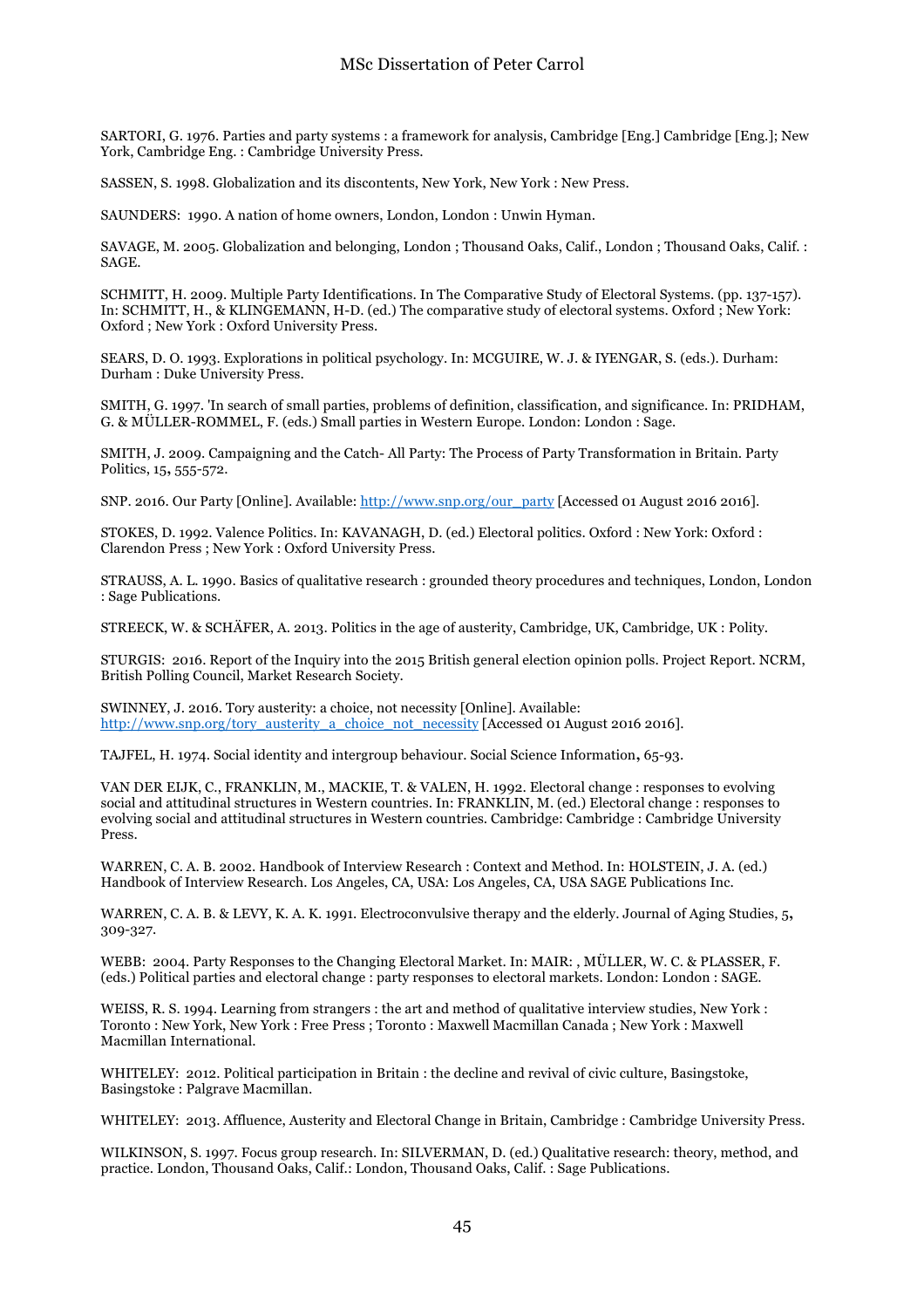WILKINSON, S. 1998. Focus group methodology: a review. International Journal of Social Research Methodology, 1**,** 181-203.

WILKINSON, S. 2004. Analyzing Focus Group Data. In: SILVERMAN, D. (ed.) Qualitative research : theory, method and practice. 2nd ed. ed. London ; Thousand Oaks, Calif.: London ; Thousand Oaks, Calif. : Sage Publications.

WOODWARD, K. 2010. Social sciences : the big issues, London ; New York, NY, London ; New York, NY : Routledge.

YOUGOV. 2013. Who is this person? [Online]. https://yougov.co.uk/news/2013/05/10/not-so-famous-faces/. Available: http://cdn.yougov.com/cumulus\_uploads/document/d78ecujc95/YG-Archive-recognising-MPs-results-080513.pdf [Accessed 01 August 2016].

YOUGOV. 2015. The stigma factor: UKIP vote most embarrassing, Labour least [Online]. YouGov. Available: https://yougov.co.uk/news/2015/04/18/public-most-embarrassed-vote-ukip-most-proud-vote-/ [Accessed 01 August 2016].

YOUNG, S. C. 1993. The politics of the environment, Manchester, Manchester : Baseline Books.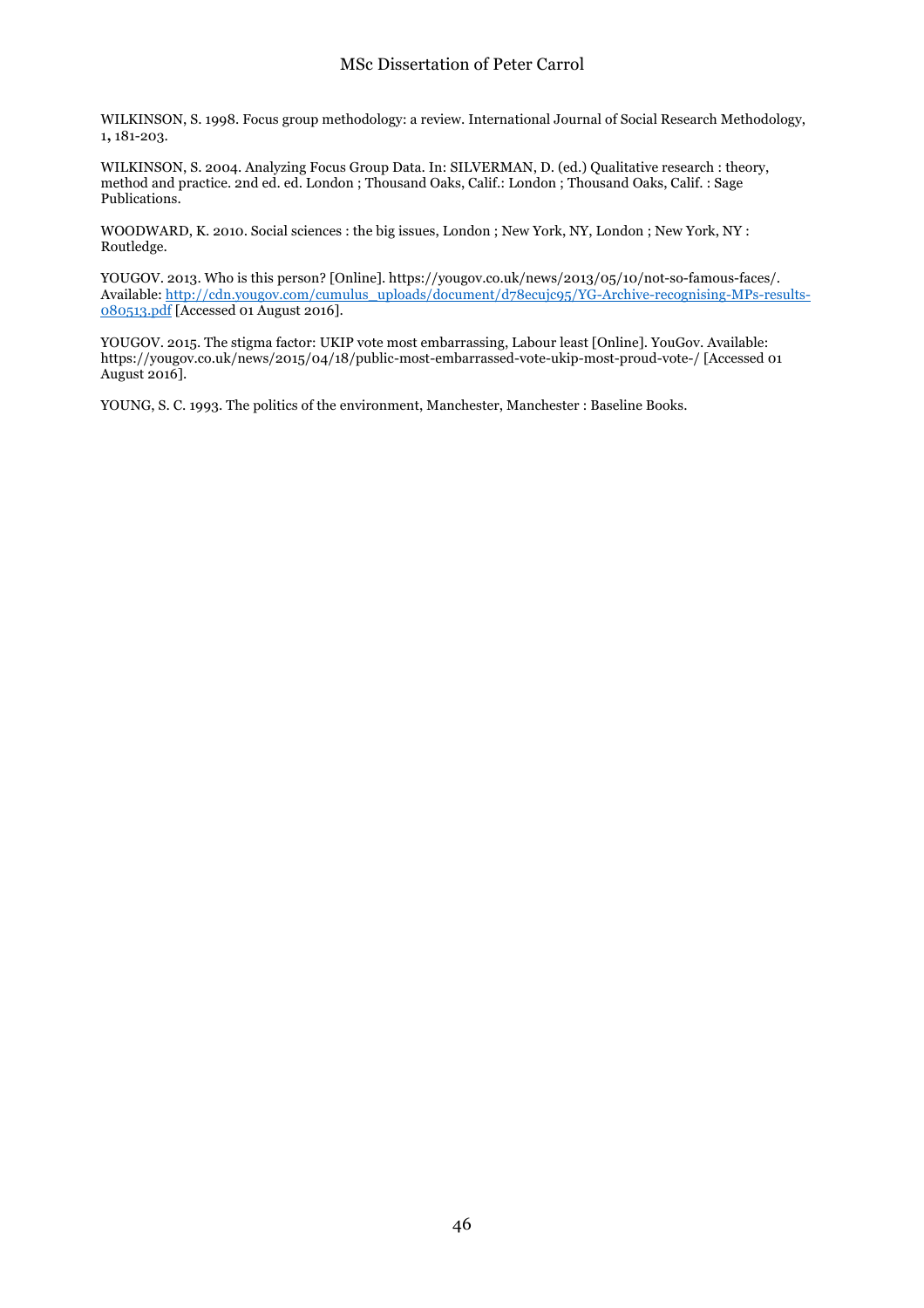### **APPENDICES**

#### **Appendix 1. Minor party history and voter profile**

#### **The Green party**

Since the Green party's foundation in the mid-1970s under the guise of 'The People Party', their support has gradually risen, with the party securing its first and currently only MP in Brighton Pavilion in 2010 (Carter, 2008, Kavanagh and Cowley, 2016). The party is ideologically left-wing, and is defined by its firm ideological commitment to environmental issues (Birch, 2009). Studies trace the party's support to urban areas, where younger, welleducated supporters are more likely to endorse their progressive social and environmental policies (Pattie et al., 1991, Young, 1993, Birch, 2009, Carter, 2015).

Scholars have argued a large degree of Green party's recent success is attributable to former Labour party voters unhappy with the party's relatively weak stance on environmentalism (Birch, 2009), and that in 2015, its radical anti-austerity manifesto had a broader appeal to disillusioned Labour and Liberal Democrat voters (Carter, 2015).

#### **The SNP**

Founded in 1934, the SNP was founded on the commitment to 'restore Scottish independence'(SNP, 2016). The SNP's electoral fortunes have fluctuated over time, experiencing minor surges in the late 1960s and mid-1970s until their spectacular performance at the 2015 election (Curtice, 2015b) transformed them from a "largely irrelevant minority party, to one with a major influence on British politics" (Rose, 2016: 126). Ideologically, the SNP has adopted a centre-left, social democratic position, which probably reflects Scotland's status as a marginally more egalitarian society than England (Saren and McCormick, 2004, Curtice and Ormston, 2011), increasingly so since the 2007-10 recession (Curtice, 2013b).

Throughout much of its history the SNP has been competing against a Labour party that had dominated every general election in Scotland since 1959, with the pivotal moment for both parties fortunes arriving in the aftermath of the 2014 Scottish Independence referendum (Rose, 2016). Studies have shown that the SNP's support is evenly dispersed geographically and socially (Curtice, 2012), with many of the former Labour voters who had switched to the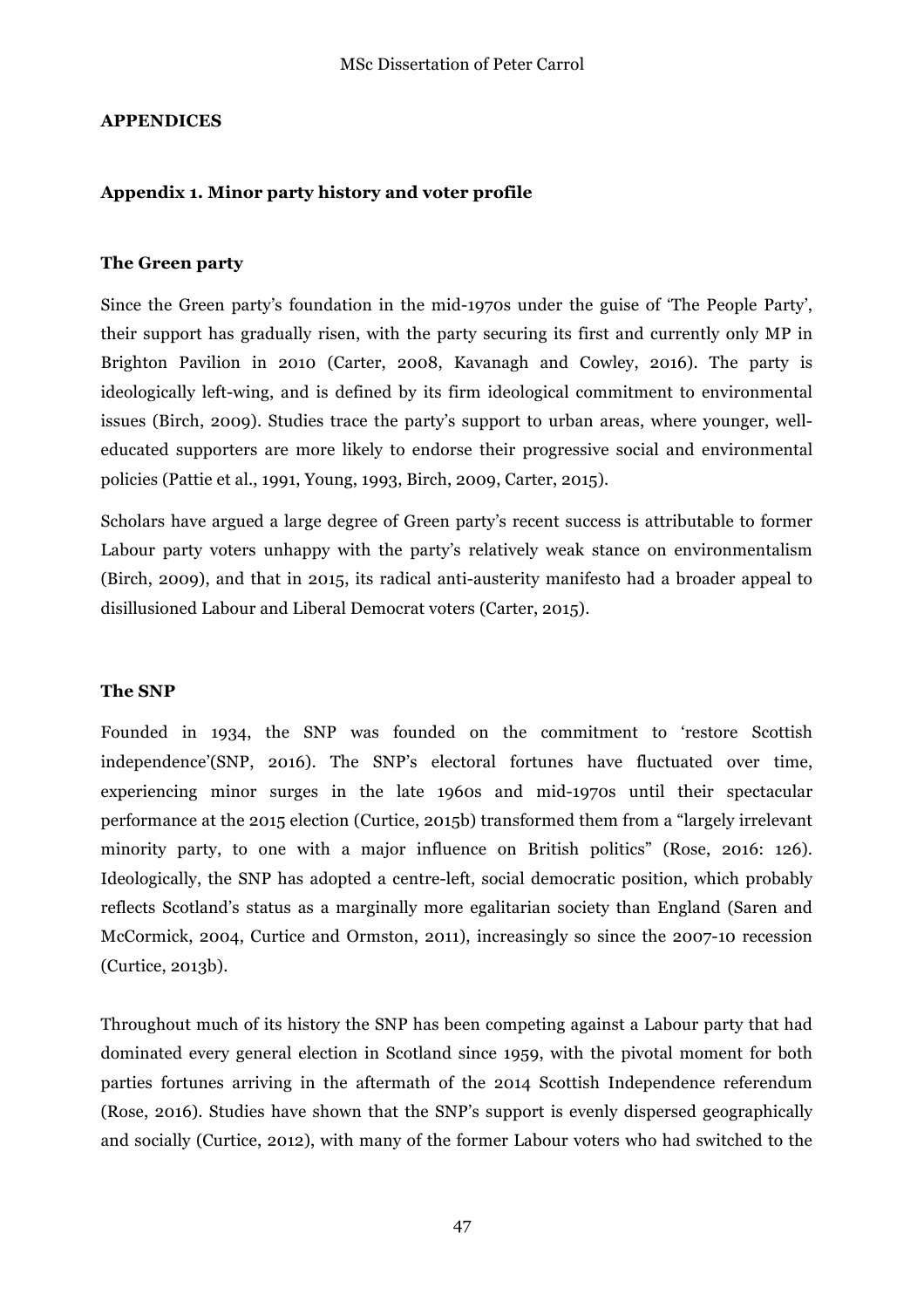SNP in 2015 did so for ideological reasons, reporting themselves in favour of a more equal society and ideologically closer to the SNP (Curtice, 2015a).

## **UKIP**

Since its formation in 1993 as a single-issue party committed to British independence from the EU, UKIP's popular vote share has gradually improved at each election, with the party surging between 2010-2015 to become the third largest party in Britain by vote share. But the combination of the first-past-the-post electoral system and their geographically dispersed support meant that in 2015 UKIP only won a single seat (Kavanagh and Cowley, 2016).

Ideologically, the party is on the radical-centre-right; studies have shown their support derives from middle-class 'strategic' Conservative Party defectors who are registering their opposition to EU membership and older, working class 'left behind' voters, who live in former industrial areas and are attracted to UKIP from both Labour and the Conservatives by the party's antiimmigration policies and anti-establishment, outsider appeal (Ford et al., 2012a, Ford and Goodwin, 2014a).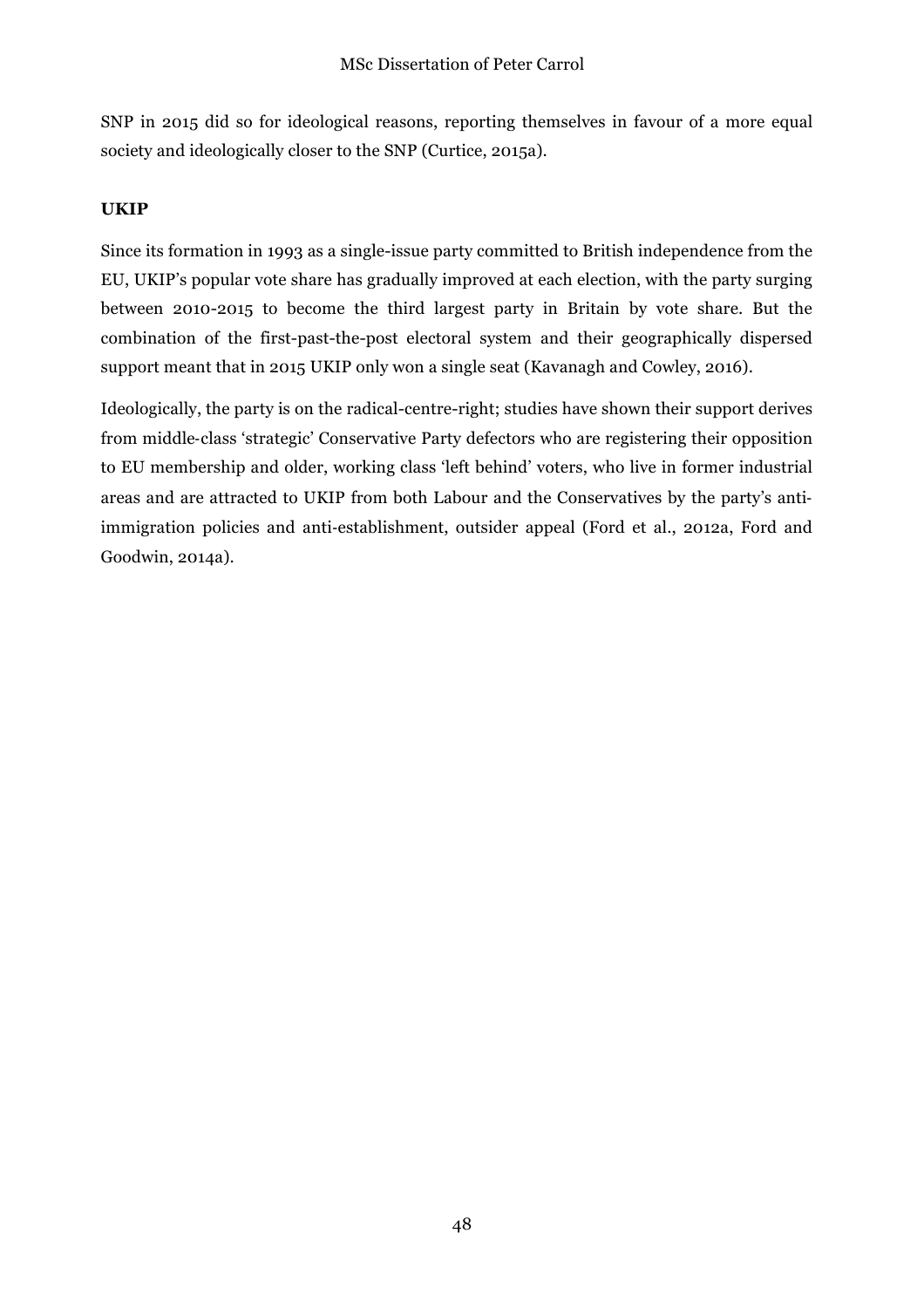## **APPENDIX 2: CONSTITUENCY INFORMATION**

## **Romford and Gidea Park**

The Romford and Gidea Park constituency is situated approximately 14.1 miles east of central London. The population of the constituency is 70,953 (Commission, 2016), it is situated in the London borough of Havering, the least diverse (white British population of 83%) with the highest average age of all London borough's (Havering, 2014). The constituency has been represented in parliament by the Conservative party since 2001 (Parliament, 2016).

| General election 2015 result: Romford and Gidea Park |      |        |  |  |  |  |
|------------------------------------------------------|------|--------|--|--|--|--|
| Party                                                | %    | +      |  |  |  |  |
| Conservative                                         | 51   | $-5.0$ |  |  |  |  |
| UKIP                                                 | 22.8 | 18.4   |  |  |  |  |
| Labour                                               | 20.9 | 1.4    |  |  |  |  |
| <b>Liberal Democrat</b>                              | 2.9  | $-9.1$ |  |  |  |  |
| Green                                                | 2.5  | 1.5    |  |  |  |  |

**Source: (parliament.uk, 2016)**

## **Hackney North and Stoke Newington**

The Hackney North and Stoke Newington constituency is situated approximately 5.0 miles north-east of central London. The population of the constituency is 75,758 (Commission, 2016), and is situated in the London borough of Hackney, the 6th most diverse borough in London (Hackney). The area has been represented in parliament by the Labour party since 1950 (Hackney.gov, 2016).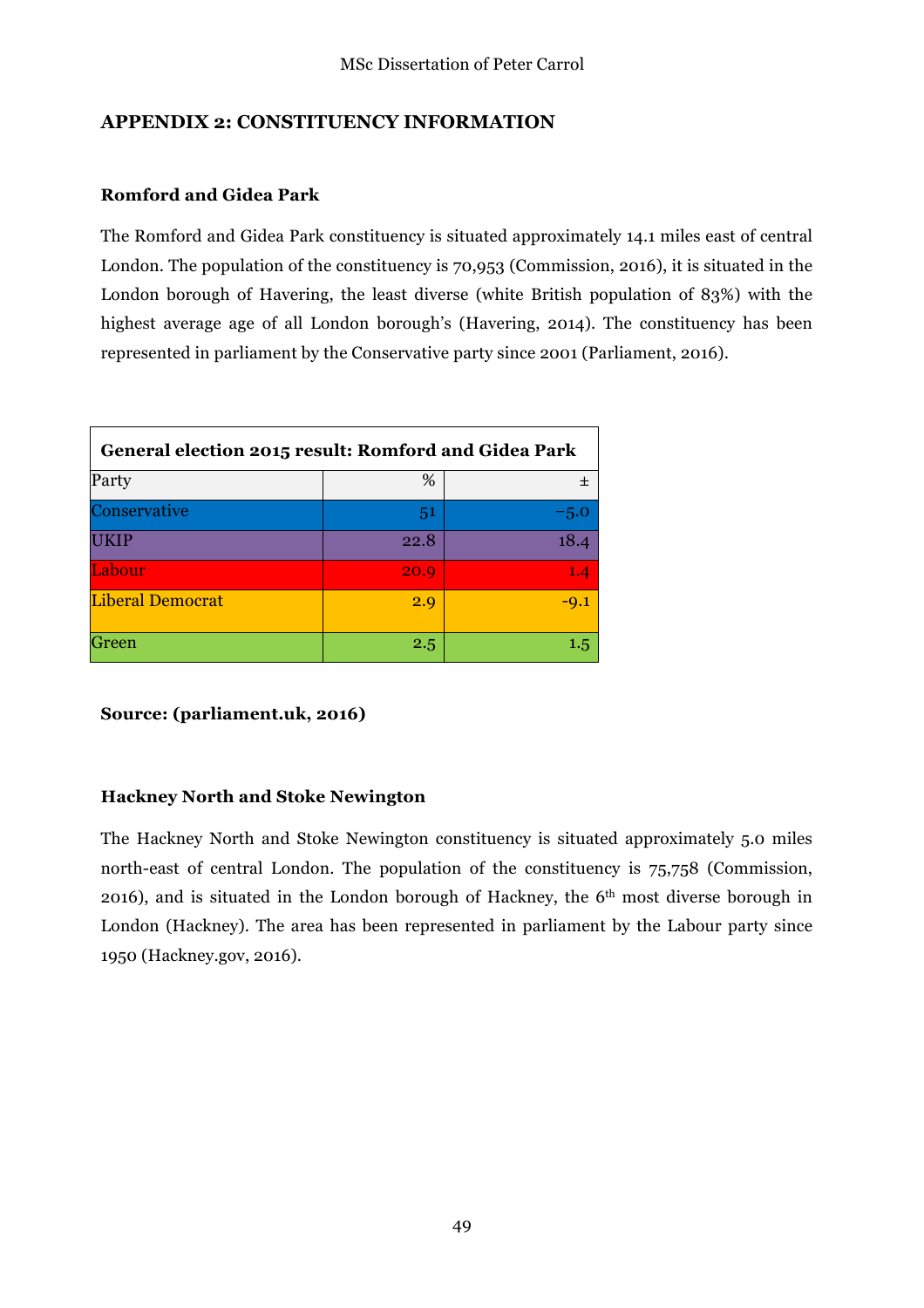| General election 2015 result: Hackney North and Stoke |         |         |  |  |  |  |
|-------------------------------------------------------|---------|---------|--|--|--|--|
| <b>Newington</b>                                      |         |         |  |  |  |  |
| Party                                                 | %       | $\pm$   |  |  |  |  |
| Labour                                                | 62.9    | 7.9     |  |  |  |  |
| Conservative                                          | 14.7    | 0.2     |  |  |  |  |
| Green                                                 | 14.6    | 10      |  |  |  |  |
| <b>Liberal Democrat</b>                               | 5       | $-18.9$ |  |  |  |  |
|                                                       | $2.2\,$ | 2.2     |  |  |  |  |

## **Source: (parliament.uk, 2016)**

## **Edinburgh North and Leith**

Edinburgh North and Leith is situated approximately 2.0 miles north of central Edinburgh. The population in the constituency is 91,958 (NRS, 2014), and it is 91.7% white British (Edinburgh.gov, 2013) making it the third most diverse city in Scotland. The constituency was represented in parliament by Labour since its creation in 1997 to 2015, when the SNP won the seat (edinburgh.gov, 2016).

| General Election 2015 result: Edinburgh North and |      |        |  |  |  |  |  |
|---------------------------------------------------|------|--------|--|--|--|--|--|
| Leith                                             |      |        |  |  |  |  |  |
| Party                                             | %    | 士      |  |  |  |  |  |
| <b>SNP</b>                                        | 40.9 | 31.3   |  |  |  |  |  |
| Labour                                            | 31.3 | $-6.2$ |  |  |  |  |  |
| Conservative                                      | 16.2 | 1.3    |  |  |  |  |  |
| <b>Scottish Green</b>                             | 5.4  | 3.2    |  |  |  |  |  |
| <b>Liberal Democrat</b>                           | 4.5  | -29.3  |  |  |  |  |  |

**Source: (parliament.uk, 2016)**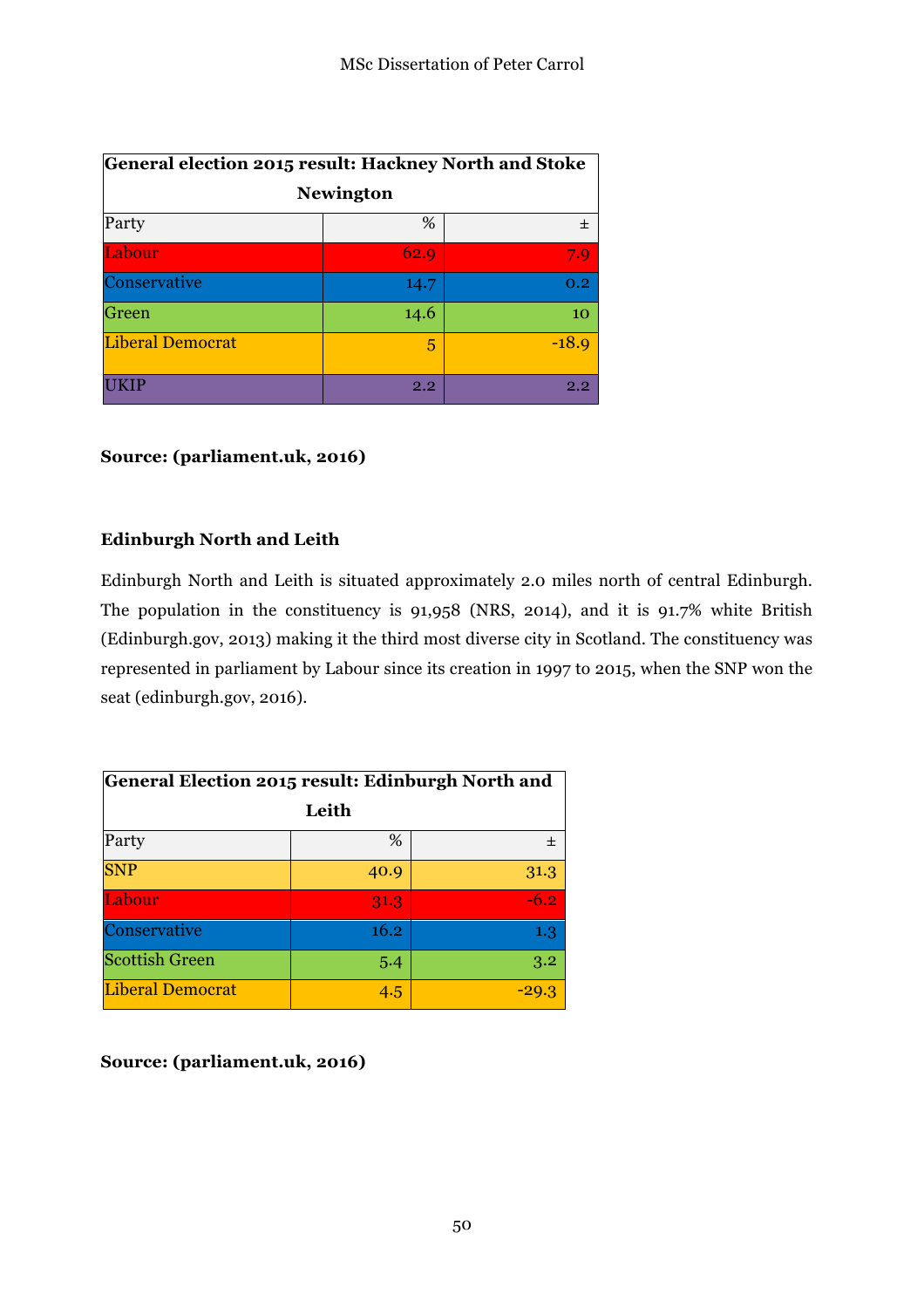## **APPENDIX 3: SAMPLE INFORMATION**

|                                             | Former        |    |        |                                     |                          |  |  |  |
|---------------------------------------------|---------------|----|--------|-------------------------------------|--------------------------|--|--|--|
| <b>Respondent (R)</b>                       | party         |    |        | Age Gender Ethnicity                | Occupation               |  |  |  |
| Individual interviews: UKIP voters, Romford |               |    |        |                                     |                          |  |  |  |
| <b>UKIP R1</b>                              | Conservatives | 33 | Male   | <b>White British</b>                | Administrative           |  |  |  |
| UKIP <sub>R2</sub>                          | Labour        | 30 | Female | <b>White British</b>                | Administrative           |  |  |  |
| Focus group 1: UKIP voters, Romford         |               |    |        |                                     |                          |  |  |  |
|                                             |               |    |        |                                     | <b>Skilled</b><br>manual |  |  |  |
| UKIP <sub>R3</sub>                          | Conservatives | 34 | Male   | White British                       | occupation               |  |  |  |
|                                             |               |    |        |                                     | <b>Skilled</b><br>manual |  |  |  |
| UKIP R4                                     | Conservatives | 42 | Male   | <b>White British</b>                | occupation               |  |  |  |
| UKIP <sub>R5</sub>                          | Labour        | 44 | Female | <b>White British</b>                | Administrative           |  |  |  |
|                                             |               |    |        | Focus group 2: UKIP voters, Romford |                          |  |  |  |
| <b>UKIP R6</b>                              | Labour        | 63 | Female | White British                       | Junior managerial        |  |  |  |
|                                             |               |    |        |                                     | Skilled manual           |  |  |  |
| UKIP R7                                     | Conservatives | 64 | Male   | <b>White British</b>                | occupations              |  |  |  |
| <b>UKIP R8</b>                              | Conservatives | 65 | Female | <b>White British</b>                | Professional occupation  |  |  |  |
| Average age within sample                   |               | 48 |        |                                     |                          |  |  |  |
|                                             |               |    |        |                                     |                          |  |  |  |

| <b>Respondent</b>    |                                                    |    |        |                                            |                                |  |  |
|----------------------|----------------------------------------------------|----|--------|--------------------------------------------|--------------------------------|--|--|
| (R)                  | <b>Former party</b>                                |    |        | <b>Age Gender Ethnicity</b>                | Occupation                     |  |  |
|                      | Individual interviews: Green party voters, Hackney |    |        |                                            |                                |  |  |
| Green R <sub>1</sub> | <b>Liberal Democrats</b>                           | 30 | Male   | White British                              | <b>Professional occupation</b> |  |  |
|                      | Focus group 3: Green party voters, Hackney         |    |        |                                            |                                |  |  |
| Green R <sub>2</sub> | <b>Liberal Democrats</b>                           | 33 | Male   | White British                              | <b>Professional occupation</b> |  |  |
| Green R <sub>3</sub> | Labour                                             | 32 | Male   | <b>White British</b>                       | <b>Professional occupation</b> |  |  |
| Green R4             | Labour                                             | 36 | Female | White British                              | Junior managerial              |  |  |
| Green R <sub>5</sub> | Labour                                             | 31 | Female | White mixed                                | Professional occupation        |  |  |
|                      |                                                    |    |        | Focus group 4: Green party voters, Hackney |                                |  |  |
| Green R6             | Labour                                             | 43 | Male   | White mixed                                | Junior managerial              |  |  |
| Green R7             | <b>Liberal Democrats</b>                           | 32 | Female | <b>Black Caribbean</b>                     | Professional occupation        |  |  |
| <b>Green R8</b>      | Labour                                             | 31 | Male   | <b>White British</b>                       | Professional occupation        |  |  |
|                      | Average age within sample                          | 34 |        |                                            |                                |  |  |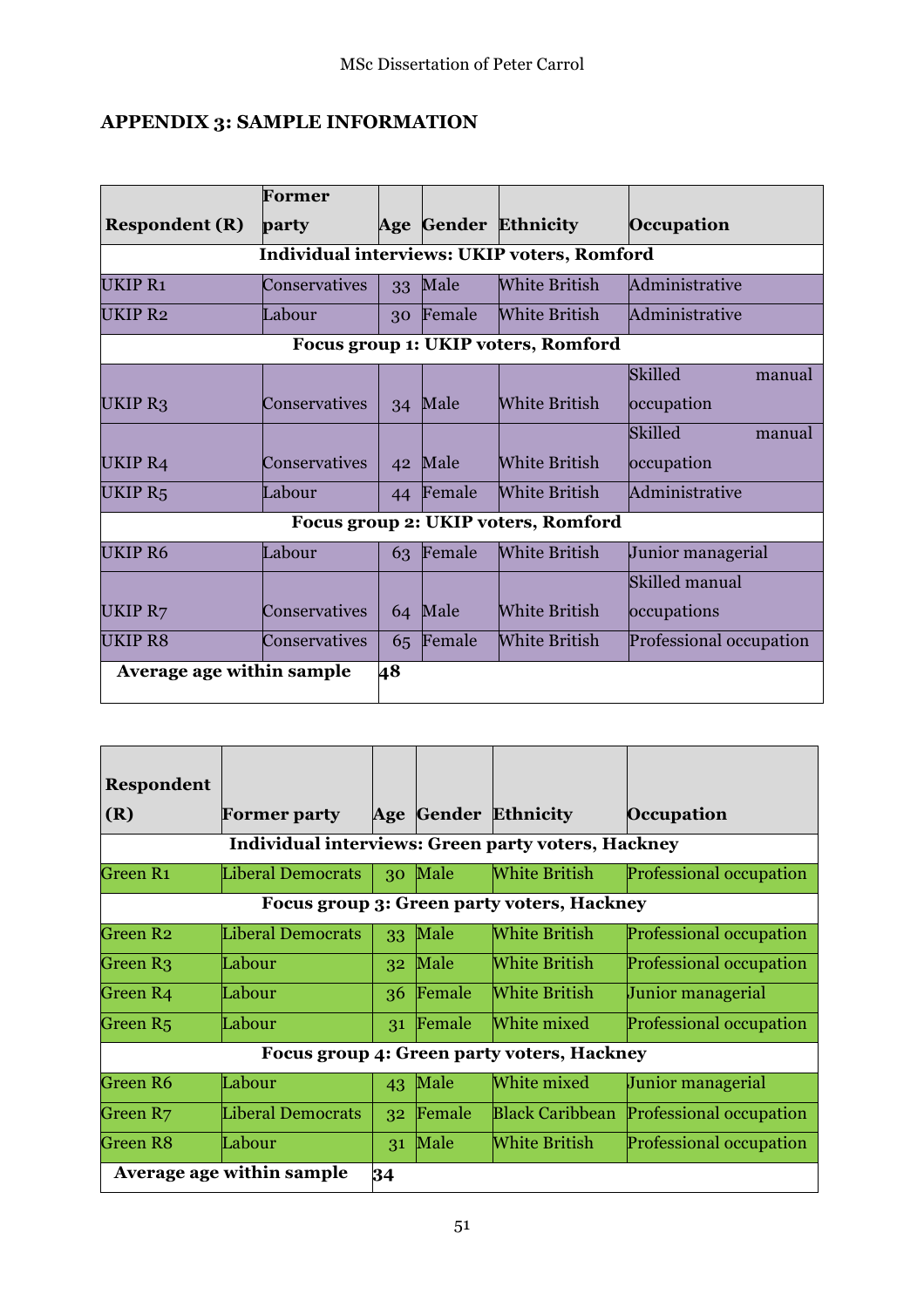| <b>Respondent (R)</b>                 | <b>Former party</b>         | Age | Gender                        | Ethnicity            | Occupation            |  |  |  |
|---------------------------------------|-----------------------------|-----|-------------------------------|----------------------|-----------------------|--|--|--|
| Individual interviews: SNP, Edinburgh |                             |     |                               |                      |                       |  |  |  |
|                                       |                             |     |                               |                      | Professional          |  |  |  |
| <b>SNP R1</b>                         | Labour                      | 31  | Female                        | <b>White British</b> | occupation            |  |  |  |
|                                       |                             |     |                               |                      | Professional          |  |  |  |
| <b>SNP R2</b>                         | Labour                      | 32  | Male                          | <b>White British</b> | occupation            |  |  |  |
| Focus group 5: SNP, Edinburgh         |                             |     |                               |                      |                       |  |  |  |
|                                       |                             |     |                               |                      | Junior                |  |  |  |
| <b>SNP R3</b>                         | Labour                      | 55  | Male                          | <b>White British</b> | managerial            |  |  |  |
|                                       |                             |     |                               |                      | <b>Skilled manual</b> |  |  |  |
| <b>SNP R4</b>                         | Labour                      | 45  | Male                          | <b>White British</b> | occupations           |  |  |  |
| SNP <sub>R5</sub>                     | Liberal<br><b>Democrats</b> | 50  | Female                        | <b>White British</b> | Administrative        |  |  |  |
|                                       |                             |     |                               |                      |                       |  |  |  |
|                                       |                             |     | Focus group 6: SNP, Edinburgh |                      |                       |  |  |  |
|                                       |                             |     |                               |                      | Professional          |  |  |  |
| <b>SNP R6</b>                         | Labour                      | 30  | Female                        | <b>White British</b> | occupation            |  |  |  |
|                                       |                             |     |                               |                      | Professional          |  |  |  |
| SNP <sub>R7</sub>                     | Labour                      | 31  | Female                        | <b>White British</b> | occupation            |  |  |  |
|                                       | Liberal                     |     |                               |                      | Professional          |  |  |  |
| <b>SNP R8</b>                         | <b>Democrats</b>            | 35  | Male                          | <b>White British</b> | occupation            |  |  |  |
| Average age within sample             |                             |     | 39                            |                      |                       |  |  |  |